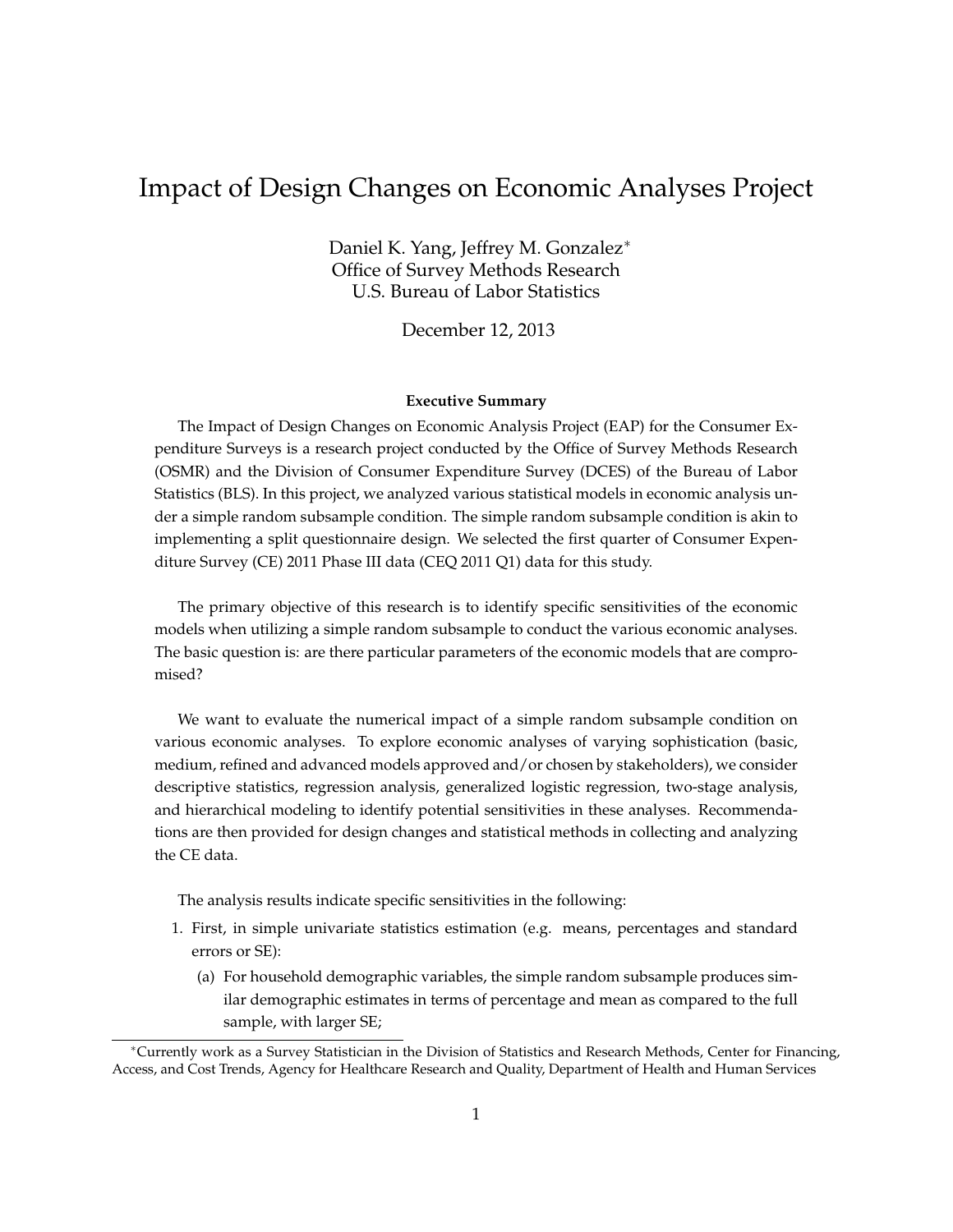- (b) For household expenditures on children, the simple random subsample produces different expenditure estimates on children in term of the mean as compared to the full sample, and generally larger SE (with a few exceptions).
- 2. Second, in linear regression and generalized logistic regression models, the simple random subsample produces different coefficient estimates and generally higher SE as compared to the full sample. However, the SE for some of the coefficients from the simple random subsample are smaller than the full sample.
- 3. Third, in a two-stage regressions Cragg's model, we found that:
	- (a) The simple random subsample produces close first stage estimates, such as probability of purchase and predicted expenditure (buyers only), as compared to the full sample;
	- (b) the second stage estimates, such as marginal propensity to consume and elasticity, from the simple random subsample deviate from the full sample.
- 4. Finally, in a two-stage Cragg's model using generalized linear mixed regressions to account for geographical region variations, we found that:
	- (a) For first stage estimates, the simple random subsample produces estimates of the purchase probabilities that were close to the full sample estimates, but produces no consistent trends for predicted expenditures (buyers only), i.e. sometimes higher, sometimes lower than the full sample;
	- (b) The second stage estimates, marginal propensities to consume and elasticities, from the simple random subsample deviate from the full sample; and
	- (c) Compared to the classic two-stage Cragg's, the two-stage hierarchical generalized linear mixed Cragg's model generally produces higher probabilities of purchase and elasticity estimates.

To improve the estimation precision of marginal propensity to consume and elasticity under simple random sampling without replacement subsample (SRSWORSS) with a 0.5 probability of selection, we also recommend preliminary steps:

- 1. First, oversample groups that might result in small effective sample sizes due to the subsampling;
- 2. Second, implement a dynamic interview, in which groups are identified during an initial phase of data collection and oversample those groups in a subsequent phase, then apply modified weights to the data in the subsequent process to produce valid official estimates;
- 3. Third, consider pooling extra quarters of data to offset the individual quarterly impact;
- 4. In addition, apply bootstrap methodology as an option with a large number of simple random subsamples to obtain stable variance estimators with sufficient degrees of freedom and stable second stage estimates;
- 5. Finally, consider implementing a hierarchical model with random components as an alternative approach for a complex CE data.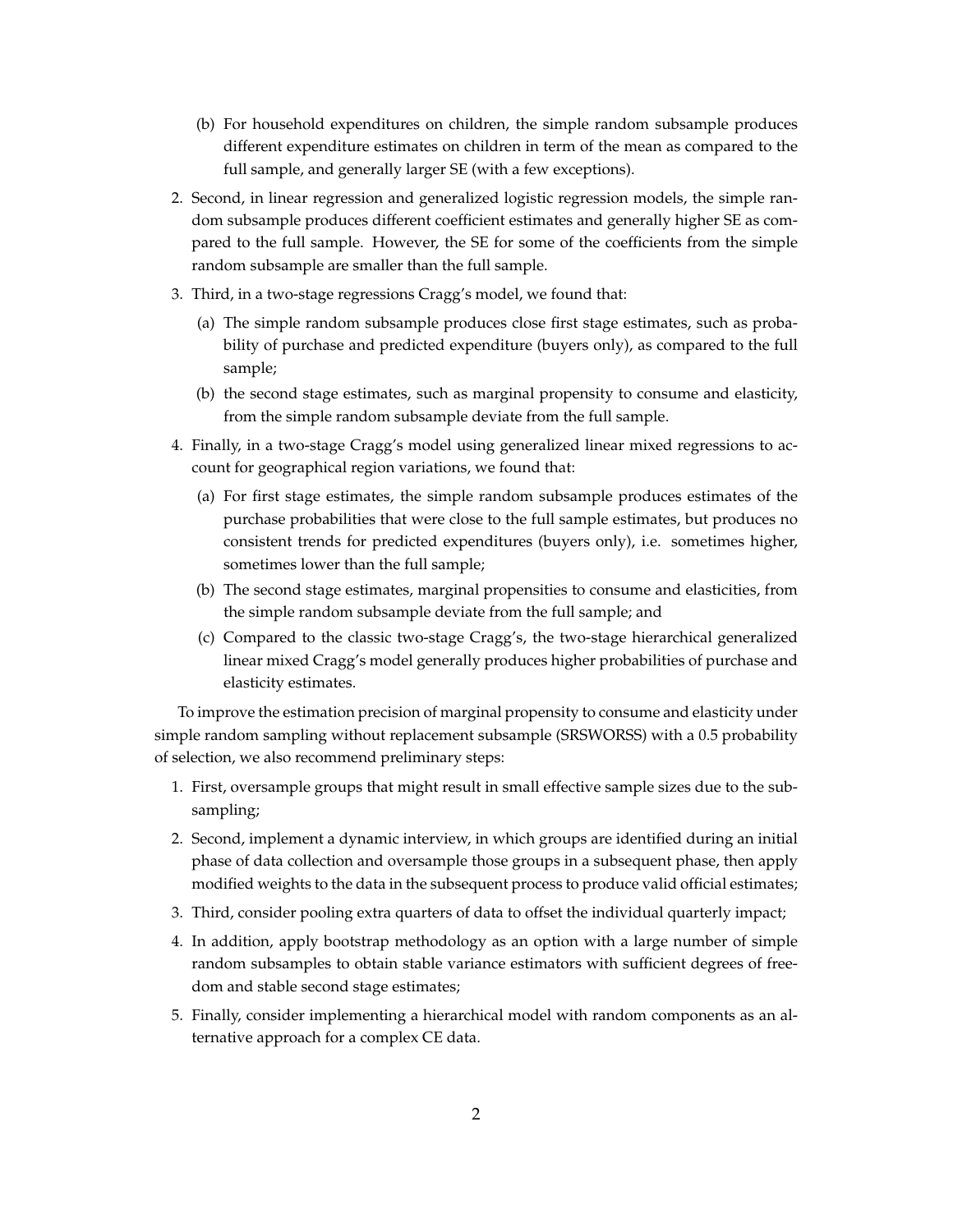# **Contents**

| 1              |     | Introduction                                                                    | 6  |
|----------------|-----|---------------------------------------------------------------------------------|----|
| $\overline{2}$ |     | <b>Literature Reviews</b>                                                       | 7  |
|                | 2.1 |                                                                                 | 8  |
|                | 2.2 |                                                                                 |    |
|                | 2.3 |                                                                                 | 9  |
|                | 2.4 |                                                                                 | 10 |
|                | 2.5 |                                                                                 | 10 |
|                | 2.6 |                                                                                 | 10 |
|                | 2.7 |                                                                                 | 11 |
| 3              |     | Data set construction                                                           | 11 |
|                | 3.1 | Discrepancies in variable definitions and limitations of the data source 12     |    |
|                |     | 3.1.1                                                                           |    |
|                |     | 3.1.2                                                                           | 13 |
|                |     | 3.1.3                                                                           |    |
|                | 3.2 | Description of expenditure variables comparing to Omori (2010): Table 2 13      |    |
| 4              |     | <b>Basic analysis</b>                                                           | 13 |
|                | 4.1 | Basic demographic and expenditure estimates: Table 3                            | 14 |
|                |     | 4.1.1                                                                           | 14 |
|                |     | 4.1.2                                                                           | 14 |
|                | 4.2 |                                                                                 | 15 |
| 5              |     | Medium analysis                                                                 | 15 |
|                | 5.1 |                                                                                 | 16 |
|                | 5.2 | Comparing the Standard deviations (SD), Skewness and Kurtosis: original and log |    |
|                |     |                                                                                 | 16 |
|                | 5.3 | Comparing the logistic regression results for reporting nonzero expenditures on |    |
|                |     |                                                                                 |    |
|                | 5.4 | Comparing the linear regression results for nonzero expenditures on children 17 |    |
|                |     | 5.4.1                                                                           |    |
|                |     | 5.4.2                                                                           |    |
|                |     | Potential contributing factors for the discrepancies could be: 18<br>5.4.3      |    |
|                | 5.5 |                                                                                 |    |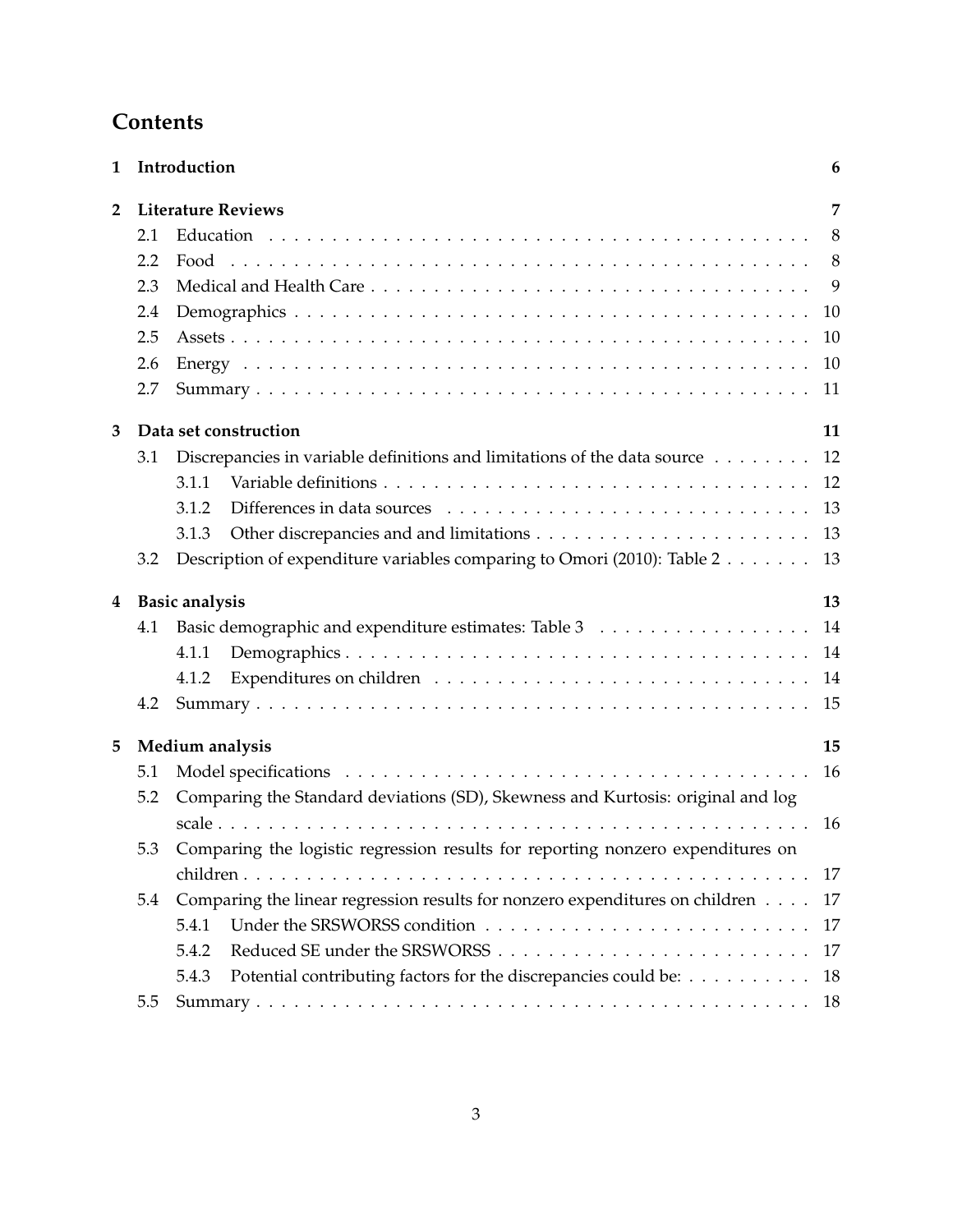| 6 |     | Refined analysis                                                                                                                                                                                                                        | 18 |
|---|-----|-----------------------------------------------------------------------------------------------------------------------------------------------------------------------------------------------------------------------------------------|----|
|   | 6.1 |                                                                                                                                                                                                                                         | 19 |
|   | 6.2 |                                                                                                                                                                                                                                         | 19 |
|   | 6.3 | Comparing the Cragg's model results for children's expenditures                                                                                                                                                                         | 20 |
|   |     | 6.3.1                                                                                                                                                                                                                                   | 20 |
|   |     | 6.3.2                                                                                                                                                                                                                                   | 20 |
|   |     | 6.3.3                                                                                                                                                                                                                                   | 20 |
|   | 6.4 |                                                                                                                                                                                                                                         | 20 |
| 7 |     | Advanced analysis                                                                                                                                                                                                                       | 21 |
|   | 7.1 |                                                                                                                                                                                                                                         |    |
|   | 7.2 |                                                                                                                                                                                                                                         |    |
|   | 7.3 | Comparing the HGLMM Cragg's model results for children's expenditures                                                                                                                                                                   | 22 |
|   |     | 7.3.1                                                                                                                                                                                                                                   |    |
|   |     | 7.3.2                                                                                                                                                                                                                                   |    |
|   |     | Small groups (and all contained a set of the contact of the contact of the small groups (all contact of the contact of the contact of the small groups (all contact of the contact of the contact of the small groups (all con<br>7.3.3 | 23 |
|   |     | Impacts of accounting for the variation among geographical regions 23<br>7.3.4                                                                                                                                                          |    |
|   | 7.4 |                                                                                                                                                                                                                                         | 23 |
| 8 |     | Conclusion                                                                                                                                                                                                                              | 24 |
|   | 8.1 | Summary of potential sensitivities from the above economic analyses under a sim-                                                                                                                                                        |    |
|   |     |                                                                                                                                                                                                                                         | 24 |
|   | 8.2 | Preliminary recommendations for improvement of expenditure estimates precision.                                                                                                                                                         | 25 |
|   |     | 8.2.1                                                                                                                                                                                                                                   | 25 |
|   |     | 8.2.2                                                                                                                                                                                                                                   |    |
|   |     | 8.2.3                                                                                                                                                                                                                                   | 26 |
|   |     | 8.2.4                                                                                                                                                                                                                                   |    |
|   |     | A. Hierarchical modeling with random components 26<br>8.2.5                                                                                                                                                                             |    |
|   | 8.3 |                                                                                                                                                                                                                                         |    |

# **List of Tables**

|   | 1 Level of analyses, methods and variables for expenditure types 33                  |  |
|---|--------------------------------------------------------------------------------------|--|
| 2 |                                                                                      |  |
| 3 | Household expenditures on children and demographic descriptive statistics for the    |  |
|   | Consumer Expenditure Interview Survey, CEQ 2011 Q1 and its SRSWORSS. (weighted) 35   |  |
| 4 | Selected original and logarithmic statistics for expenditures discussed in the text, |  |
|   |                                                                                      |  |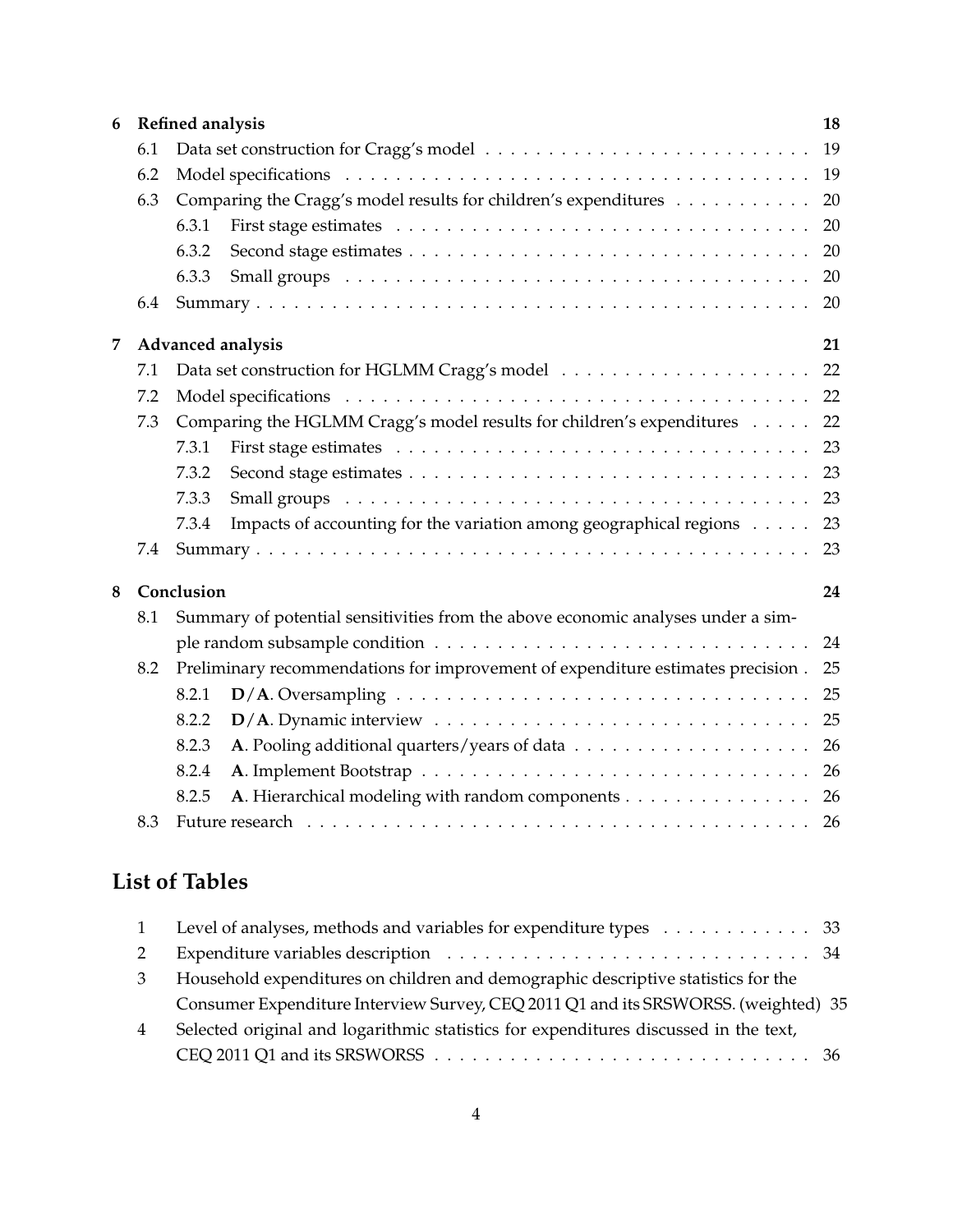| 5. | Logistic regression results: likelihood of expenditures on items in selected cate-   |    |
|----|--------------------------------------------------------------------------------------|----|
|    |                                                                                      |    |
| 6  | Ordinary least squares regression results: estimates of (the natural logarithm of)   |    |
|    | quarterly expenditures on items in selected categories, CEQ 2011 Q1 and its SR-      |    |
|    |                                                                                      |    |
| 7  | Number of observations and number of reporting expenditures by household types       | 39 |
| 8  | Cragg's model probability of purchase, predicted expenditure (buyers only), marginal |    |
|    | propensity to consume and elasticity, and so forth under "ceteris paribus" 40        |    |
| 9  | Hierarchical Generalized Linear Mixed (HGLMM) Cragg's model probability of           |    |
|    | purchase, predicted expenditure (buyers only), marginal propensity to consume        |    |
|    |                                                                                      |    |

# **List of Figures**

| Household incomes before tax, poverty threshold among family size 31          |  |
|-------------------------------------------------------------------------------|--|
| Box Plot of Expenditures on Children: Original Scale vs. Natural Log Scale 32 |  |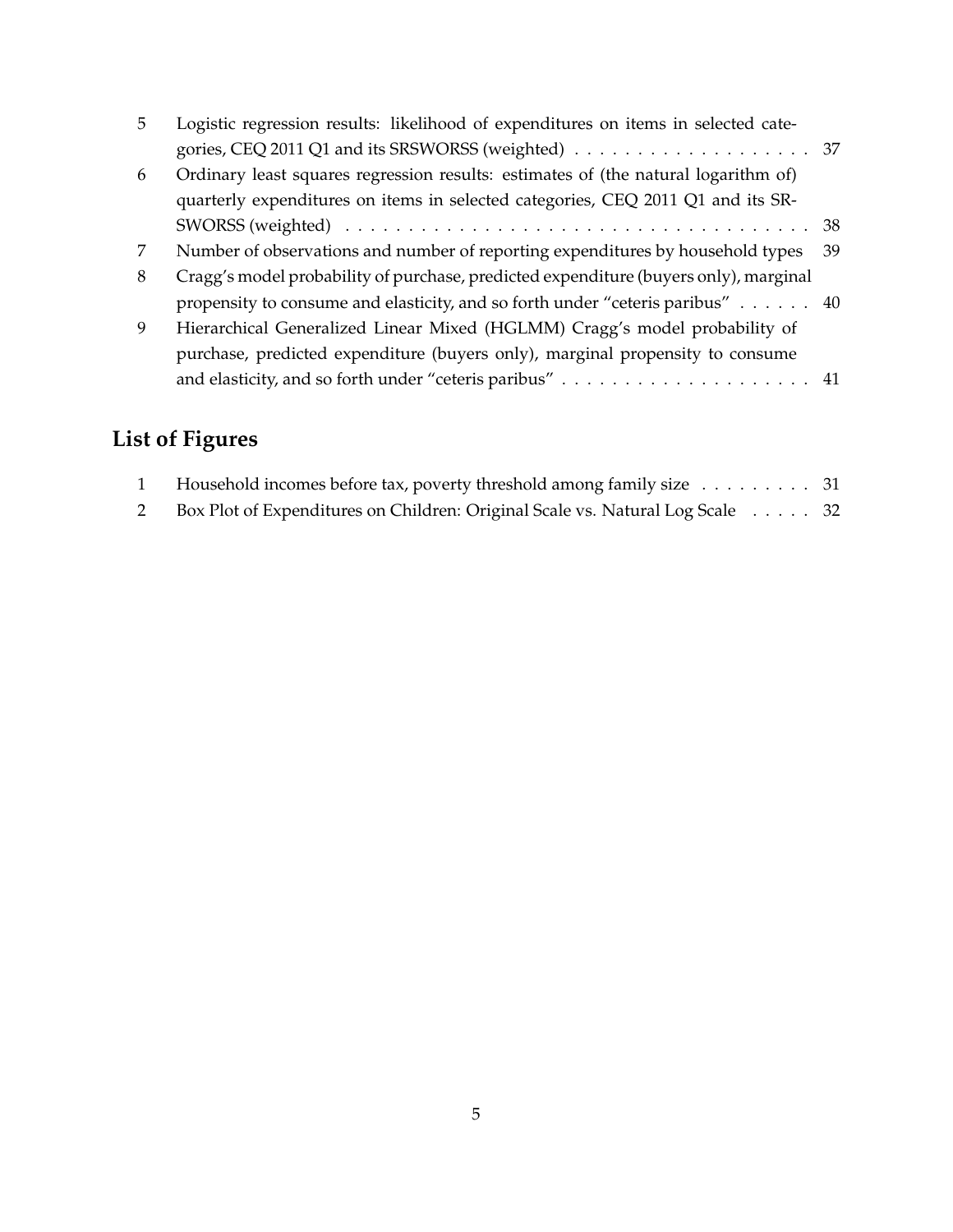### **1 Introduction**

The Division of Consumer Expenditure Survey (DCES) has been conducting redesign research activities for the Consumer Expenditure (CE) Surveys under the Gemini Project since 2009. The primary goal of the Gemini Project is to redesign the CE Surveys to improve data quality, through a verifiable reduction in measurement error, while not inducing extra burden on survey respondents. A key input to the redesign was proposed by Gonzalez et al. (2009). They recommended adopting a multidimensional definition of data quality based on the Total Quality Management (Brackstone, 1999) and Total Survey Error (Groves et al., 2004) paradigms, denoted as TQM and TSE, respectively. These paradigms help to characterize the quality of CE data products<sup>1</sup> while incorporating the needs of primary data users. Henderson et al. (2010) expanded on the multidimensional definition of data quality by summarizing the specific needs and issues of the CE data users' community.

There are diverse applications and uses of CE data products. Data users from other federal agencies, academic and research organizations, and congressional leaders conduct numerous and diverse economic analyses from CE data products. For instance, the Consumer Price Index (CPI) program is interested in obtaining detailed expenditure and demographic information for US consumer units, market basket of goods and services and their relative importance. The Department of Defense (DOD) uses CE quarterly expenditure estimates to adjust the cost of living for military personnel. Bureau of Economic Analysis (BEA) uses CE data for benchmarking, annual growth rates, and National Income and Product Accounts (NIPA). More broadly, other researchers use CE data to study consumer behavior. Regardless of the type of economic analysis, a variety of statistical models have been applied to CE data products to meet the needs of each individual data user. These include, but are not limited to, descriptive statistics, regression analysis, generalized logistic regression, two-stage analysis, and hierarchical modeling.

Staff from the Office of Survey Methods Research has been conducting a numerical evaluation of the impact of a simple random subsample condition on these types of economic analyses. This process is a crucial step in understanding how data users and their respective economic analyses might be affected by a simple random subsample condition. Going through the exercise of conducting these economic analyses under that condition will allow us to learn about the process of assessing the impact of a simple random subsample condition on data users. Furthermore, the outputs of this process will inform other DCES teams and provide beneficial inputs to the CE redesign.

<sup>&</sup>lt;sup>1</sup>We use the phrase "data product" to refer to any product produced by the DCES and disseminated to the public or other entity. These include, but are not limited to, the full microdata CDs and the published tables.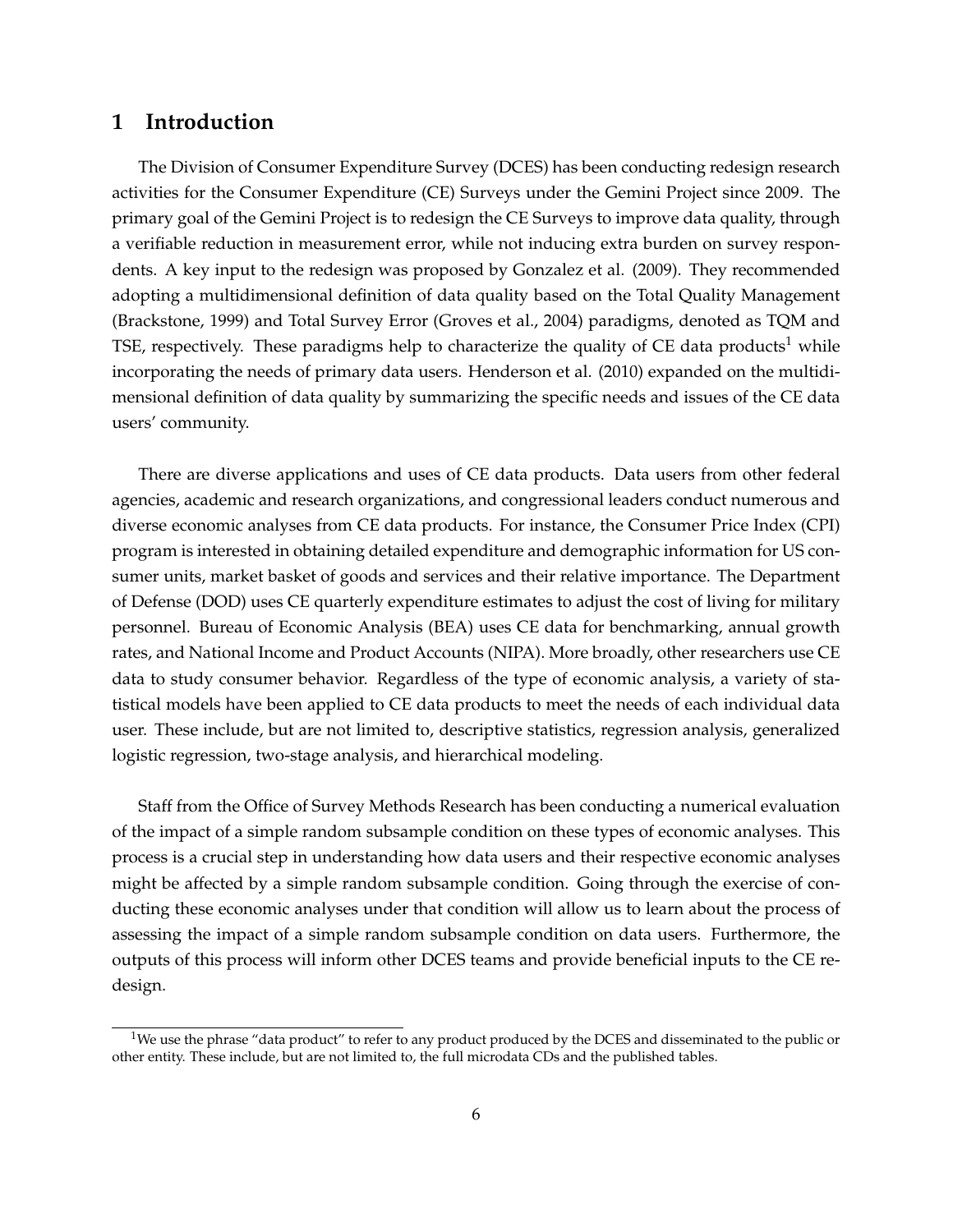The Impact of Design Changes on Economic Analyses Project (EAP) will explore economic analyses of varying sophistication (basic, medium, refined and advanced models approved and/or chosen by stakeholders). The EAP will address the numerical impact of how those economic analyses will be affected under a simple random subsample condition. The simple random subsample condition is akin to implementing a split questionnaire design (see Raghunathan and Grizzle 1995 for a definition of split questionnaire designs). The primary research objective is: What are the specific sensitivities (e.g., are there particular parameters of the economic models that are compromised?) of utilizing a simple random subsample to conduct the various economic analyses?

This document is the final deliverable in a series for the Impact of Design Changes on Economic Analyses Project. The purpose of this document is to summarize literature that used CE data to study different economic phenomena, to replicate and summarize the results of various economic analyses under a simple random subsample condition with a 0.5 probability of selection. In addition, we characterize potential sensitivities in the differences found in these analyses under simple random subsample condition. Based on these differences and sensitivities, we then provide preliminary recommendations for general changes to the design and statistical methods used to collect and analyze the CE data.

The organization of the paper is the following: In Section Two, we will provide a literature review of publications that used CE data to study different economic phenomena. In Section Three, we will describe the data set obtained for the analyses.In Section Four, we will provide the basic analysis of simple univariate statistics estimation such as means, standard errors (SE). In Section Five, we will provide the medium analysis of logistic and linear regression model coefficients and their associated SE. In Section Six, we will provide the refined analysis of two-stage regression models to compute probabilities of purchase, predicted expenditures (buyers only), marginal propensities to consume (MPC) and elasticities. In Section Seven, we will provide the advanced analysis of two-stage hierarchical generalized linear mixed models (HGLMM) that account for the variation among geographical regions to compute purchase probabilities, predicted expenditures (buyers only), MPC and elasticities. In Section Eight, we will summarize the major findings from those economic analyses, and conclude with preliminary recommendations for general changes to the design and statistical methods used to collect and analyze the CE data.

### **2 Literature Reviews**

CE data products have been examined in different contexts, such as spending patterns, life cycle analysis, poverty, demographic subsets, savings and assets, etc. For example, life cycle is generally referred to as a period reflecting different generations of consumers according to their ages.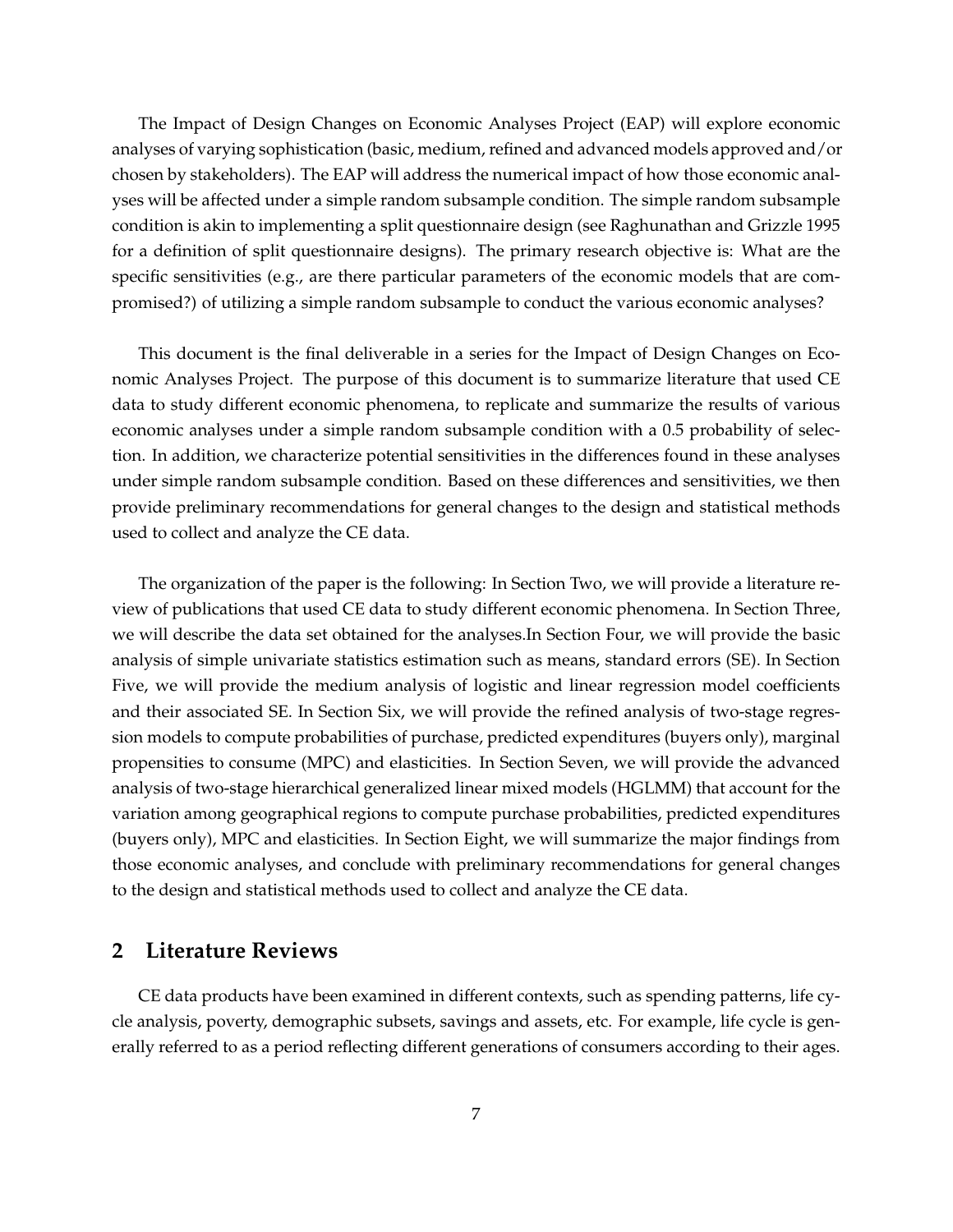The life cycle hypothesis assumes that consumer unit (CU) or household expenditures change by their life cycle, and age is found to be an important factor in spending pattern of consumer expenditures. There are some types of expenditures that are considered essential for survival, e.g. housing, basic food and clothing; other types are considered optional, e.g. leisure and education. The DCES Branch of Information and Analysis (BIA) has been documenting research papers of economic analyses using CE data. In terms of total expenditure, household type has an impact on financial resources distribution (Lino 1998 pp. 12 third paragraph, cited in Omori 2010 pp. 4 right column last paragraph). However, higher income level does not always result in higher expenditure levels (Paulin and Lee 2002 Table 3, pp. 23 left column first paragraph, cited in Omori 2010 pp. 4 left column fourth paragraph). This section reviews literature referenced by BIA, among different expenditure types in education, food, medical and health care, demographics, assets and energy.

### **2.1 Education**

Omori (2010) reviewed education expenditures and found literature suggesting disadvantages of single-parent households, especially for single-mother households, they have lower likelihood of high school graduation, higher likelihood of unsatisfactory grades, lower economical support and more social behavioral problem as compared to two-parent households (McLanahan and Sandefur 1994, Powell et al. 2006). Other literature indicated that higher income parents allocate more resources to their children than lower income parents. Omori (2010) then studied education expenditures and found that single-mother CUs have higher probability of education expenditure than married-couple CUs; higher income CUs have higher probability of children's education expenditure than lower income CUs; African and Hispanic CUs have lower probability of education expenditure than White CUs; the probability of education expenditure increases as number of children increase; single-parent CUs have higher probability of entertainment expenditure than married-couple CUs; higher income, educational attainment and occupation level are all associated with higher probability of entertainment expenditure. The major influences on children's education expenditure are household income, educational attainment and occupation level, not marital status or household type.

### **2.2 Food**

Fan et al (2007) applied cluster analysis on CE data to classify consumers into eight groups based on food expenditure patterns. They are: (1)balanced, (2) full-service-dominated, (3) fastfood-dominated, (4) meat-eater, (5) miscellaneous-food-dominated, (6) alcohol-dominated, (7) beveragesdominated, and, (8) food-at-work-dominated. The full-service, fast-food and food-at-work dominated groups are considered as the food away from home (FAFH) dominated group. They found that higher working hours and lower income-to-needs ratio are associated with higher probability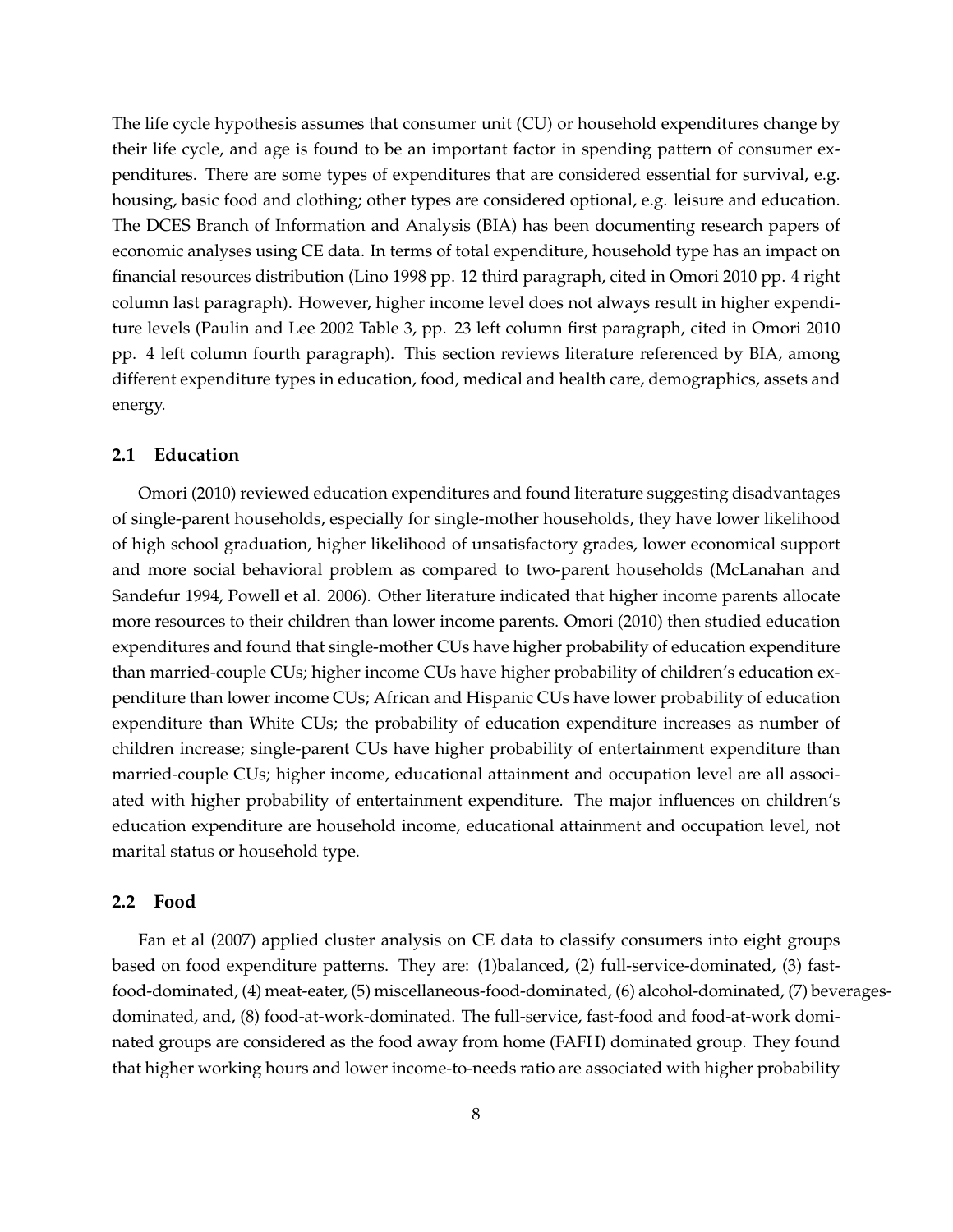of being in the FAFH group. Younger consumers have a higher probability of being in fast-fooddominated group as compared to older consumers; single-men consumers have a higher probability of being in the alcohol group than married consumers; Blacks and Hispanic consumers have a higher probability of being in the meat-eater group as compared to White consumers. Zan et al (2010) found that younger cohorts of consumers spend more on food away from home than older cohorts, and these cohort effects are likely due to dinning and food preferences shift among generations. U.S. consumers are likely to continue spending more on their food away from home expenditures. Those analyses on consumer food expenditures would inform the decision making of certain nutritional education and prevention.

### **2.3 Medical and Health Care**

Hong and Kim (2000) investigated medical expenditure and found that household health insurance coverage, liquidity, "life cycle stage, household size, self-employment status" and educational attainment all have influences on health care expenditures. More single person and single parent families are uninsured. Families with children have higher health care expenditure than couples with no children. Medicaid enrollment probably reflects smaller health care expenditure of single parent households than others. The older population has the highest financial burden compared to other groups across life cycle stages. Older people with needs of nursing homes tend to support federal subsidy programs. Families who have higher unearned incomes spend more on health care than lower level unearned income families. Self-employed people spend more on health care with high premiums and higher deductibles, and consequently, they become more likely not to purchase health insurance.

Health care expenditures are an important part of the household budget. U.S. households have been increasing their health care expenditures and elderly households have been spending a larger share of overall budget on health care than other households (BLS 2011 2(12) and 2011 1(8)). Medical expenditures comprise a larger budget share for low income households. In 2001, Census proposed "medical out-of-pocket expenses subtracted from income (MSI) and medical outof-pocket expenditures (added) in the threshold (MIT)" as alternative poverty measures. Short and Garner (2002) compared MSI and MIT to official U.S. poverty measures. They suggested that these alternative poverty measures can be used to assess the depth of impoverished subpopulation's economic hardships and can be used to evaluate the effectiveness of government programs which provide tax incentives and transfers ("redistribution effect") to those households. As for Medicare households, it has been observed that the prescription drugs expenditure and its share in the overall health care budget were lower after the implementation of Medicare Part D (BLS 2011 2(8)).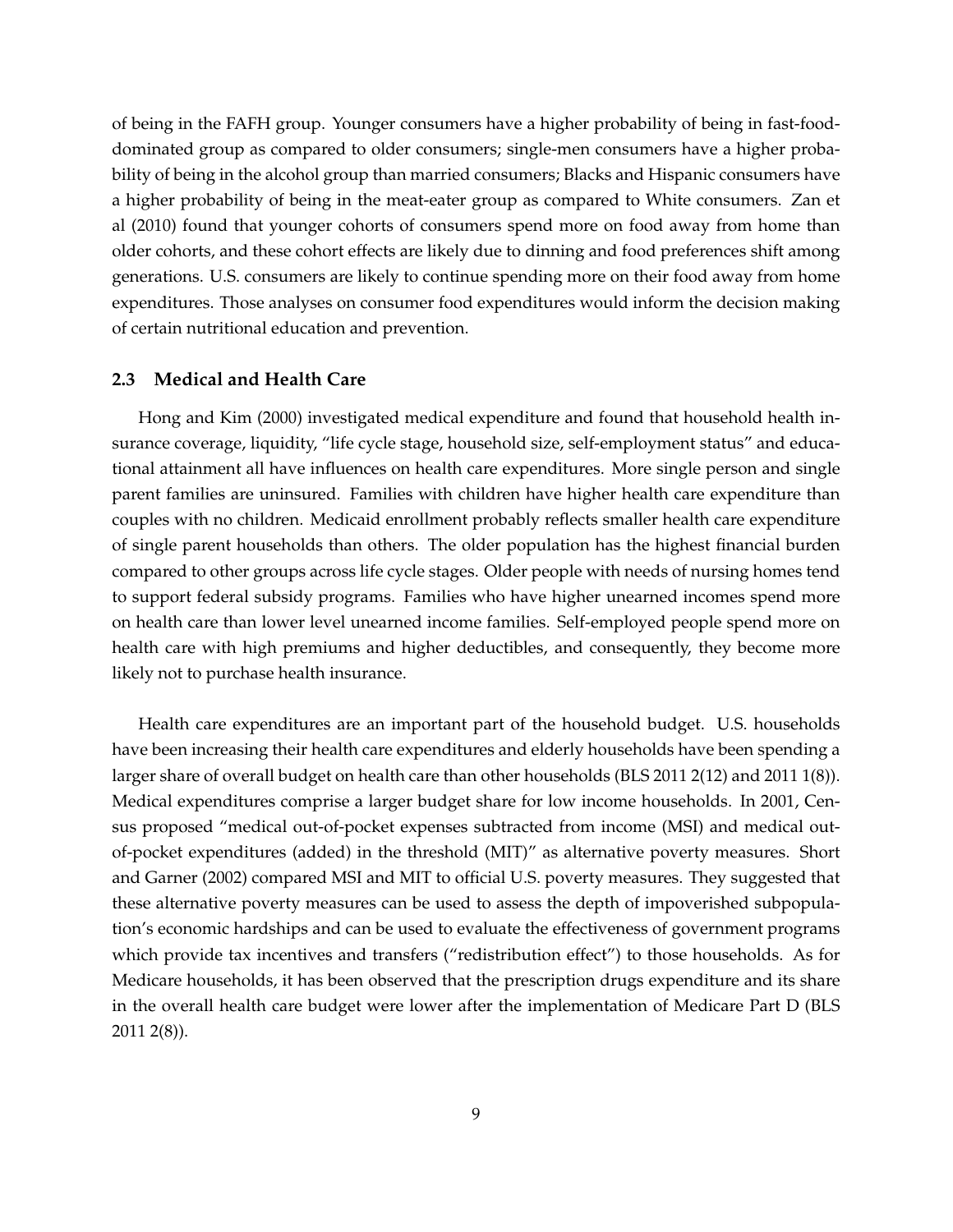### **2.4 Demographics**

It has been indicated that consumer expenditures are associated with CU characteristics, such as race, occupation, and age of the household head, and are also affected by their socioeconomic class, demographics and residential location (Omori, 2010). Paulin (2008) studied generational demographics. He found that comparing to 1984-1985 generation, the later generation of 2004- 2005 of single young adults has higher educational attainment and proportion of home ownership, spends a smaller share on food away from home, and spends a larger share on food at home and on housing, which is a sign of living along (Paulin 2008 pp. 35 left column second paragraph, right column first paragraph). The economic situation of the later generation of single young adults may not improve, but it does not decline. Another publication has shown that sharing expenses by young married couples does not cut costs to one person level; they do spend less per person than singles. However, they have higher per-person expenditure on transportation, health care, personal insurance and pensions than singles (BLS 2011 2(4)).

### **2.5 Assets**

Melzer (2010) studied the impact of mortgage and debt on household expenditures and found that a substantial portion of homeowners decrease expenses on their homes due to the prospect of default. Homeowners with negative equity ("underwater") decreased their expenses on mortgage principal payments, home improvements and maintenance expenditures, by approximately 30%, regardless of their financial stress in terms of higher income, liquidity and borrowing capacity. In contrast, no change has been found on household expenditures for vehicles, furniture and appliances (non-home-related). Negative equity homeowners decreased more mortgage principal payments in non-recourse states than in recourse states where creditors were allowed to repossess homeowners' other properties as the collateral could not cover the mortgage balance. The mortgage principal reduction policy seems to encourage underwater homeowners paying their mortgage principal and investing in their properties by recovering homes' positive equity.

### **2.6 Energy**

The CE estimates of energy expenditures has been compared to the Residential Energy Consumption Survey (RECS), sponsored by the Energy Information Administration (EIA) of the U.S. Department of Energy (BLS 2010 1(12)). Abbot (2008) conducted a regional in-depth study and found that the Southern region of the U.S. spent a smaller proportion of total expenditures on energy in 2006 as compared to 1984, a similar pattern was observed at national level and other regions. However, the South spent the largest proportion of total expenditure on energy among other regions. The Southern region had increased its electricity consumption two times when comparing to the electricity prices increase in the South. He suggested that more expenses are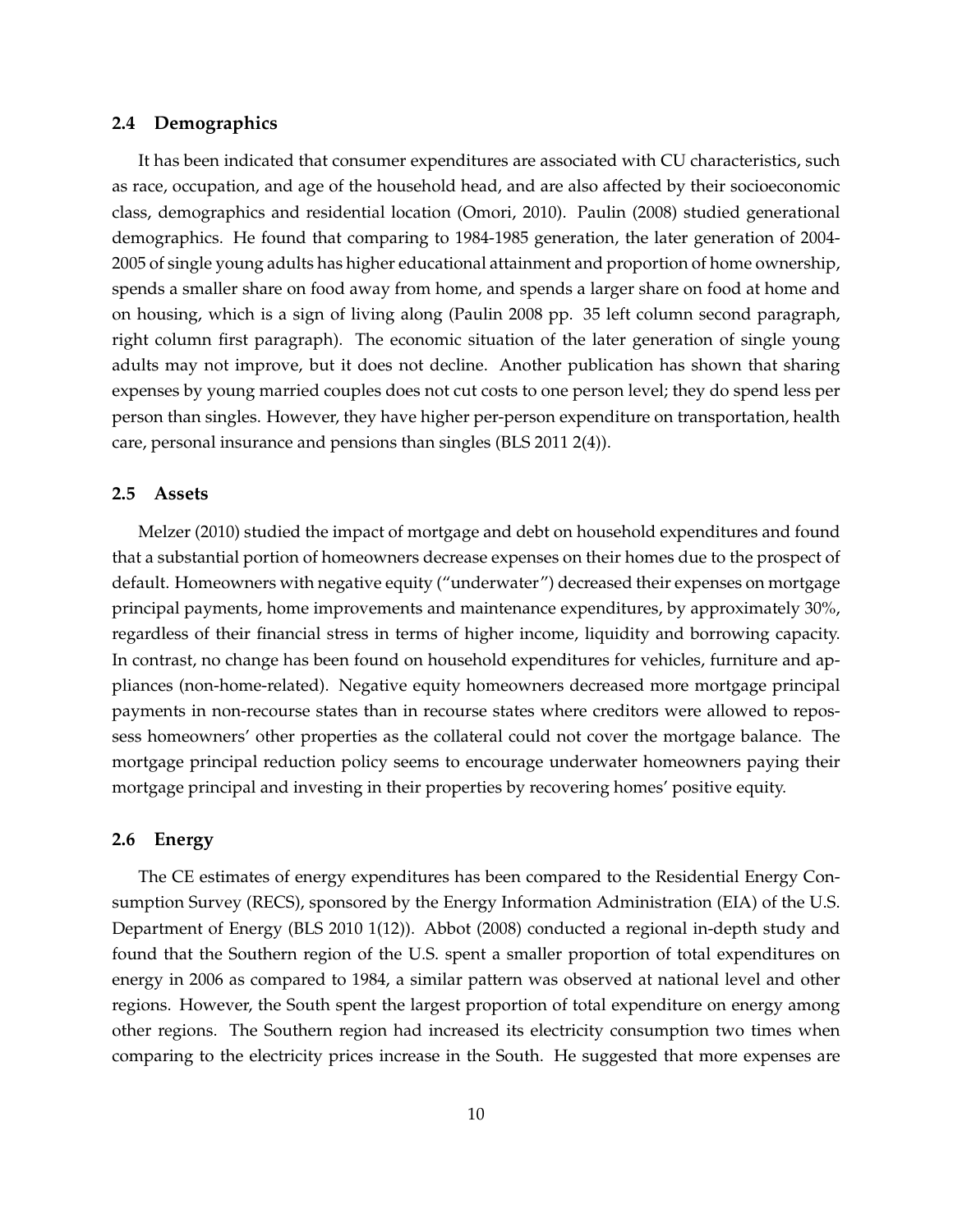expected to be transferred from non-energy transportation to energy-oriented transportation, e.g. consumers would spend more on gasoline and mass transit at the expense of shopping for cars, auto insurance and financing.

Ethridge (2009) found that the steady increase in the proportion of gasoline expenditures over total expenditures has helped to curtail the vehicle purchase expenditures during 2003-2007. Nevertheless, overall transportation expenditures did not appear to affect the spending pattern of other expenditure categories. In 2010, Gicheva et al found that the gasoline prices shock had a significant impact on consumer price sensitivity (CPS) in retail grocery spending pattern. As a consequence, consumers adapted lower price products replacement to absorb the short term income shock caused by fuel costs spike, and their primary strategy was shopping on sale items. They suggested that the gasoline prices shock might further influence CPS in terms of broader supply, demand and product expenses.

### **2.7 Summary**

In general, CE data products have been applied for a variety of economic analyses with diverse research interests. The variaty of expenditure variables had been studied but not limited to: food, medical, health care, utility and income before tax (for income-to-poverty-threshold ratio), education, entertainment, books, children's apparel, etc. Those economic analyses also include socioeconomic and demographic characteristic variables: for member level, using reference person's record of Age (years), Sex (Male, Female), Race, Education attainment, Employment status and Occupation level; for CU level, using Geographic region (Northeast, Midwest, South, and West), Household type (married couple, single mother, single father and Cohabiting, etc.) and Household tenure (homeowner, renter). Table 1 provides the level of analyses, methods and variables for each of the different types of expenditure categories identified in the reviewed literature.

Next, we will use the 2011 first quarter CE interview data to conduct the various economic analyses in the following sections.

### **3 Data set construction**

The analyses we replicated reflects the focus of Omori (2010) – household spending patterns for children. Previous literature suggested that there is an association between allocating resources to children and household income level (Omori 2010). So it is an important topic to study because it may have many economic and policy implications. As a preliminary and ancillary analysis tool, we provide a boxplot of income before tax by number of members in the CU in Figure 1 below. For reference, we also provide the poverty threshold for each family size (represented by a closed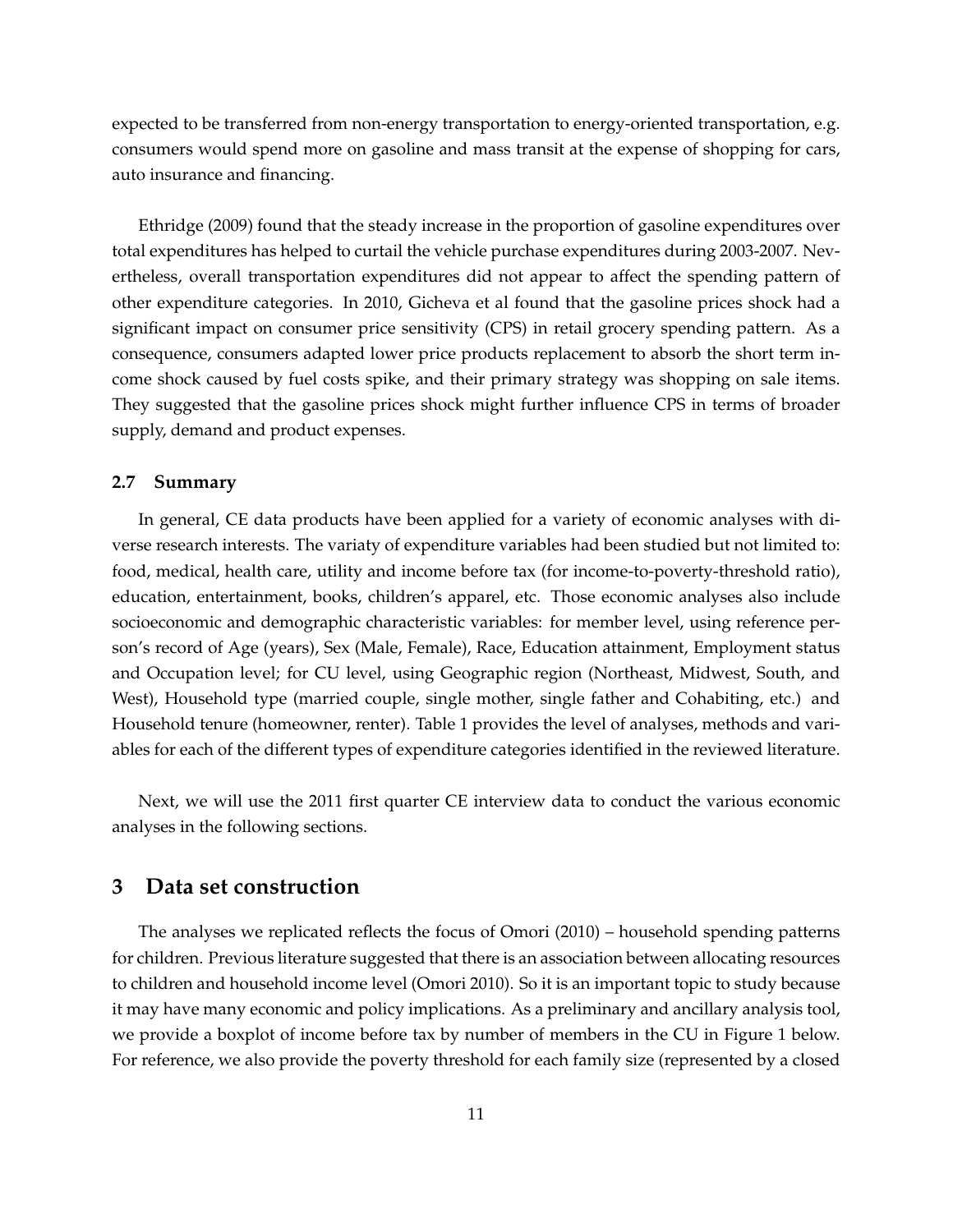circle). This graphic is useful for illustrating the overall CU incomes in CE data.

Omori (2010) pooled 2007 and 2008 CEQ public-use micro data for her analysis. She excluded CUs with missing values for demographic and expenditure variables on children (apparel, education, books and entertainment), as well as CUs with children all above 18 years old. Expenditures on gifts or for non-CU children were also excluded. She pointed out a caveat in her analysis: the current CE is structured to collect certain expenditures at the CU-level (e.g. entertainment), so it is impossible to identify whether an expenditure incurred by the CU was for a child 18 years old, or under or for the parents, etc.

To replicate the analyses, we selected the first quarter of 2011 CEQ Phase III data (denoted as, CEQ 2011 Q1). This yielded an initial sample size of 6,869 CUs. Consistent with Omori (2010), we subset these 6,869 CUs by excluding those with missing values for demographic and expenditure variables, CUs with children all above 18 years old, and expenditures on gift or for non-CU children. The final sample used for our analysis contains 2,262 CUs. Under the simple random sampling without replacement (with a 0.5 probability of selection) subsample (SRSWORSS) condition, we obtain a total of 1,131 CUs.

### **3.1 Discrepancies in variable definitions and limitations of the data source**

In Table 2 below, we describe the components of the expenditure variables used in our analysis and offer comparisons to the definitions of these expenditure categories used in Omori (2010). Specifically, we listed the expenditure variable names, definitions provided by Omori (2010), how we constructed each variable using CEQ 2011 Q1 (including codes from CEQ dictionary) and the corresponding data file names from which the variables are contained.

In conducting the economic analyses, we acknowledge the following limitations on our data:

### **3.1.1 Variable definitions**

We have tried as close as possible to construct the demographic variables and expenditures on children in a similar fashion to Omori (2010). However, there is some lack of documentation and ambiguity in her article on how those variables were defined and how the subsetting of data occurred. These issues might lead to discrepancies in the two data sources. Two examples are provided in the following:

1. Educational attainment in Omori (2010) Table 1 could be defined as the highest level achieved of education for the CU's reference person and as a consequence, the High School (HS) category may include persons with some college education, but no degree.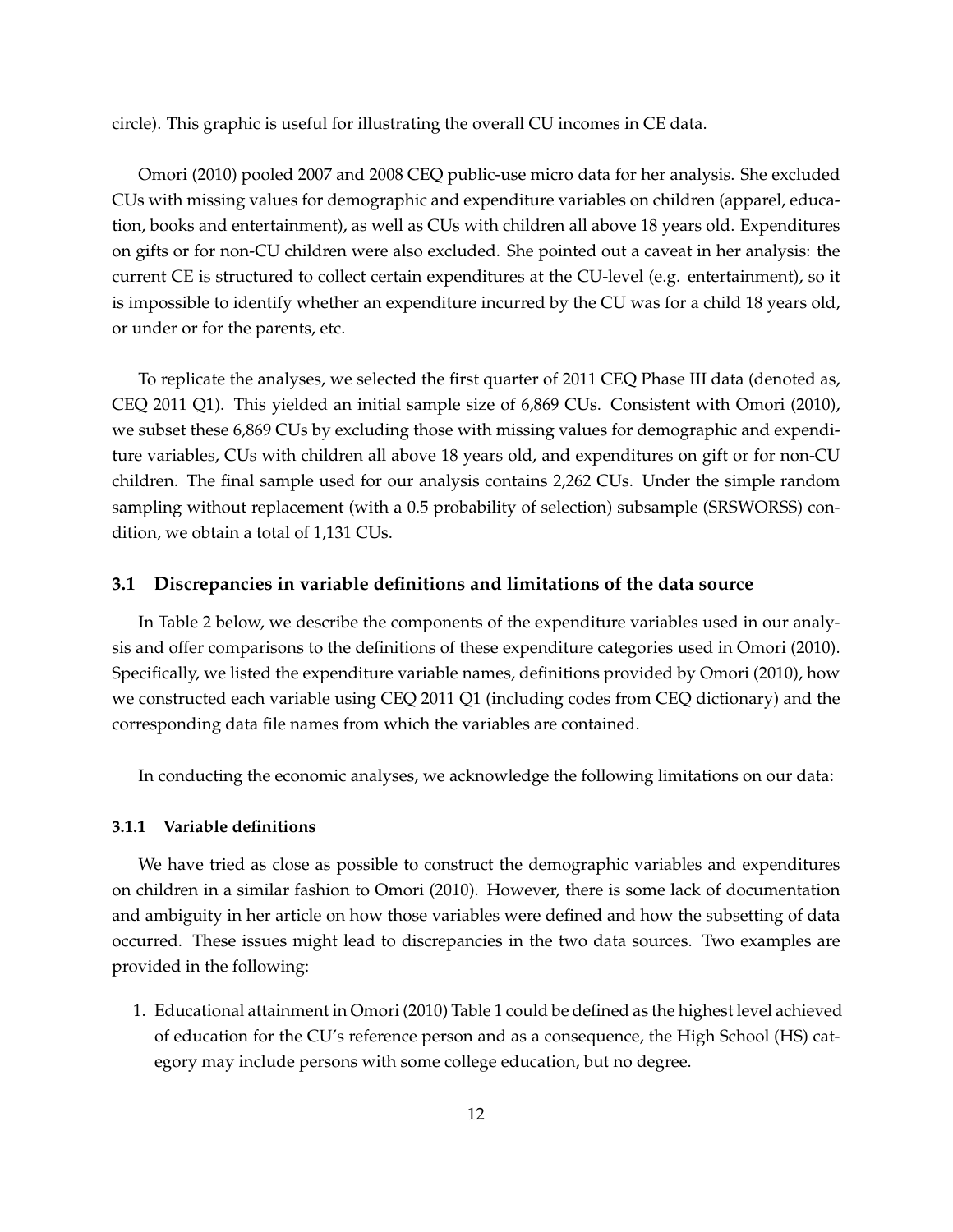2. Occupation level was not specified with details of categorical components in Omori (2010). From the CEQ dictionary for this data, we define the occupational category "Managerial/professional" as professional, administrator, manager, either self-employed or salaried (POCC REF = 101, 120, 201, 220) and define "Administrative" as administrative support including clerical, either self-employed or salaried (POCC REF = 108, 208).

### **3.1.2 Differences in data sources**

Differences in sample size, time periods, and duration between the two data sets might also contribute to the discrepancies in demographics and expenditure estimates (e.g. means, SE) on children. For example, spending patterns prior to the economic downturn experienced in late 2008 might result in differences in the spending patterns reflected in our data source because it was constructed using 2011 data.

#### **3.1.3 Other discrepancies and and limitations**

Total and ratio estimates were not provided in Omori (2010) Table 1. Even if they were, we expect similar differences and/or discrepancies due to (but not limited to) the factors described above (e.g. discrepancies in the time periods of the two data sources).

### **3.2 Description of expenditure variables comparing to Omori (2010): Table 2**

### **4 Basic analysis**

The purpose of this section is two-fold. First, we sought to replicate a key "basic" analysis under a simple random subsample condition with a 0.5 probability of selection. For the purpose of this research, we define a basic analysis as the lowest level of statistical sophistication which includes the calculation of simple univariate statistics such as means, standard errors (SE). In this analysis, we chose to replicate Omori (2010) Table 1: Descriptive statistics of households with children, Consumer Expenditure Interview Survey, 2007-08.

The second purpose is to characterize potential sensitivities in the differences found in this analysis under simple random subsample condition. Based on these differences and sensitivities, we provide preliminary recommendations for changes to the design and statistical methods used to collect and analyze the CE data in Section Eight.

Omori (2010) examined household expenditures on children using Consumer Expenditure Interview Survey (CEQ) 2007-2008 data. She concluded that the major influences on children's education expenditure were household's income, educational attainment and occupation level, but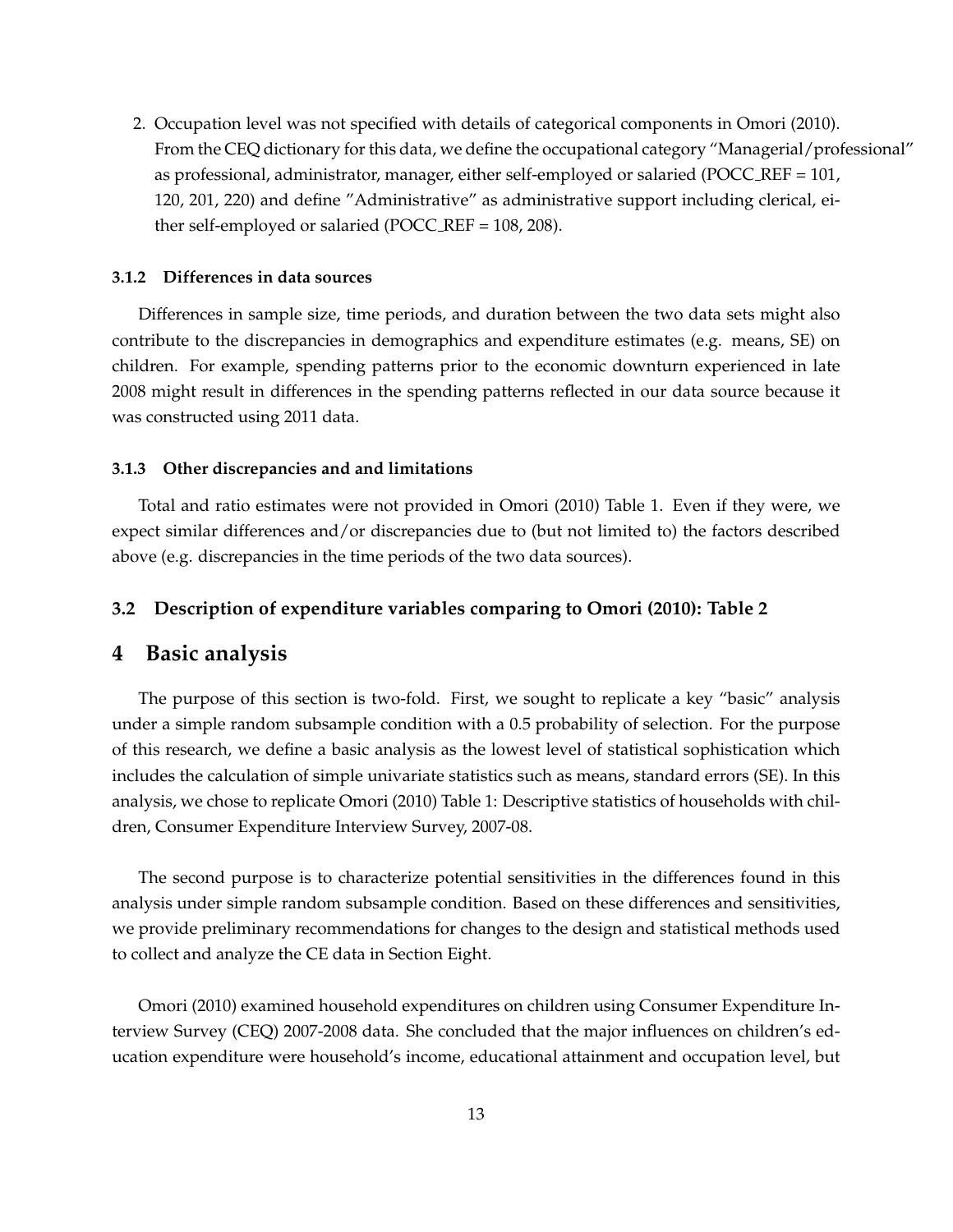not on marital status or household type.

### **4.1 Basic demographic and expenditure estimates: Table 3**

The unweighted categorization of family type using the CEQ 2011 Q1 sample of 2,262 CUs with children 18 years old or under contains 1,574 married couple CUs, 336 single mother CUs, 59 single father CUs, and 293 cohabiting (or other family type) CUs. The unweighted family type categorization of the SRSWORSS of 1,131 CUs with children 18 years old or under contains 786 married couple CUs, 175 single mother CUs, 24 single father CUs, and 146 cohabiting CUs. In Table 3, we offer comparisons of the expenditure estimates on children and demographic characteristics derived from the following: (1) CEQ 2011 Q1 sample; (2) the SRSWORSS condition. Our primary goal is to observe the numerical impact of SRSWORSS condition. We take into account the final weight ("FINLWT21" in CE dictionary) from CE production for all estimates including mean, percentage, SE and 95% confident interval (CI) in Table 3. In addition, for SRSWORSS, the final weight is also adjusted by the subsample selection probability.

From Table 3, we identify certain differences (or "sensitivities") and similarities under the SRSWORSS condition. We describe those findings in the following statements:

### **4.1.1 Demographics**

Demographic descriptive statistics are not different (or "sensitive") for most cases in terms of percentage and mean. The SRSWORSS demographic estimates remain similar to those in the full sample (CEQ 2011 Q1), with wider 95% CIs reflecting the larger SE. This is an expected finding since we have subsampled with 0.5 probability of selection. The exception to this trend is from the single father group. This is likely due to the small initial sample size of this group and the subsequent subsampling.

#### **4.1.2 Expenditures on children**

Expenditures on children are different in terms of means and SE. Specifically, Household children's expenditure means under the SRSWORSS condition are different than the means computed from the full sample, with wider 95% CIs which indicate larger SE (e.g. children's education expenditure of married couple and children's apparel expenditure of single mother). However, there are a few exceptions, SE of married couple's entertainment expenditures and single mother's education expenditures on children decreased under SRSWORSS condition, SE of single mother's books expenditures and cohabiting CUs education expenditures on children remained similar under SRSWORSS condition. Potential contributing factors could be: (1) temporal differences (or seasonal fluctuation) between the various data sources; (2) the weighting adjustment used in the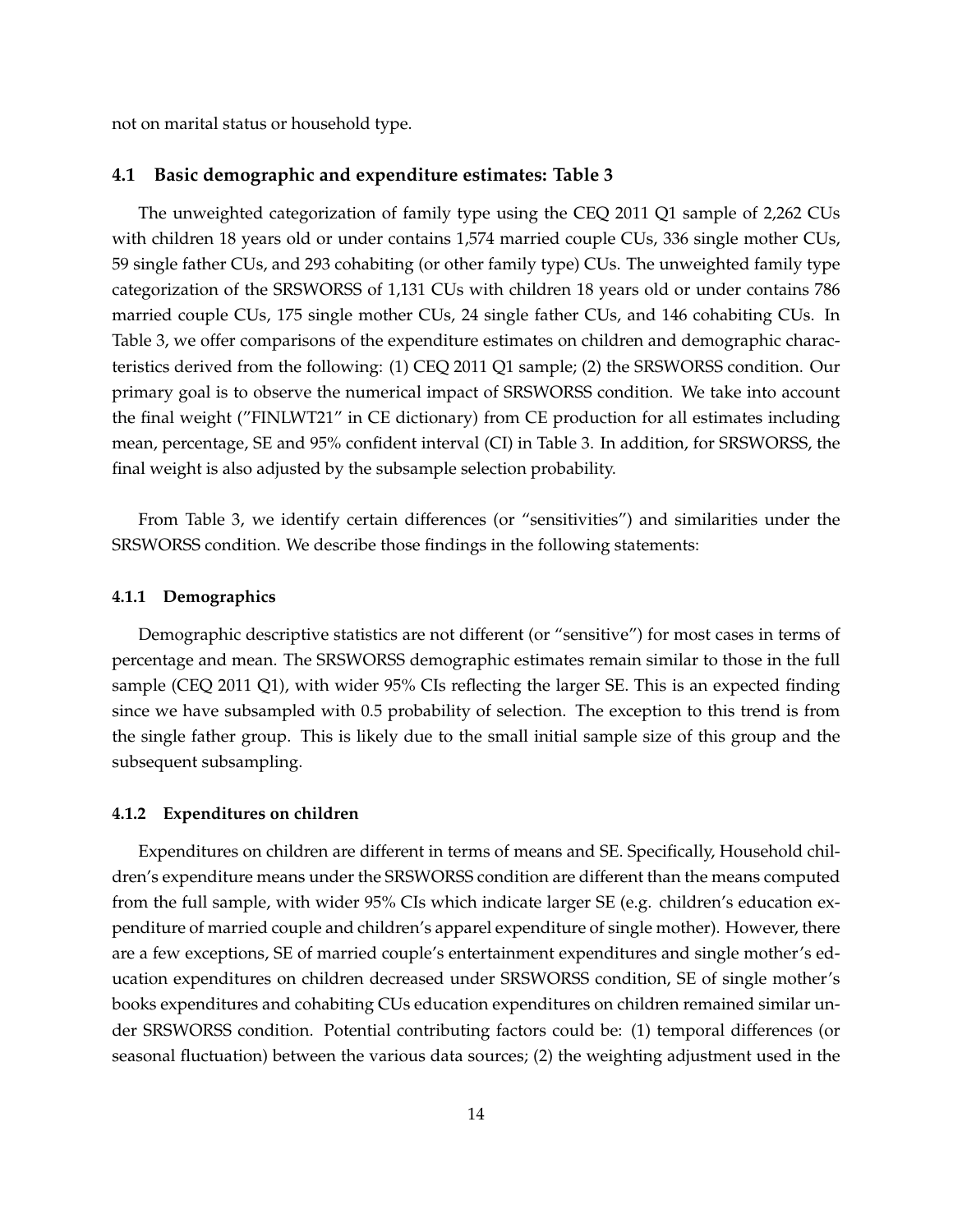analysis; (3) sample sizes of those groups and the subsequent subsampling. For the single father group, large SE associated with means of children's education and apparel expenditures produce negative lower bounds for their respective 95% CIs. It is worth noting that there are a few situations in which the SE under the SRSWORSS condition decreased or remained unchanged when compared to the full sample. We conjecture that these may be outliers or simply anomalies from only drawing one subsample. One way to verify this conjecture would be to draw repeated subsamples and then calculate the empirical SE from multiple subsamples.

### **4.2 Summary**

We found that the simple random subsample produces similar demographic estimates in terms of percentage and mean as compared to the full sample, with larger SE. One exception is the single father group which is likely due to the small initial sample size of this group and the subsequent subsampling. The simple random subsample produces different expenditure estimates on children in terms of means and SE as compared to the full sample, with larger SE.

### **5 Medium analysis**

The purpose of this section is two-fold. First, we sought to replicate and summarize the results of a key "medium" analysis under a simple random subsample condition with a 0.5 probability of selection. For the purpose of this research, we define a medium analysis as the middle (above "basic" in Section Four) level of statistical sophistication such as analyzing logistic and linear regression model coefficient and their associated standard errors (SE). The medium analysis may also include variable transformations such as the natural logarithm (to insure model assumptions are met).

In this analysis, we replicate the following tables from Omori (2010):

- 1. Table 2: Logistic regression results: likelihood of expenditures on items in selected categories, Consumer Expenditure Interview Survey, 2007–08;
- 2. Table 3: Ordinary least squares regression results: estimates of (the natural logarithm of) quarterly expenditures on items in selected categories, Consumer Expenditure Interview Survey, 2007–08; and
- 3. Table A-1: Selected original and logarithmic statistics for expenditures discussed in the text.

The second purpose is to characterize potential sensitivities in the differences found in this analysis under simple random subsample condition. Based on these differences and sensitivities, we provide preliminary recommendations for changes to the design and statistical methods used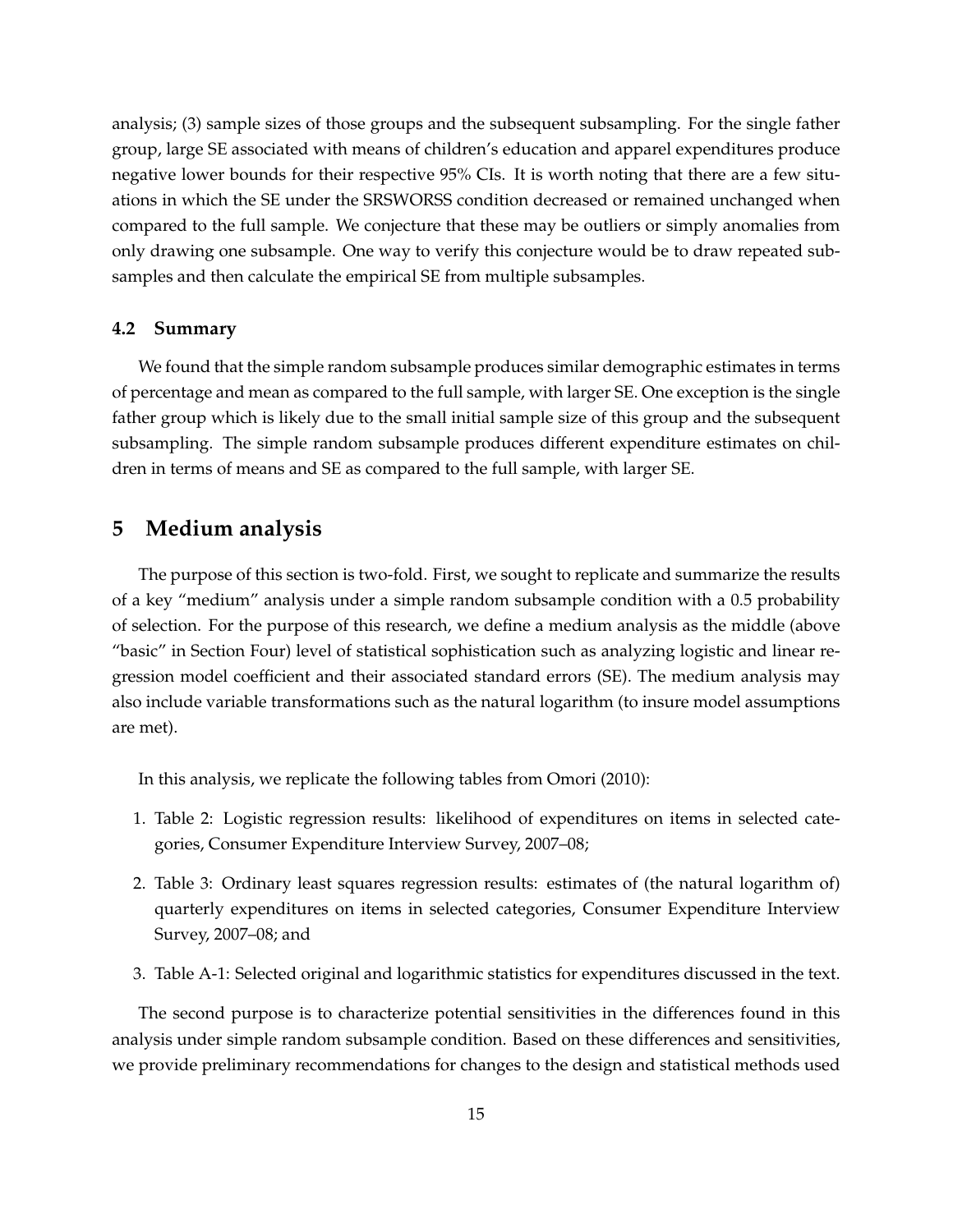to collect and analyze the CE data in Section Eight. Omori (2010) examined household expenditures on children using Consumer Expenditure Interview Survey (CEQ) 2007–2008 data. We documented her research conclusions as references in Yang and Gonzalez (2012a).

### **5.1 Model specifications**

Omori (2010) utilized weighted logistic regression models to estimate the odds ratio (OR) of households' reporting nonzero expenditures on children. The weight used was the final weight ("FINLWT21" in CE dictionary) from production. She also applied the same weights to a series of weighted linear regression models to analyze the households' log expenditures on children by only using households reporting nonzero expenditures on children.

For each of the four expenditure categories (education, entertainment, books, and apparel), the outcome variable of the logistic regression model is whether a household reported a nonzero expenditure on children, and the outcome variable of the linear regression model is the categoryspecific nonzero expenditure on children. Both logistic and linear regression models use the same set of socioeconomic and demographic characteristic covariates: household type, income percentile, education attainment, occupation level, ethnicity, number of children in the household between age 0 and 5, between age 6 and 12, between age 13 and 18, and geographic region.

In this analysis, we offer comparisons of logistic and linear regression models between the CEQ 2011 Q1 sample and the SRSWORSS condition. We take into account the final weight ("FINLWT21") for logistic regression estimates including odds ratios and 95% confident intervals (CIs), and for linear regression estimates including coefficients and their associated SE.

### **5.2 Comparing the Standard deviations (SD), Skewness and Kurtosis: original and log scale**

Omori (2010) indicated that the sampling distributions of all four expenditure categories (education, entertainment, books and apparel) were skewed, so she adopted the logarithm transformation on nonzero expenditures for those categories. We provided Table 4 below to compare the SD, Skewness and Kurtosis between the original and log scales among different data sources. For reference, we also provide a boxplot of nonzero expenditures on children for four expenditure categories in Figure 2.

Table 4 shows that the SD under the SRSWORSS condition on the original scale are generally larger than those of the full sample. However, for entertainment nonzero expenditures on children, the original SD from the SRSWORSS condition is smaller than that of the full sample. This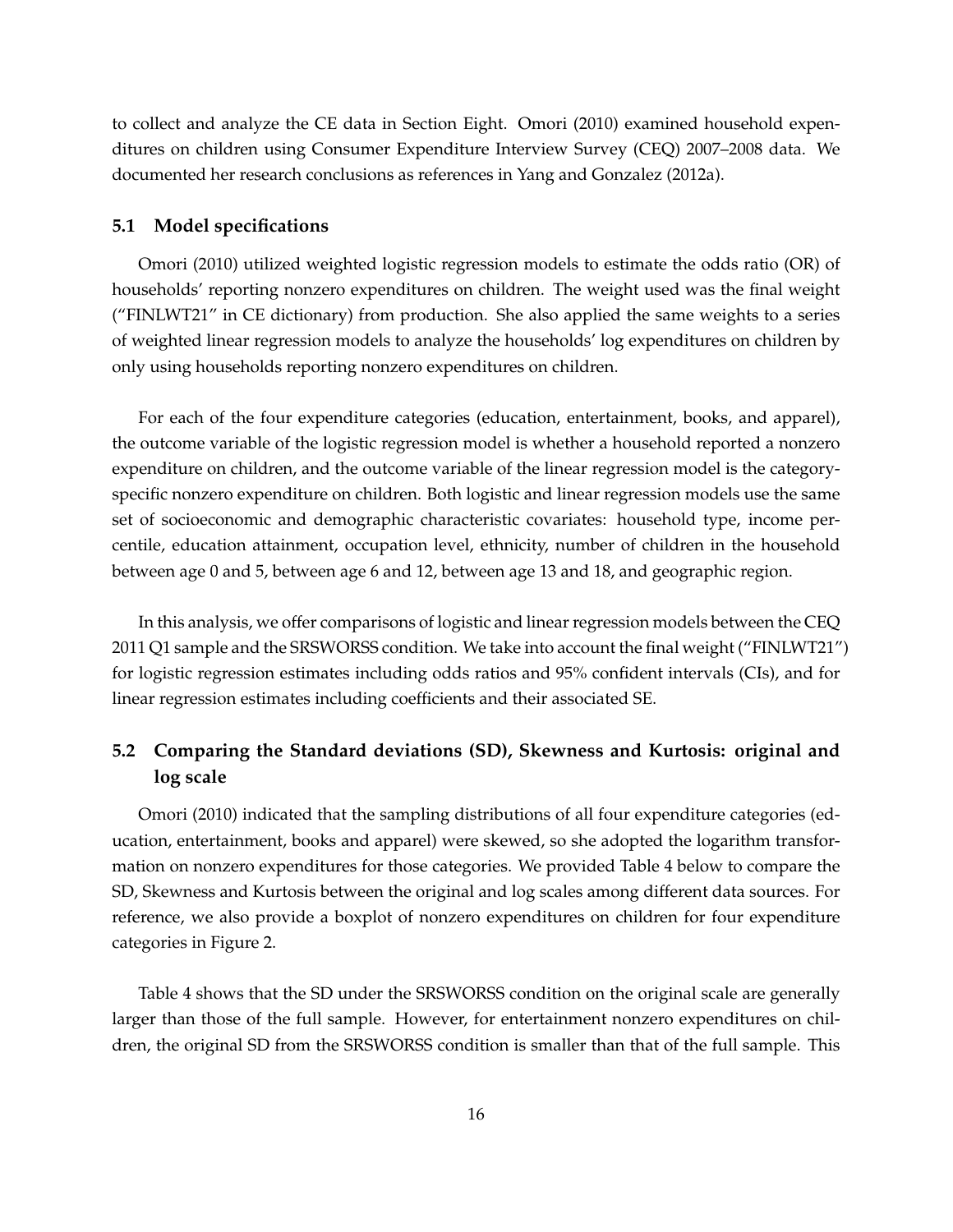is probably due to the fact that the full sample contains six households which spent from above \$10,000 to \$40,000 on entertainment. For nonzero expenditures on children's books, the original SD from the SRSWORSS condition decreased when compared to the full sample. These may be outliers or simply anomalies from the first quarter of 2011 CEQ data. These can be assessed via simulation techniques.

### **5.3 Comparing the logistic regression results for reporting nonzero expenditures on children**

In Table 5 we compare the various logistic regression results for reporting nonzero expenditures on children. In this table, we use *wt* to denote weighted analyses using the final weight variable "FINLWT21." From Table 5, we identify differences (or "sensitivities") under the SRSWORSS condition in the following. The OR estimates of reporting nonzero expenditures on children's education, entertainment, books, and apparel are different than those from the full sample. The 95% CIs associated with these OR estimates under the SRSWORSS condition are generally wider than those from the full sample. These 95% CIs do not overlap between the SRSWORSS condition and the full sample. This pattern is consistent across all four expenditure categories for this particular one subsample. Except for income percentile where the SRSWORSS produces similar estimates and 95% CI as the full sample.

### **5.4 Comparing the linear regression results for nonzero expenditures on children**

In Table 6 we compare the linear regression results for nonzero expenditures on children. From Table 6, we identify certain differences (or "sensitivities") and similarities under the SRSWORSS condition. We describe these findings as follows:

### **5.4.1 Under the SRSWORSS condition**

In general, the regression coefficient estimates of nonzero log expenditures on children's education, entertainment, books, and apparel are different than those from the full sample. The SE of these coefficient estimates under the SRSWORSS condition are wider than those from the full sample.

### **5.4.2 Reduced SE under the SRSWORSS**

However, it is worth noting that for children's education and books expenditure, the SE of income percentile under the SRSWORSS condition remains similar when compared to the full sample.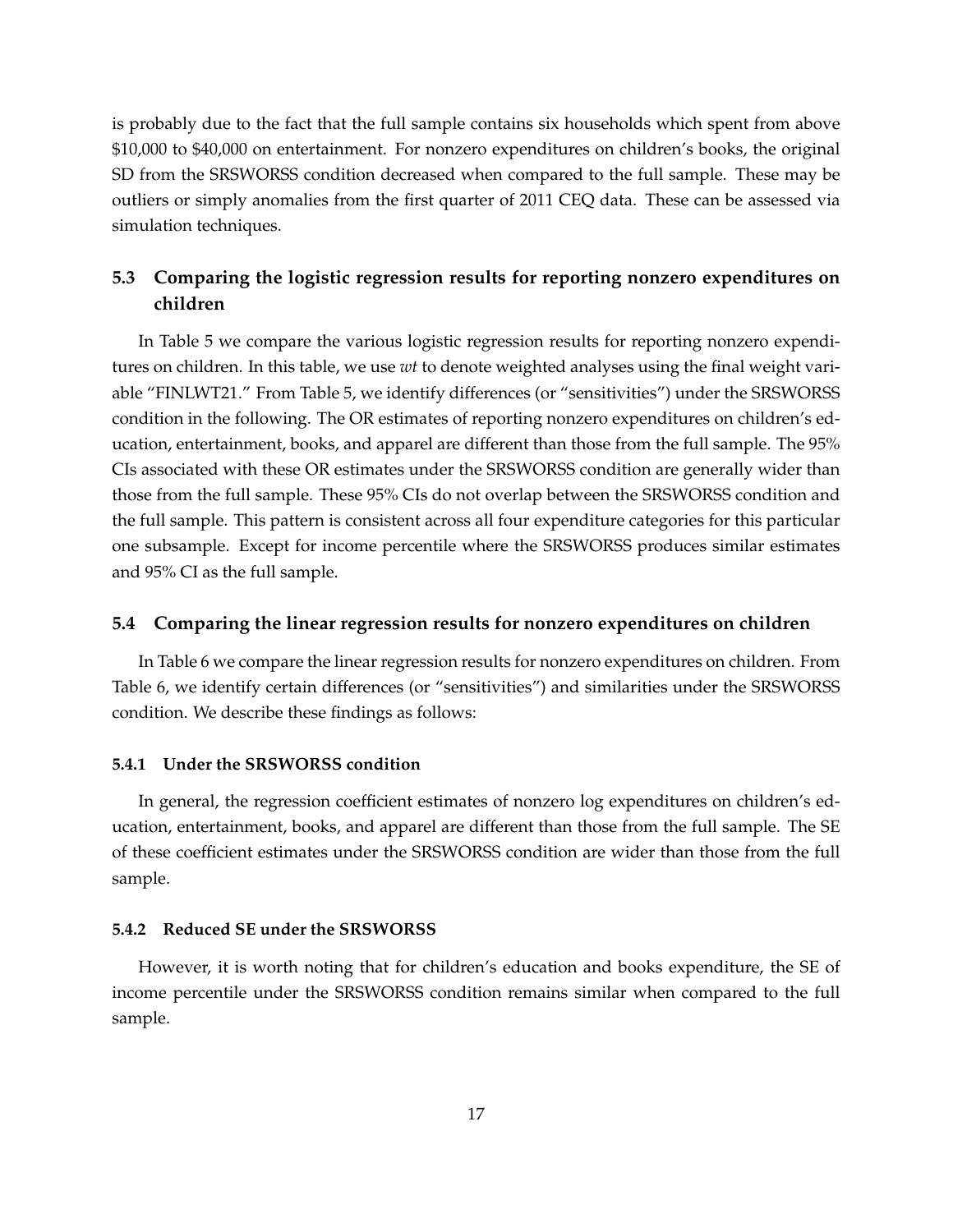### **5.4.3 Potential contributing factors for the discrepancies could be:**

- 1. temporal differences (or seasonal fluctuation) between the various data sources;
- 2. the weighting adjustment used in the analysis; and
- 3. sample sizes of those data sources and the subsequent subsampling.

We conjecture that these may be outliers or simply anomalies from only drawing one subsample. One way to verify this conjecture would be to draw repeated subsamples and then calculate the empirical SE from multiple subsamples.

### **5.5 Summary**

We found that (1) the simple random subsample produces different coefficient estimates and generally higher SE as compared to the full sample; and, (2) the simple random subsample produces a few coefficients SE are smaller than the full sample.

### **6 Refined analysis**

The purpose of this section is two-fold. First, we sought to replicate and summarize the results of a key "refined" analysis under a simple random subsample condition with a 0.5 probability of selection. For the purpose of this research, we define a refined analysis as a statistical analysis that employs sophisticated theory and/or methods to explain various phenomena such as the advanced (above "medium" in Section Five) level of statistical sophistication. For example, implementing two-stage regression models, e.g. Cragg's model to compute probability of purchase, predicted expenditure (buyers only), marginal propensity to consume (MPC) and elasticity. The refined analysis may also include variable transformations such as the natural logarithm (to insure model assumptions are met).

We had originally planned to extend Omori's research (presented in Section Five) using a refined analysis, but her research did not apply a refined model, such as a two-stage regressions model, like Cragg's model. Paulin and Duly (2002) evaluate the influence of retirement on spending in terms of marginal propensity to consume and elasticity. Here, marginal propensity to consume is defined as "the change in expenditure given a unit change in income"and income elasticity is defined as "the percent change in expenditure for a specific good given a 1-percent increase in income." Thus in this analysis, we replicate the following tables from Paulin and Duly (2002 pp. 57 left column first paragraph, right column last paragraph):

1. Table 5: Number of observations for ordinary least squares regressions; and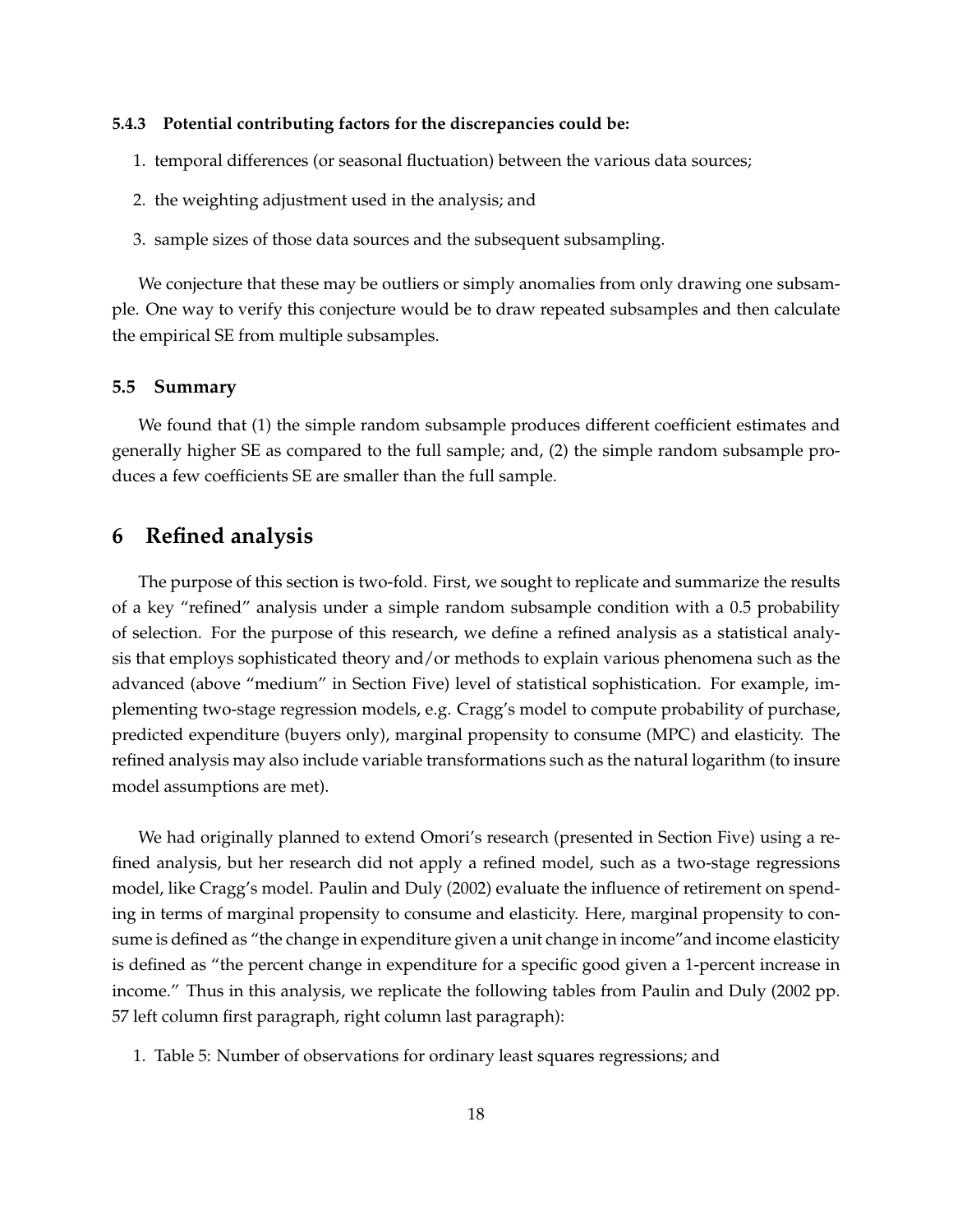2. Table 7: Elasticities, and so forth under "ceteris paribus".

The second purpose is to characterize potential sensitivities in the differences found in this analysis under simple random subsample condition. Based on these differences and sensitivities, we provide preliminary recommendations for changes to the design and statistical methods used to collect and analyze the CE data in Section Eight.

### **6.1 Data set construction for Cragg's model**

The data set we used for this analysis was constructed in a similar fashion as the data set we used for replicating Omori's (2010) analysis which reflects the focus of household spending patterns for children (Yang and Gonzalez 2012a, b). This was because we wanted the procedure of our analyses from basic to the highest level of sophistication to be as consistent as possible. Also, Paulin and Duly (2002) data could not be compiled for this analysis to be completed as planned. In this analysis, we selected the first quarter of 2011 CEQ Phase III data (denoted as, CEQ 2011 Q1). This yielded an initial sample size of 6,869 CUs. Consistent with Omori (2010), we subset these 6,869 CUs by excluding those with missing values for demographic and expenditure variables, CUs with children all above 18 years old, and expenditures on gift or for non-CU children. In addition, to meet the requirement of two-stage Cragg's regressions model implemented in Paulin and Duly (2002), we further exclude CUs with non-positive annual income. The final sample used for our analysis contains 1,977 CUs. Under the simple random sampling without replacement (with a 0.5 probability of selection) subsample (SRSWORSS) condition, we obtained a total of 988 CUs (Table 1). For reference, we also described discrepancies in variable definitions and limitations of the data source in Section Three.

### **6.2 Model specifications**

Similar to Paulin and Duly (2002), we compare the estimated averages of probability of purchase, predicted expenditure (buyers only), marginal propensity to consume and elasticity for each of the married couple, single mother, single father and cohabiting household type groups. In the first stage analysis, we implement unweighted logistic regression and ordinary least squares models to obtain probability of purchase and predicted expenditure (buyers only). For each of the four expenditure categories (education, entertainment, books, and apparel), the outcome variable of the logistic regression model is whether a household reported a nonzero expenditure on children, and the outcome variable of the linear regression model is the natural log of category-specific nonzero expenditure on children. Both logistic and linear regression models use the same set of socioeconomic and demographic characteristic covariates: household income natural logarithm, education attainment, occupation level, ethnicity, number of children in the household between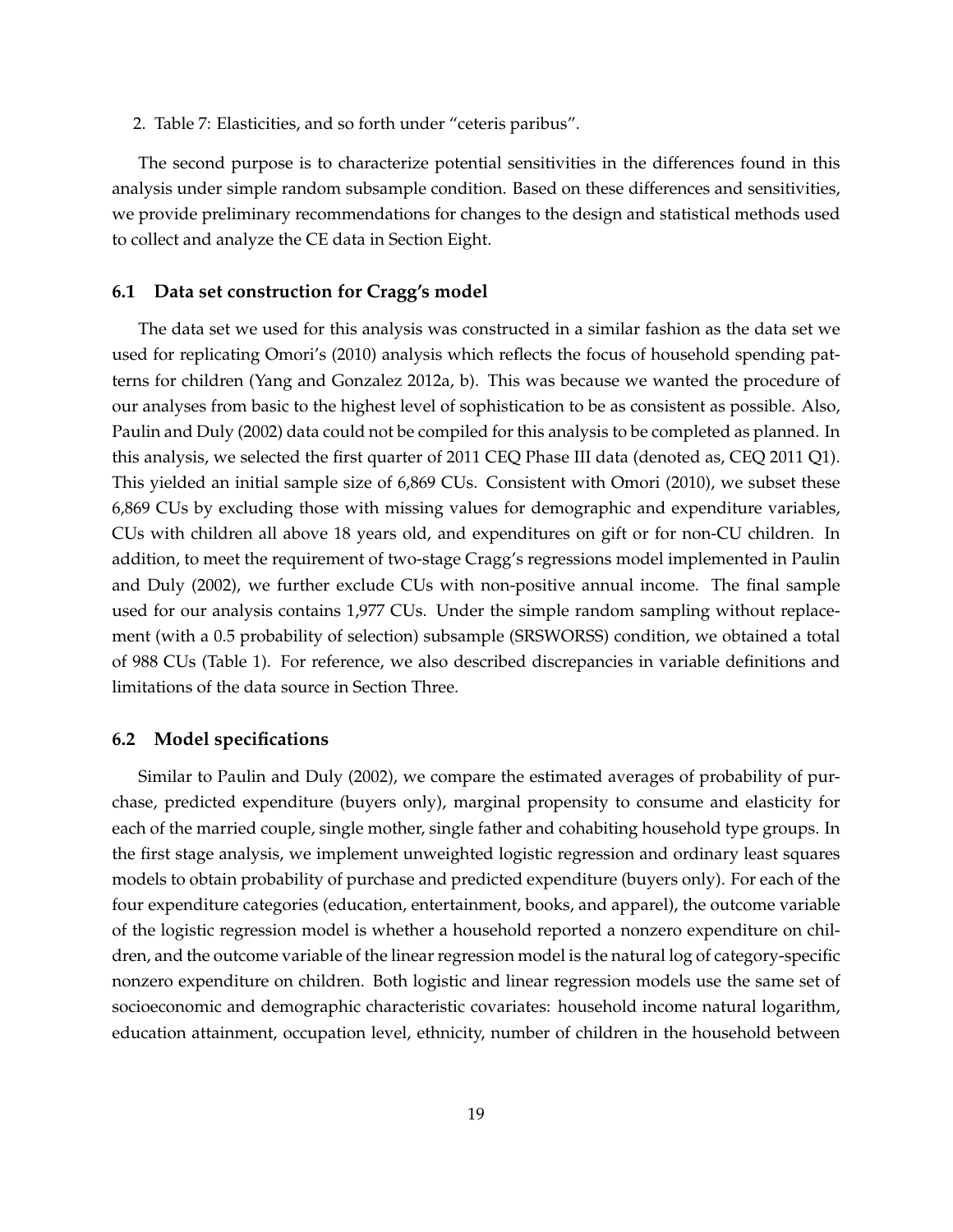age 0 and 5, between age 6 and 12, between age 13 and 18, and geographic region. See Paulin and Duly (2002) Appendix B for computational details.

### **6.3 Comparing the Cragg's model results for children's expenditures**

In Table 8 we compare the linear regression results for nonzero expenditures on children. From Table 8, we identify certain differences (or "sensitivities") and similarities under the full sample and SRSWORSS condition. We describe these findings as follows:

### **6.3.1 First stage estimates**

The simple random subsample produces close results for probability of purchase and predicted expenditure (buyers only), as compared to the full sample.

#### **6.3.2 Second stage estimates**

Marginal propensity to consume and elasticity from the simple random subsample deviate from the full sample. We conjecture that these may simply be anomalies from only drawing one subsample. One way to verify this conjecture would be to draw repeated subsamples and then calculate the empirical averages from multiple subsamples.

### **6.3.3 Small groups**

Due to the small samples in the single father and cohabiting group, the Cragg's model estimates seem unreliable for both the full sample and simple random subsample. As evident from Paulin and Duly (2002) Appendix B. (pp. 57-58), the negative coefficient estimates from logistic regression and ordinary least squares regression may produce a negative estimate of marginal propensity to consume, and lead to a negative income elasticity of demand which is associated with an inferior good (whose demand reduces as consumer income increases).

### **6.4 Summary**

We found that (1) the simple random subsample produces close first stage estimates, such as probability of purchase and predicted expenditure (buyers only), as compared to the full sample; (2) the second stage estimates, such as marginal propensity to consume and elasticity, from the simple random subsample deviate from the full sample.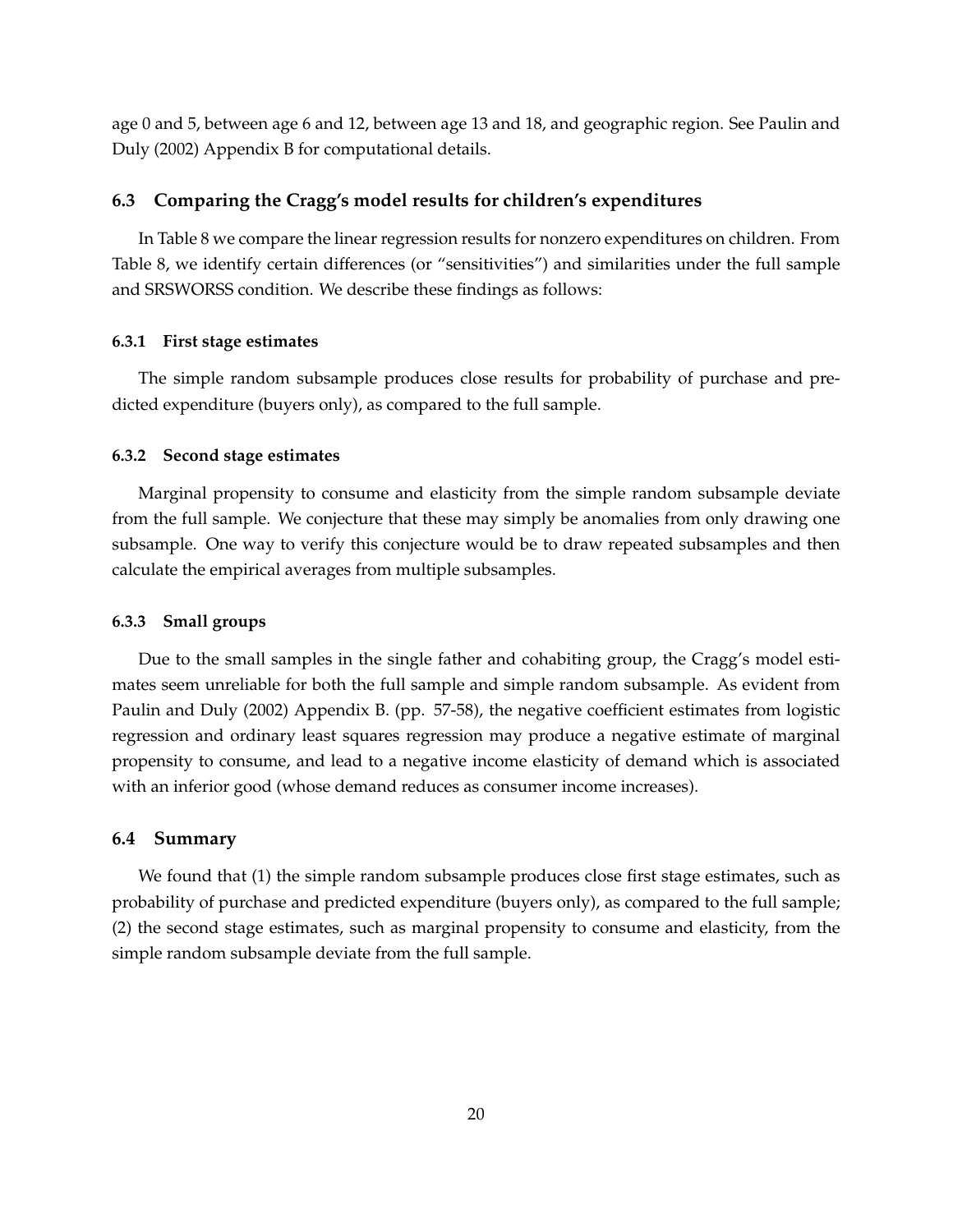## **7 Advanced analysis**

The purpose of this section is two-fold. First, we sought to replicate and summarize the results of a key "advanced" analysis under a simple random subsample condition with a 0.5 probability of selection. Heeringa et al (2010) categorizes generalized linear mixed models (GLMM) as an advanced modeling topic (one of the highest levels of statistical sophistication presented in the textbook). For the purposes of this research, we define an advanced analysis as a statistical analysis that employs highly sophisticated theory and/or methods to explain various phenomena (above "refined" in Section Six). There is a desire from DCES to apply a more sophisticated model to analyze consumer's marginal propensities to consume (MPC), and elasticities (Henderson 2012). One example of an advanced analysis is utilizing two-stage hierarchical generalized linear mixed models (HGLMM) that account for the variation among geographical regions to compute purchase probabilities, predicted expenditures (buyers only), marginal propensities to consume, and elasticities. This analysis may also include variable transformations such as the natural logarithm (to insure model assumptions are met).

We had originally planned to extend Omori's research (presented in Section Five) using an advanced analysis, but her research did not apply an advanced model, such as a two-stage Cragg's model using generalized linear mixed regressions to account for geographical region variations. Therefore, we chose to extend the research of Paulin and Duly (2002) in which they evaluated the influence of retirement on spending in terms of marginal propensity to consume and elasticity by using logistic regression and ordinary least squares models. In their research, marginal propensity to consume is defined as "the change in expenditure given a unit change in income"and income elasticity is defined as "the percent change in expenditure for a specific good given a 1-percent increase in income." In this analysis, we replicate Table 7: Elasticities, and so forth under "ceteris paribus" from Paulin and Duly (2002) using an HGLMM approach. The number of observations and number of reporting expenditures by household types remain the same as reported in Table 8 of Section Six (replicate of Table 5 in Paulin and Duly 2002).

The second purpose is to characterize potential sensitivities in the differences found in this analysis under simple random subsample condition. For example, would some particular parameter estimates of the models be changed after utilizing a simple random subsample to conduct the various economic analyses? Based on these differences and sensitivities, we provide preliminary recommendations for general changes to the design and statistical methods used to collect and analyze the CE data in Section Eight.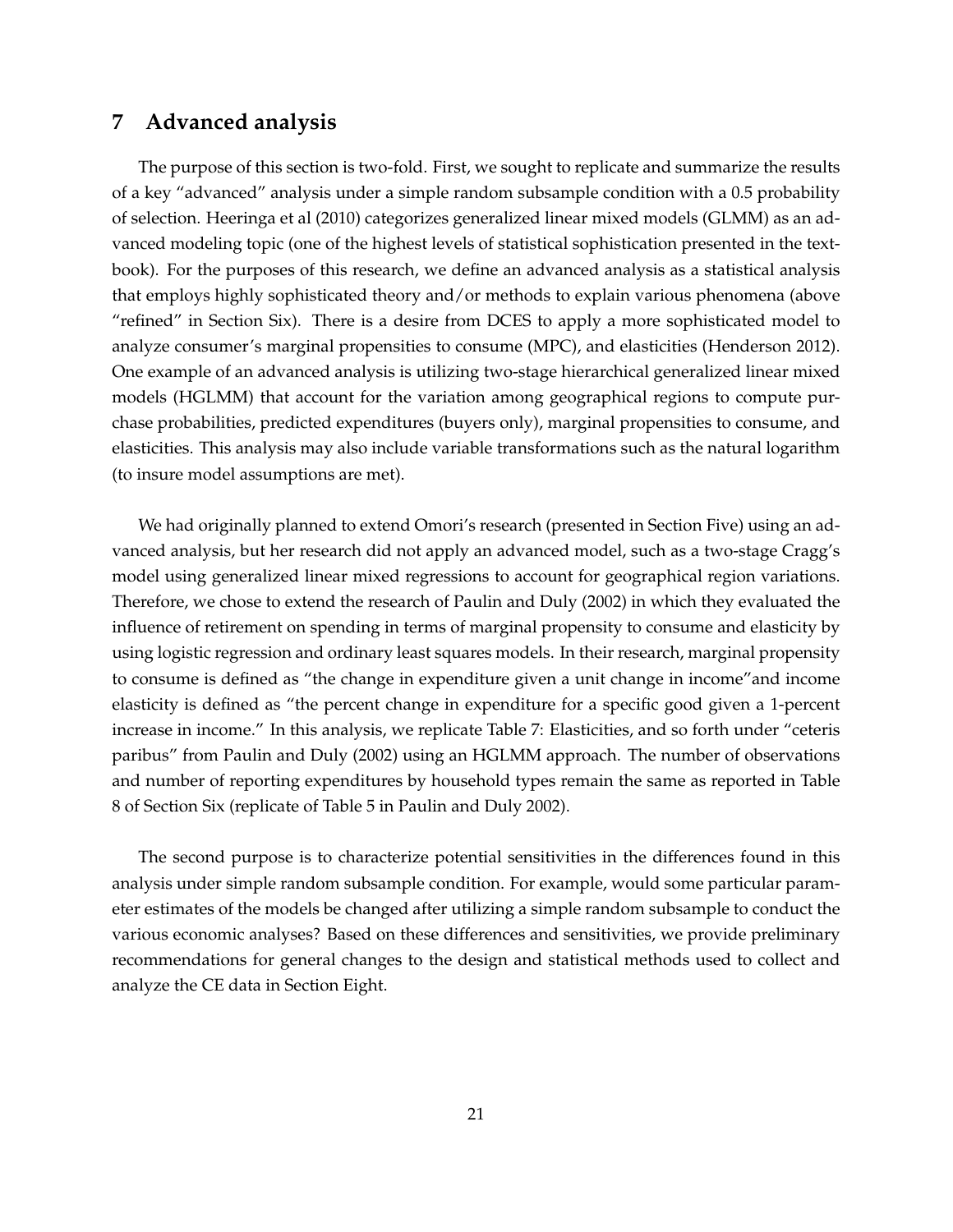### **7.1 Data set construction for HGLMM Cragg's model**

The data set we used for this analysis was constructed in a similar fashion as the data set we used for replicating Omori's (2010) analysis which reflects the focus of household spending patterns for children (Yang and Gonzalez 2012a). This was because we wanted the procedure of our analyses from basic to the highest level of sophistication to be as consistent as possible. And Paulin and Duly (2002) data could not be compiled for this analysis to be completed as planned. In this analysis, we selected the first quarter of 2011 CEQ Phase III data (denoted as, CEQ 2011 Q1). This yielded an initial sample size of 6,869 CUs. Consistent with Omori (2010), we subset these 6,869 CUs by excluding those with missing values for demographic and expenditure variables, CUs with children all above 18 years old, and expenditures on gift or for non-CU children. In addition, to meet the requirement of two-stage Cragg's regression models implemented in Paulin and Duly (2002), we further exclude CUs with non-positive annual income. The final sample used for our analysis contains 1,977 CUs. Under the simple random sampling without replacement (with a 0.5 probability of selection) subsample (SRSWORSS) condition, we obtained a total of 988 CUs (Table 1 in Yang and Gonzalez 2013a). For reference, we also described discrepancies in variable definitions and limitations of the data source in Section Three.

### **7.2 Model specifications**

Similar to Paulin and Duly (2002), we compare the estimated averages of probability of purchase, predicted expenditure (buyers only), marginal propensity to consume and elasticity for each of the married couple, single mother, single father and cohabiting household type groups. In the first stage analysis, to account for the variation among geographical regions, we implement HGLMM logistic regression models to obtain probability of purchase, and HGLMM regression models to obtain predicted expenditure (buyers only). For each of the four expenditure categories (education, entertainment, books, and apparel), the outcome variable of the HGLMM logistic regression model is whether a household reported a nonzero expenditure on children, and the outcome variable of the HGLMM regression model is the natural log of category-specific nonzero expenditure on children. Both HGLMM logistic and regression models use the same set of socioeconomic and demographic characteristic covariates: natural logarithm household income, education attainment, occupation level, ethnicity, number of children in the household between age 0 and 5, between age 6 and 12, between age 13 and 18, and geographic region. See Paulin and Duly (2002) Appendix B for computational details.

### **7.3 Comparing the HGLMM Cragg's model results for children's expenditures**

In Table 9 we compare the HGLMM regression results for nonzero expenditures on children. From Table 9, we identify certain differences (or "sensitivities") and similarities under the full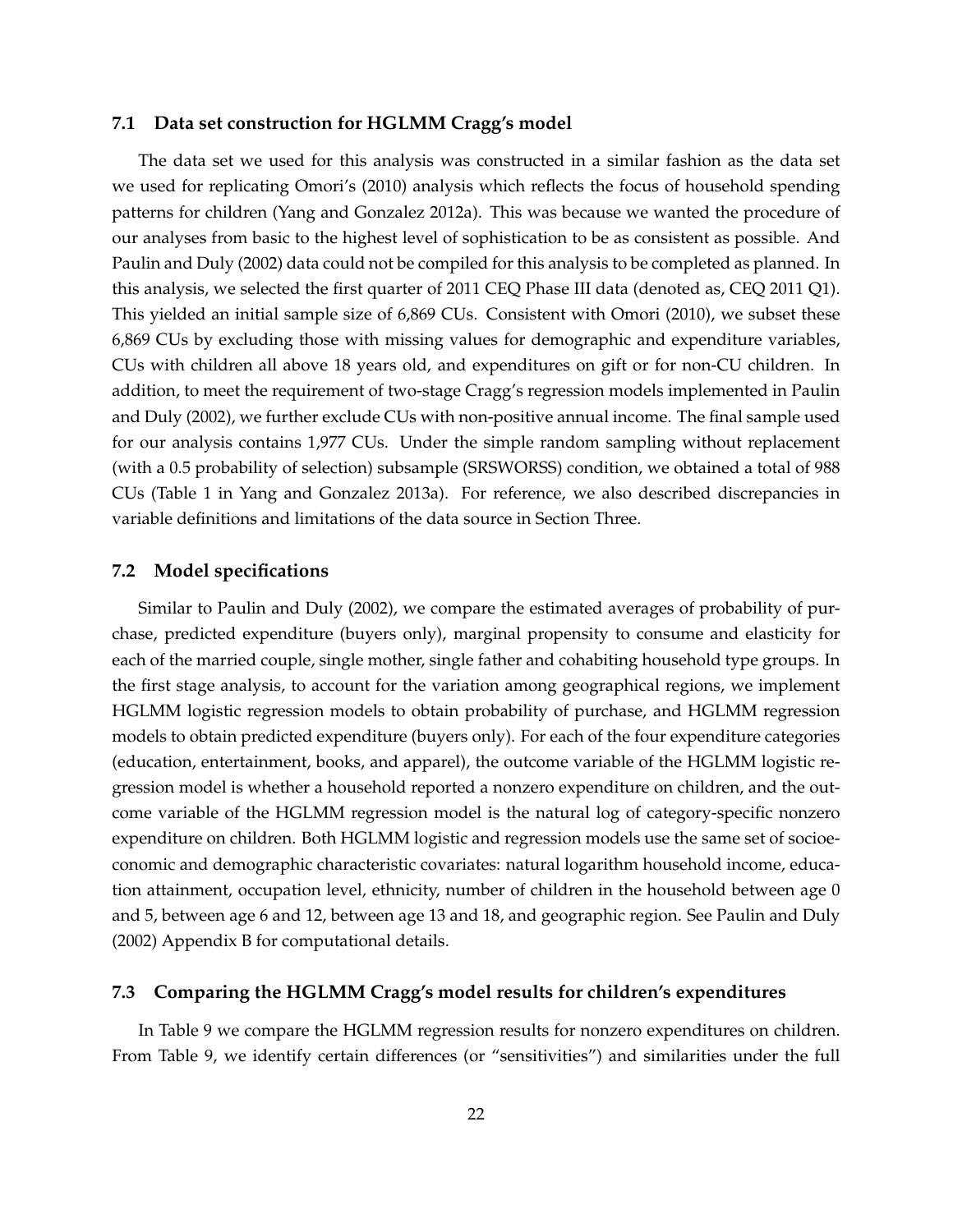sample and SRSWORSS condition. We describe these findings as follows:

### **7.3.1 First stage estimates**

The simple random subsample produces estimates of the purchase probabilities that were close to the full sample estimates, but provides no consistent trends for predicted expenditures (buyers only), i.e. sometimes higher, sometimes lower than the full sample.

#### **7.3.2 Second stage estimates**

Marginal propensity to consume from the simple random subsample deviate from the full sample, more deviations are observed for elasticity. We conjecture that these may simply be anomalies from only drawing one subsample. One way to verify this conjecture would be to draw repeated subsamples and then calculate the empirical averages from multiple subsamples.

#### **7.3.3 Small groups**

Due to the small samples in the single father and cohabiting group, the HGLMM Cragg's model estimates seem unreliable for both full sample and simple random subsample. We were not able to produce hierarchical linear mixed model eatimtes of predicted expenditures (buyers only) and second stage estimates for entertainment expenditure on children under the full sample, and for all children's expenditures under the simple random subsample for the single father group. In addition, as evident from by Paulin and Duly (2002) Appendix B. (pp. 57-58), the negative coefficient estimates from HGLMM logistic and regression models may produce a negative estimate of marginal propensity to consume, and lead to a negative income elasticity of demand which is associated with an inferior good (whose demand reduces as consumer income increases).

### **7.3.4 Impacts of accounting for the variation among geographical regions**

The HGLMM Cragg's model generally produces higher probability of purchase and elasticity estimates when taking into account the random variations among U.S. regions of Northeast, South, Midwest and West, as compared to the classic two-stage Cragg's model in refined analysis (Section Six).

### **7.4 Summary**

After accounting for the variation among geographical regions, we found that:

1. for first stage estimates, the simple random subsample produces estimates of the purchase probabilities that were close to the full sample estimates, but produces no consistent trends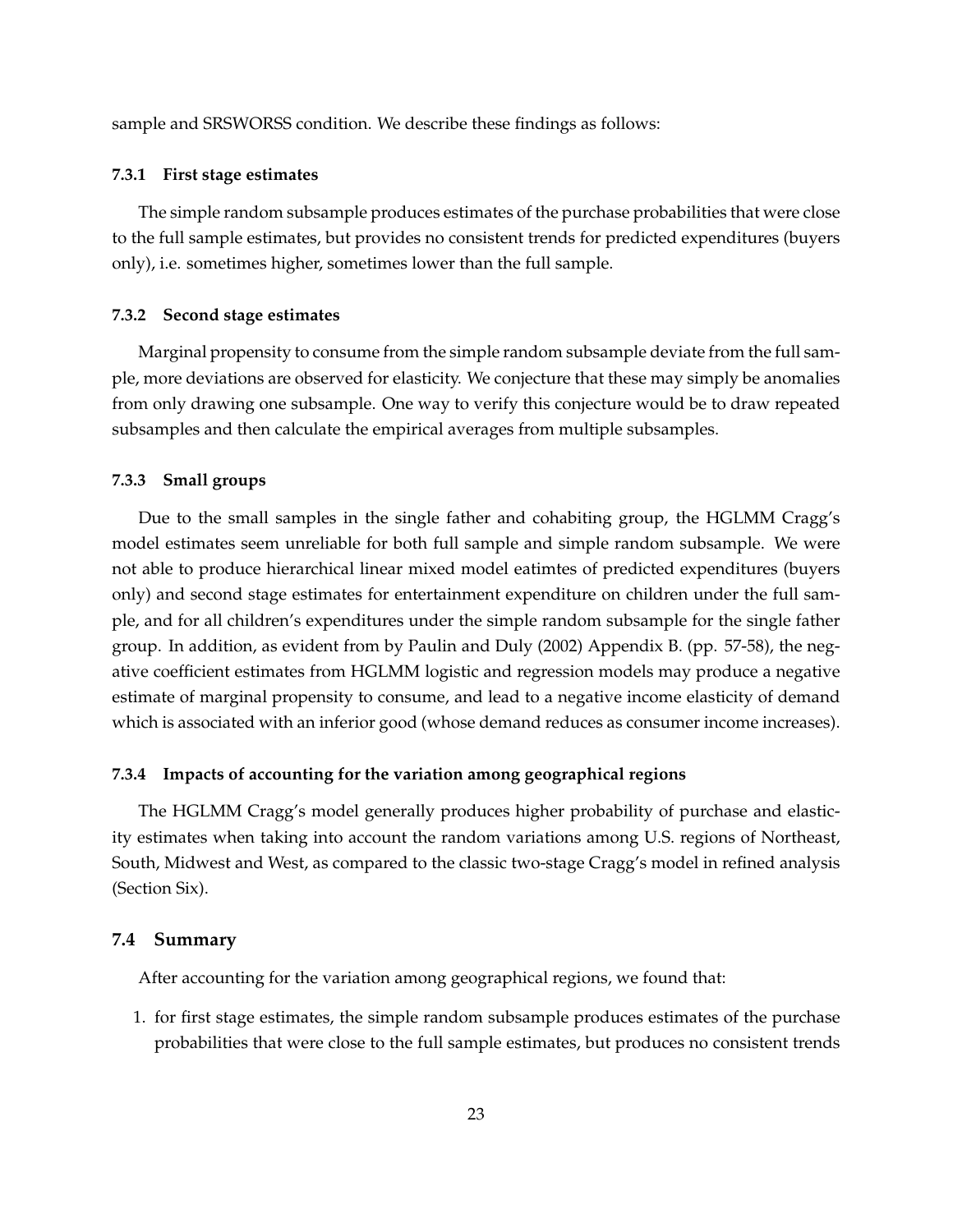for predicted expenditures (buyers only), i.e. sometimes higher, sometimes lower than the full sample;

- 2. the second stage estimates, marginal propensities to consume and elasticities, from the simple random subsample deviate from the full sample;
- 3. under the simple random subsample, we were not able to produce hierarchical linear mixed model eatimtes of predicted expenditures (buyers only) and second stage estimates for the single father group due to small sample sizes; and
- 4. comparing to the classic two-stage Cragg's model in refined analysis (Yang and Gonzalez 2013a), the HGLMM Cragg's model generally produces higher probabilities of purchase and elasticity estimates.

### **8 Conclusion**

### **8.1 Summary of potential sensitivities from the above economic analyses under a simple random subsample condition**

Our primary research objective is to characterize the potential sensitivities (e.g., are there particular parameters of the economic models that are compromised?) of utilizing a simple random subsample to conduct the various economic analyses? I this study, we investigate a series of economic analyses under a simple random subsample condition. The results indicate the following:

- 1. In simple univariate statistics estimation (e.g. means, percentages and SE), (1) for household demographic variables, the simple random subsample produces similar demographic estimates in terms of percentage and mean as compared to the full sample, with larger SE. The exception is the single father group which is likely due to the small initial sample size of this group and the subsequent subsampling. (2) For household expenditures on children, the simple random subsample produces different expenditure estimates on children in term of the mean as compared to the full sample, and generally larger SE (with a few exceptions).
- 2. In linear regression and generalized logistic regression models, we found that the simple random subsample produces different coefficient estimates and generally higher SE as compared to the full sample. However, the SE for some of the coefficients from the simple random subsample are smaller than the full sample.
- 3. In a two-stage regressions Cragg's model, we found that (1) the simple random subsample produces close first stage estimates, such as probability of purchase and predicted expenditure (buyers only), as compared to the full sample; (2) the second stage estimates, such as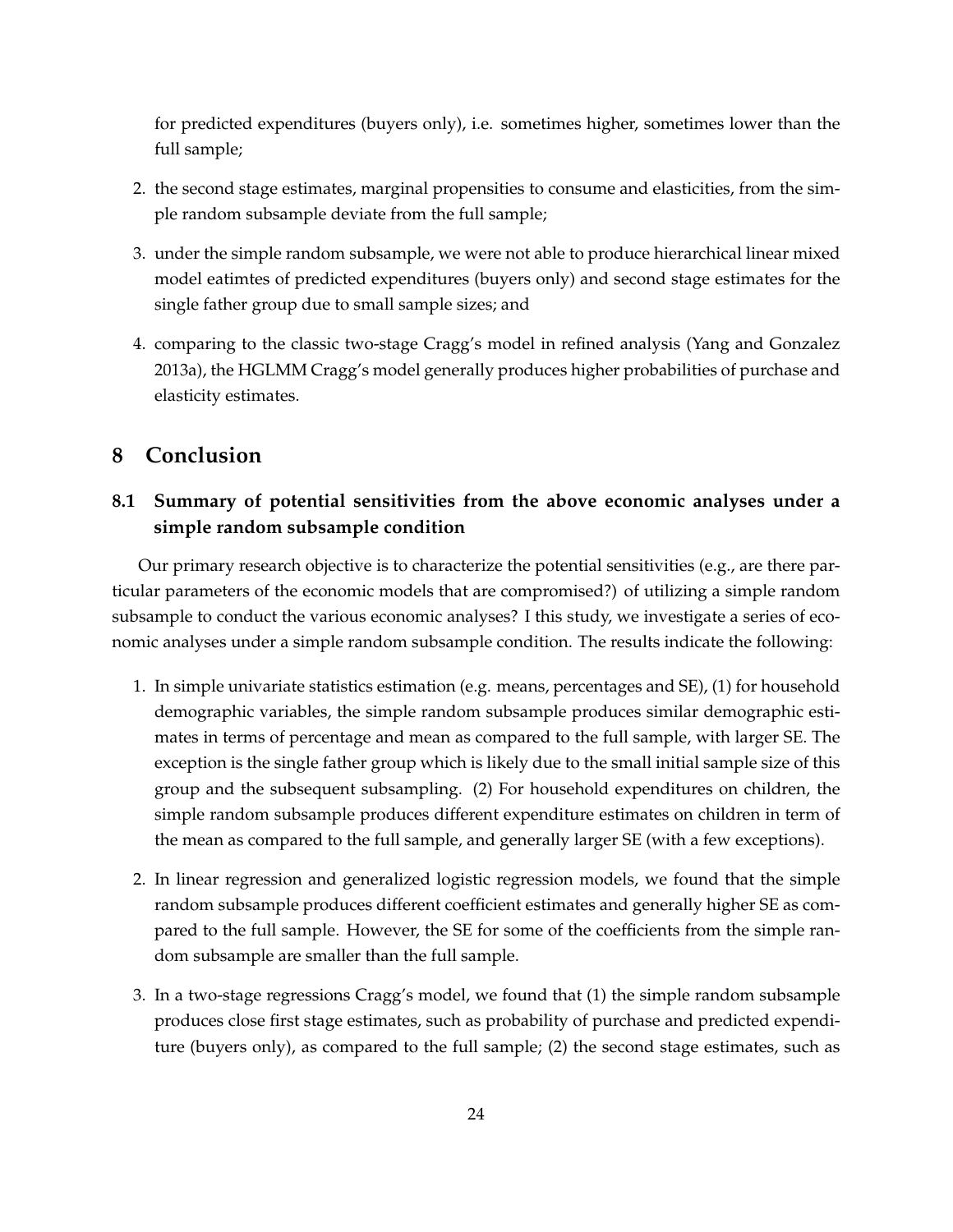marginal propensity to consume and elasticity, from the simple random subsample deviate from the full sample.

- 4. In a two-stage Cragg's model using generalized linear mixed regressions to account for geographical region variations, we found that:
	- (a) For first stage estimates, the simple random subsample produces estimates of the purchase probabilities that were close to the full sample estimates, but produces no consistent trends for predicted expenditures (buyers only), i.e. sometimes higher, sometimes lower than the full sample;
	- (b) The second stage estimates, marginal propensities to consume and elasticities, from the simple random subsample deviate from the full sample;
	- (c) Under the simple random subsample, we were not able to produce hierarchical linear mixed model estimates of predicted expenditures (buyers only) and second stage estimates for the single father group due to small sample sizes; and
	- (d) Compared to the classic two-stage Cragg's model in refined analysis (Yang and Gonzalez 2013a), the HGLMM Cragg's model generally produces higher probabilities of purchase and elasticity estimates.

### **8.2 Preliminary recommendations for improvement of expenditure estimates precision**

Based on the inflation in 95% confidence intervals (CIs) and standard errors (SE), and differences in odds ratio (OR) estimates, coefficient estimates and mean estimates, and the Cragg's model estimates between the CEQ 2011 Q1 and the SRSWORSS, we recommend following preliminary approaches to improve the estimation precision of expenditures, marginal propensity to consume and elasticity under SRSWORSS. We have identified two broad classes of approaches – design-based (denoted as **D**, i.e. modifications to the data collection processes) and analysis-based (denoted as **A**, i.e. modifications to the methods used to process, analyze and produce official estimates from the collected data)

### **8.2.1 D**/**A**. **Oversampling**

Oversample groups that might result in small effective sample sizes due to the subsampling. This would lead to an increase in the degrees of freedom for variance estimators.

### **8.2.2 D**/**A**. **Dynamic interview**

Implement a dynamic interview, such as, those proposed in Gonzalez (2012) in which groups are identified during an initial phase of data collection and oversample those groups in a subse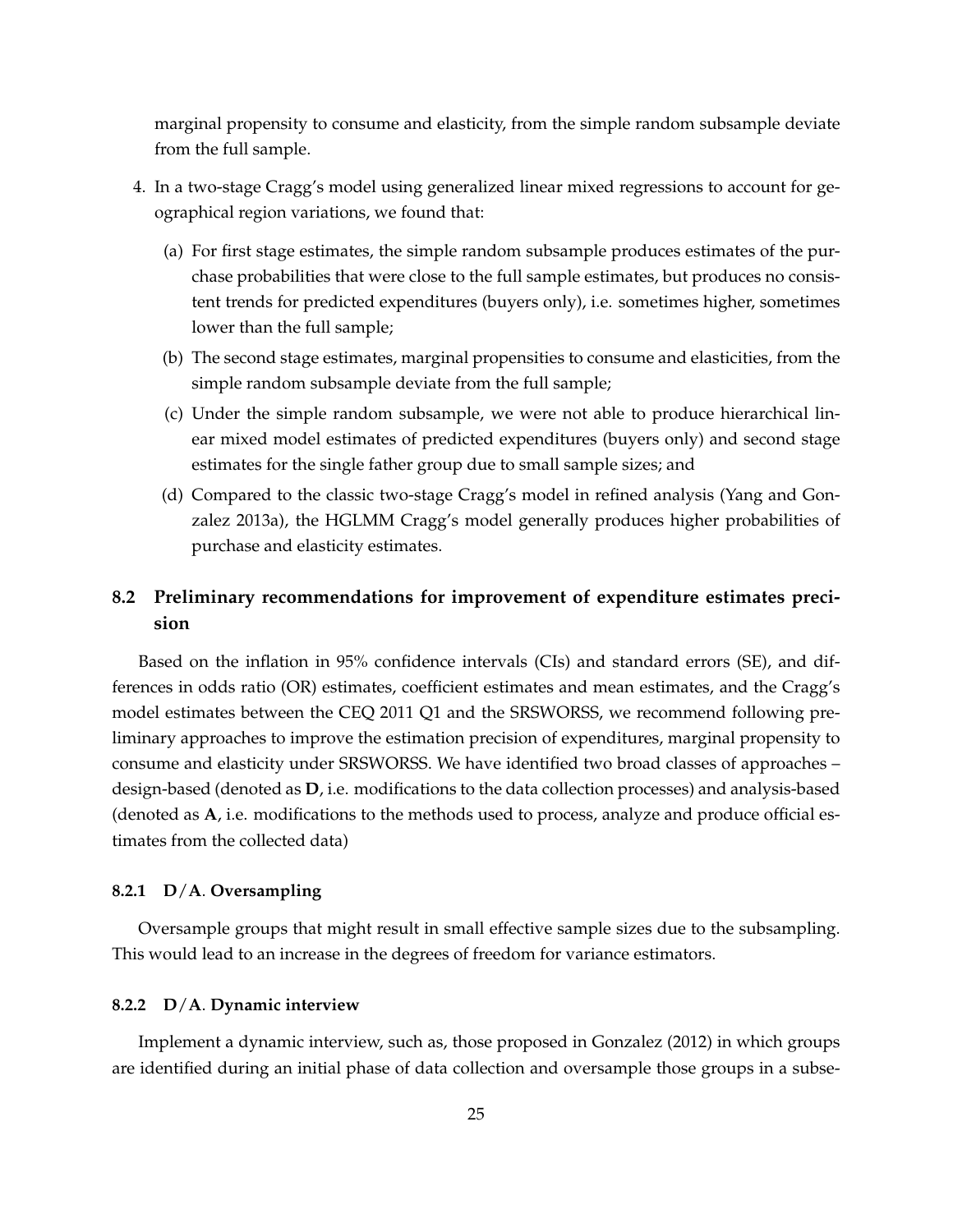quent phase, then apply modified weights to the data in the subsequent process to produce valid official estimates.

#### **8.2.3 A**. **Pooling additional quarters/years of data**

Researchers should consider pooling extra quarters of data to offset the individual quarterly impact (e.g. minimum of 4 years data). This has the potential to result in "smoother" mean, coefficient and variance estimates, and second stage estimates, such as marginal propensity to consume and elasticity.

### **8.2.4 A**. **Implement Bootstrap**

Researchers may consider bootstrap methodology as an option with a large number of simple random subsamples (e.g. 500, from Valliant and Fay 2012) to obtain stable variance estimators with sufficient degrees of freedom and stable second stage estimates.

### **8.2.5 A**. **Hierarchical modeling with random components**

CE data is collected from 90 primary sampling units (PSU) across four geographical regions. Implementing a hierarchical model with random components (e.g. HGLMM) is an alternative which might reflect the complexity of CE data for the analysis. If a HGLMM Cragg's model is considered, in order to have enough households for estimation, researchers should combine at least, but not limited to one year of data to take into account the variation among geographical regions, or further to account for the variation among PSU within each region.

### **8.3 Future research**

The results indicate sensitivities from various economic model estimations under a simple random subsample condition. The Gemini Steering Team recommend a new CE redesign proposal to collect data in two waves, 12 months apart. Each wave includes two household interview visits and a one-week electronic diary for all CU members age 15 and older. Further studies are needed to evaluate those economic models under this proposed redesign condition. Future analyses might also include drawing repeated simple random subsamples and then obtain the model parameter estimates, empirical SE and two-stage model estimates from multiple subsamples. This will be implemented by simulations to provide information about distributions of economic model parameters. Furthermore, recent developments in economics research illustrate the interest of generating a composite statistic from multi-dimensional measurements (Garner and Short 2013). Therefore, future analyses will also consider evaluating a composite measure from economics interest perspective by simulating repeated simple random subsamples.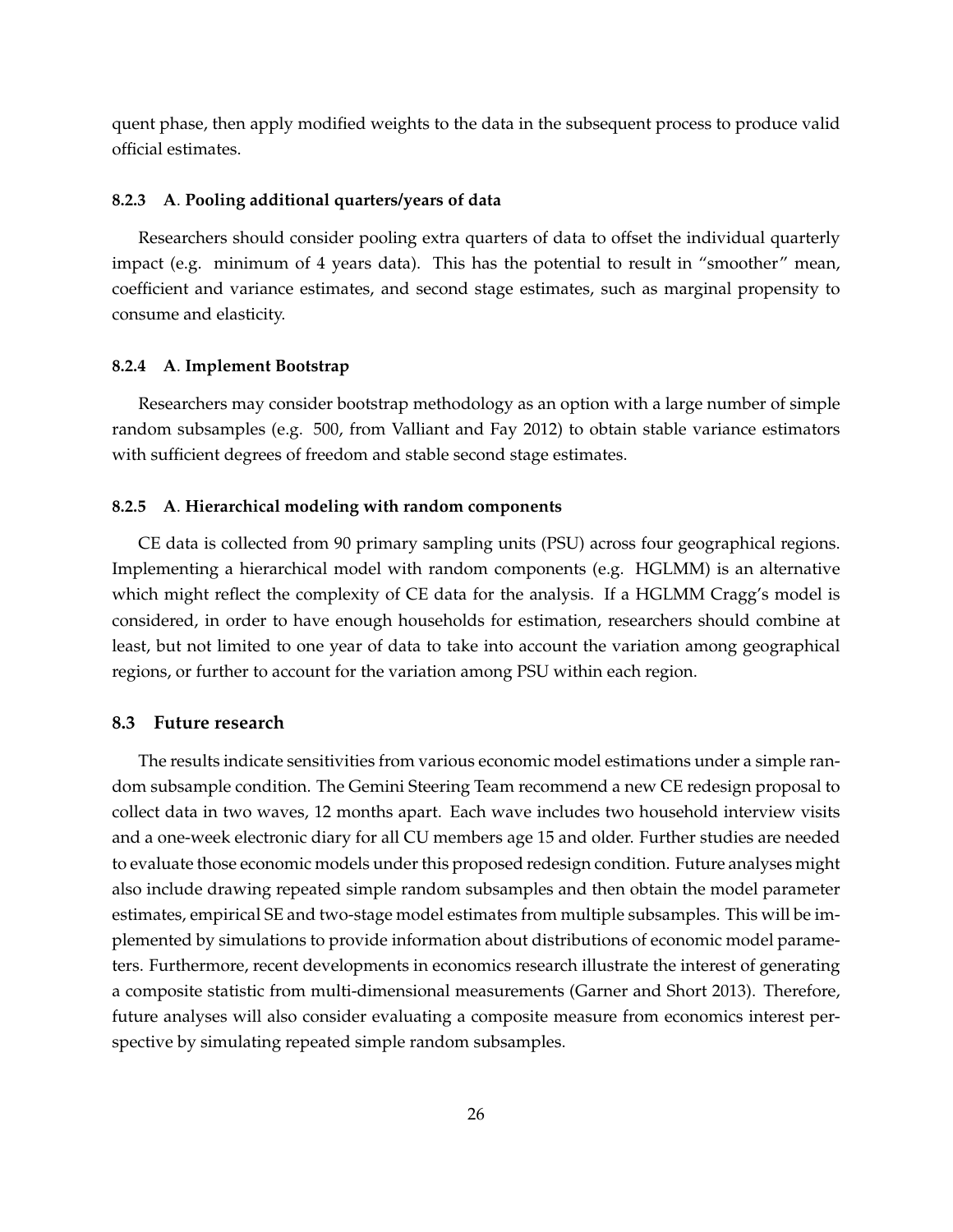## **References**

- [1] Raghunathan, T. E. and Grizzle, J. E. (1995). A Split Questionnaire Survey Design. Journal of the American Statistical Association, 90, 54-63
- [2] Gonzalez, J. M., Hackett, C., To, N., and Tan, L. (2009). Definition of Data Quality for the Consumer Expenditure Survey: A Proposal. http://www.bls.gov/cex/ovrvwdataqualityrpt.pdf (visited April 13, 2012)
- [3] Brackstone, G. (1999). Managing Data Quality in a Statistical Agency. *Survey Methodology*, 25, 139-149.
- [4] Groves, R. M., Fowler, J., Couper, M. P., Lepkowski, J. M., Singer, E., and Tourangeau, R. (2004). *Survey Methodology*. New York: Wiley.
- [5] Henderson S., Brady, V., Brattland, J., Creech, B., Garner, T., and Tan, L. (2010). Consumer Expenditure Survey Data Users' Needs. //Filer6/dces/dces-public/Teams/Gemini/5 User Needs/Deliverables/DUFreport Final 12Aug2010.docx (Internal report, visted April 13, 2012)
- [6] Henderson S. (2012). Sample of CE data analyses by economic researchers. //Filer1/dces/Projects - In Progress/Economic Analyses/Literature reviews/List of CE data analyses by economic researchers.docx (Internal report, visited April 13, 2012)
- [7] Abbot, C. (2008). An Analysis of Southern Energy Expenditures and Prices, 1984-2006. *Monthly Labor Review*, **133**(4), 3–18.
- [8] Bureau of Labor Statistics, U.S. Department of Labor, *Consumer Expenditure Survey Comparisons with National Health Expenditures and the Current Population Survey (2002, 2003, 2004, and 2005)*, Consumer Expenditure Survey, 2004–2005, Report 1008. http://www.bls.gov/cex/ twoyear/200405/csxnhecps.pdf (visited June 27, 2012).
- [9] Bureau of Labor Statistics, U.S. Department of Labor, *Consumer Expenditure Survey Compared with National Health Expenditure Accounts (years compared–2004, 2005, 2006, and 2007)*, Consumer Expenditure Survey, 2006–2007, Report 1021. http://www.bls.gov/cex/twoyear/ 200607/csxnhe.pdf (visited June 27, 2012).
- [10] Bureau of Labor Statistics, U.S. Department of Labor, (2010). Health Care Spending: 1998, 2003, and 2008, *Focus on Prices and Spending, Consumer Expenditure Survey, 2008*, **1**(8).
- [11] Bureau of Labor Statistics, U.S. Department of Labor, (2010). Household Energy Spending: Two Surveys Compared, *Focus on Prices and Spending, Consumer Expenditure Survey, 2008*, **1**(12).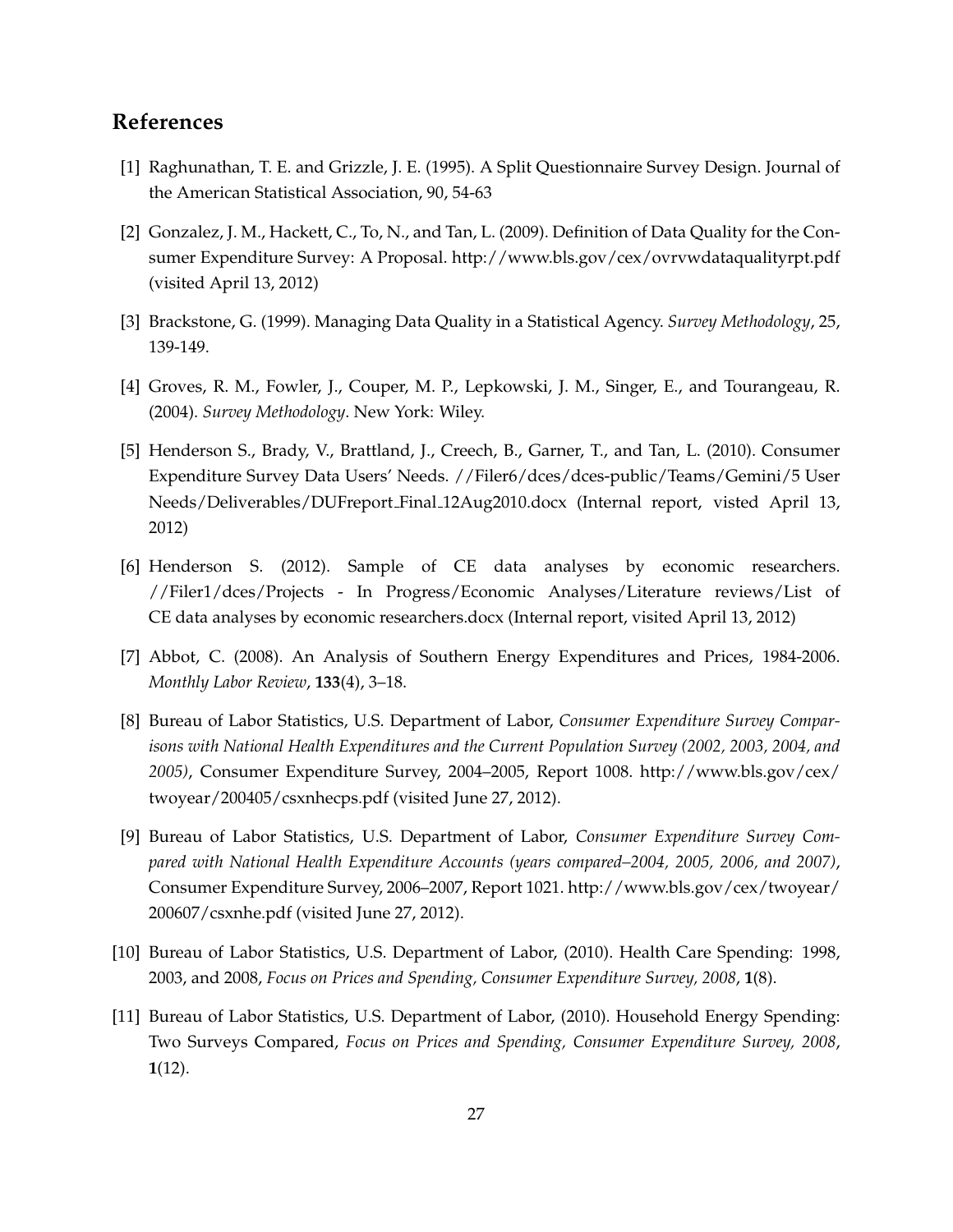- [12] Bureau of Labor Statistics, U.S. Department of Labor, (2011). Do Two Live as Cheaply as One? Evidence from the Consumer Expenditure Survey, *Focus on Prices and Spending, Consumer Expenditure Survey, 2009*, **2**(4).
- [13] Bureau of Labor Statistics, U.S. Department of Labor (2011). Part D Prescription Drug Coverage and Health Care Spending by Seniors on Medicare, *Focus on Prices and Spending, Consumer Expenditure Survey, 2009*, **2**(8).
- [14] Bureau of Labor Statistics, U.S. Department of Labor. (2011). Consumer Spending in 2010, *Focus on Prices and Spending, Consumer Expenditure Survey, 2010*, **2**(12).
- [15] Ethridge, V. (2009). Preliminary Examination of Expenditure Patterns and Higher Gasoline Prices, *A paper presented at the Academy of Business Economics MBAA International 2009 Conference*, College of Business, University of St. Francis.
- [16] Fan, J. X., Brown, B. B., Kowaleski-Jones, L., Smith, K. R., and Zick, C. D. (2007). Household Food Expenditure Patterns: A Cluster Analysis. *Monthly Labor Review*, **130**(4), 38–51.
- [17] Foster, A. C. (2010). Out-of-Pocket Health Care Expenditures: A Comparison. *Monthly Labor Review*, **133**(2), 3–19.
- [18] Gicheva, D., Hastings, J., and Villas-Boas, S. (2010). Investigating Income Effects in Scanner Data: Do Gasoline Prices Affect Grocery Purchases? *American Economic Review: Papers and Proceedings*, 100, 480–4.
- [19] Hong, G-S, Kim, S. Y. (2000). Out-of-Pocket Health Care Expenditure Patterns and Financial Burden across the Life Cycle Stages. *The Journal of Consumer Affairs*, **34**(2), 291–313.
- [20] Lino, M. (1998), Expenditures on Children by Families, 1997, *Family Economics and Nutrition Review*, vol. 11, no. 3, 1998, pp. 25–43.
- [21] McLanahan, S. S. and Sandefur, G. D. (1994), *Growing Up with a Single Parent*, Cambridge, MA, Harvard University Press
- [22] Omori, M. (2010). Household Expenditures on Children. *Monthly Labor Review*, **133**(9), 3–16.
- [23] Paulin, G. (2008). Expenditure Patterns of Young Single Adults: Two Recent Generations Compared. *Monthly Labor Review*, **131**(12), 19–50.
- [24] Paulin, G. D. and Lee, Y. G. (2002), Expenditures of single parents: how does gender figure in? *Monthly Labor Review (MLR)*, July 2002, Vol. 125, No. 7
- [25] Powell, B., Steelman, L. C. and Carini, R. M. (2006), Advancing Age, Advantaged Youth: Parental Age and the Transmission of Resources to Children, *Social Forces*, March 2006, pp. 1359–90.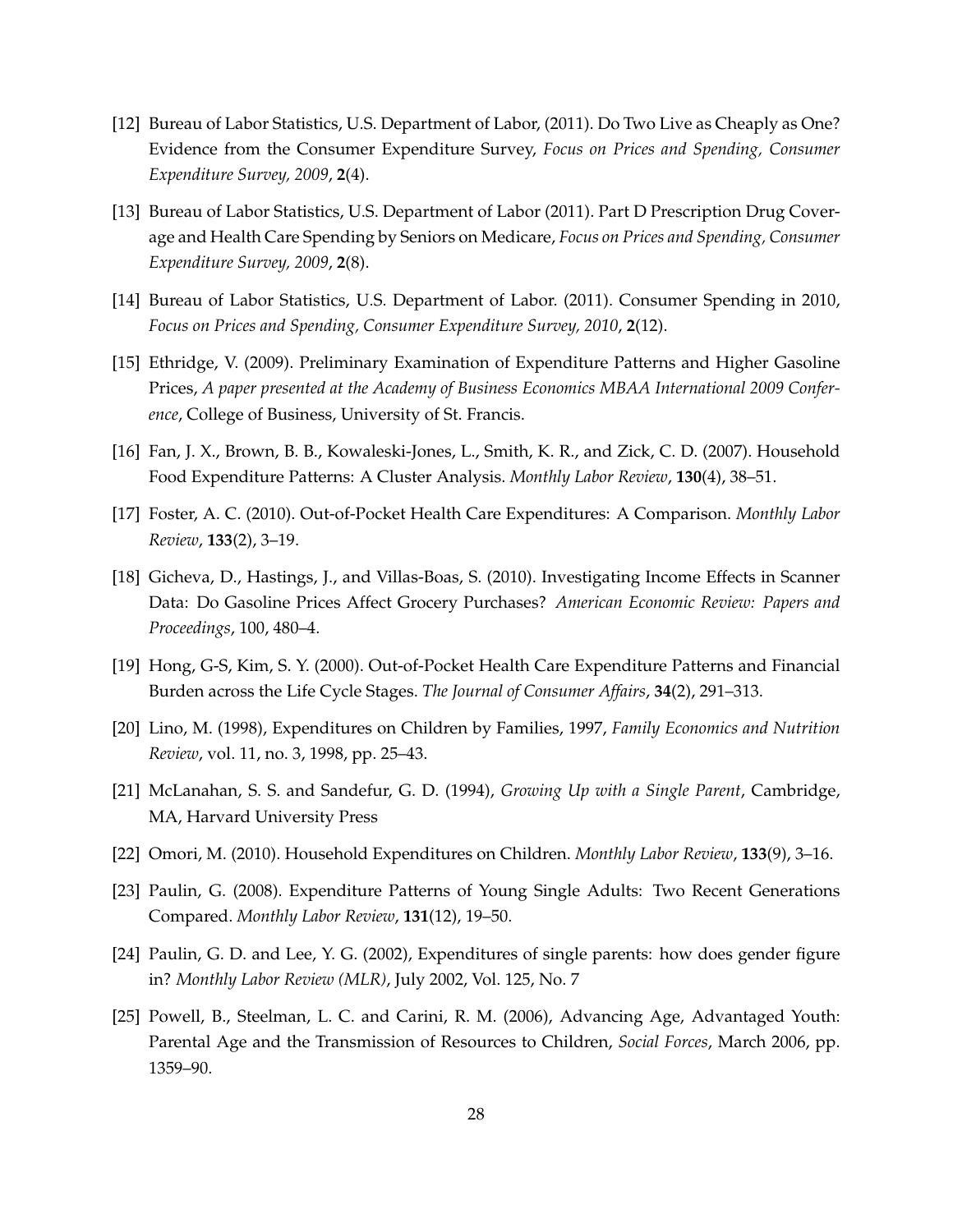- [26] Short, K. and Garner, T. I. (2002). Experimental Poverty Measures: Accounting for Medical Expenditures. *Monthly Labor Review*, **125**(8), 3-13.
- [27] Zan, H. and Fan, J. X. (2010). Cohort Effects of Household Expenditures on Food Away from Home. *The Journal of Consumer Affairs*, **44**(1), 213-233.
- [28] Melzer, B. T. (2012). Mortgage Debt Overhang: Reduced Investment by Homeowners with Negative Equity. http://www.kellogg.northwestern.edu/faculty/melzer/Papers/ (visited May 30, 2012)
- [29] Gonzalez, J. M. (2012). The Use of Responsive Split Questionnaires in a Panel Survey. Ph.D. Thesis, Joint Program in Survey Methodology (JPSM), University of Maryland.
- [30] Valliant, R. and Fay, R. (2012). Inference from Complex Surveys (SURV 742) Lecture Notes Chapter 7. The Bootstrap (pp. 7-1, 2, 11, 15), JPSM, University of Maryland.
- [31] Yang, D. K. and Gonzalez J. M. (2012a). Impact of Design Changes on Economic Analyses Project: Basic. Second Deliverable, Office of Survey Methods Research, U.S. Bureau of Labor Statistics.
- [32] Yang, D. K. and Gonzalez J. M. (2012b). Impact of Design Changes on Economic Analyses Project: Medium. Third Deliverable, Office of Survey Methods Research, U.S. Bureau of Labor Statistics.
- [33] Yang, D. K. and Gonzalez J. M. (2012c). Impact of Design Changes on Economic Analyses Project: Literature Review, Office of Survey Methods Research, U.S. Bureau of Labor Statistics.
- [34] Yang, D. K. and Gonzalez J. M. (2013a). Impact of Design Changes on Economic Analyses Project: Refined. Fourth Deliverable, Office of Survey Methods Research, U.S. Bureau of Labor Statistics.
- [35] Yang, D. K. and Gonzalez J. M. (2013b). Impact of Design Changes on Economic Analyses Project: Advanced analysis. Fifth Deliverable, Office of Survey Methods Research, U.S. Bureau of Labor Statistics.
- [36] Paulin, Geoffrey D. and Duly, Abby L. (2002), Planning ahead: consumer expenditure patterns in retirement. *Monthly Labor Review*, **133**(9), 38-58.
- [37] Heeringa, Steven G., West, Brady T. and Berglund Patricia A. (2010). *Applied Survey Data Analysis*.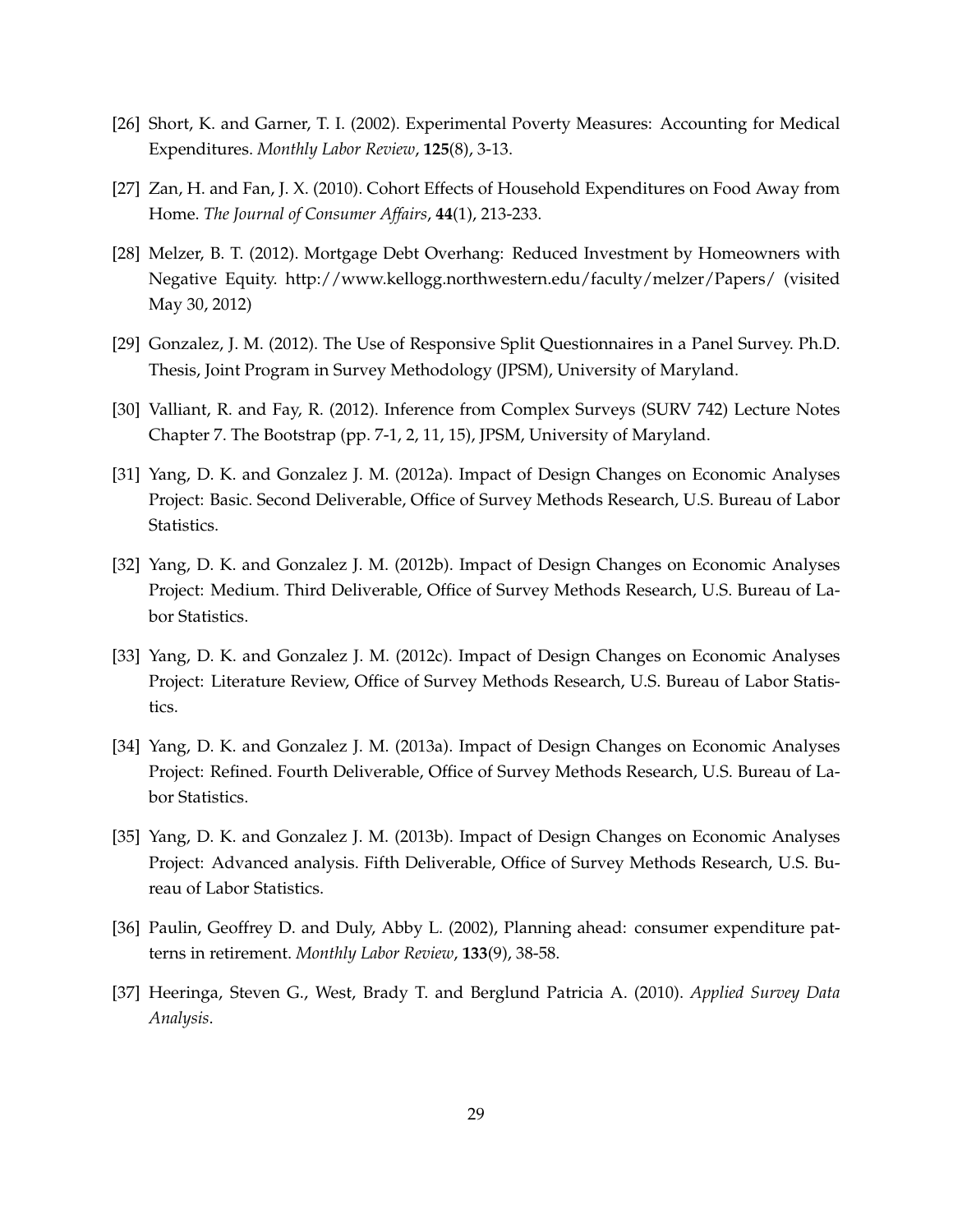[38] Garner, Thesia I. and Short, Kathleen S. (2013), A Multi-dimensional Measure of Economic Well-Being for the U.S.: The Material Condition Index. *Joint Statistical Meetings Proceedings* in Progress, Business and Economic Statistics Section.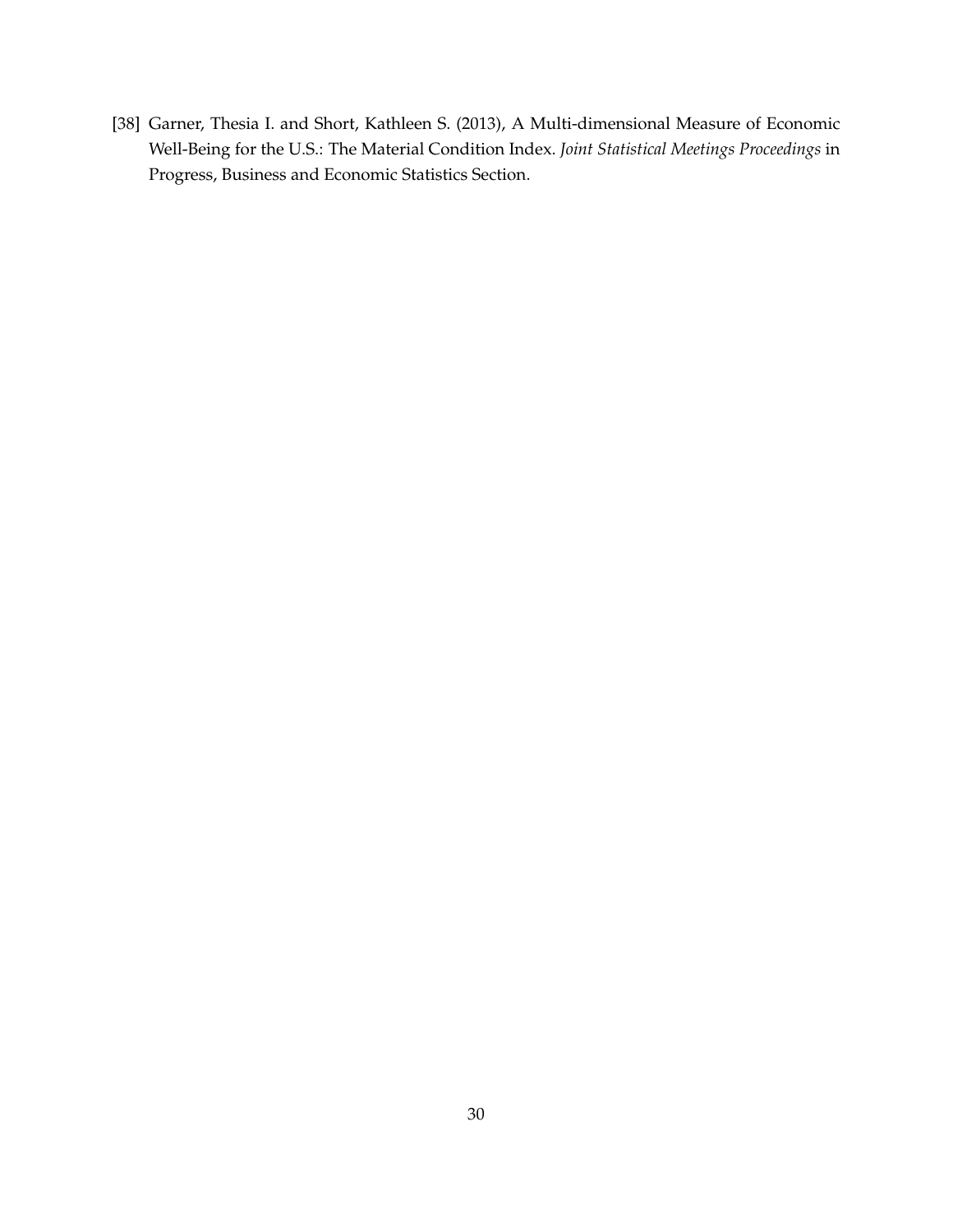

Figure 1: Household incomes before tax, poverty threshold among family size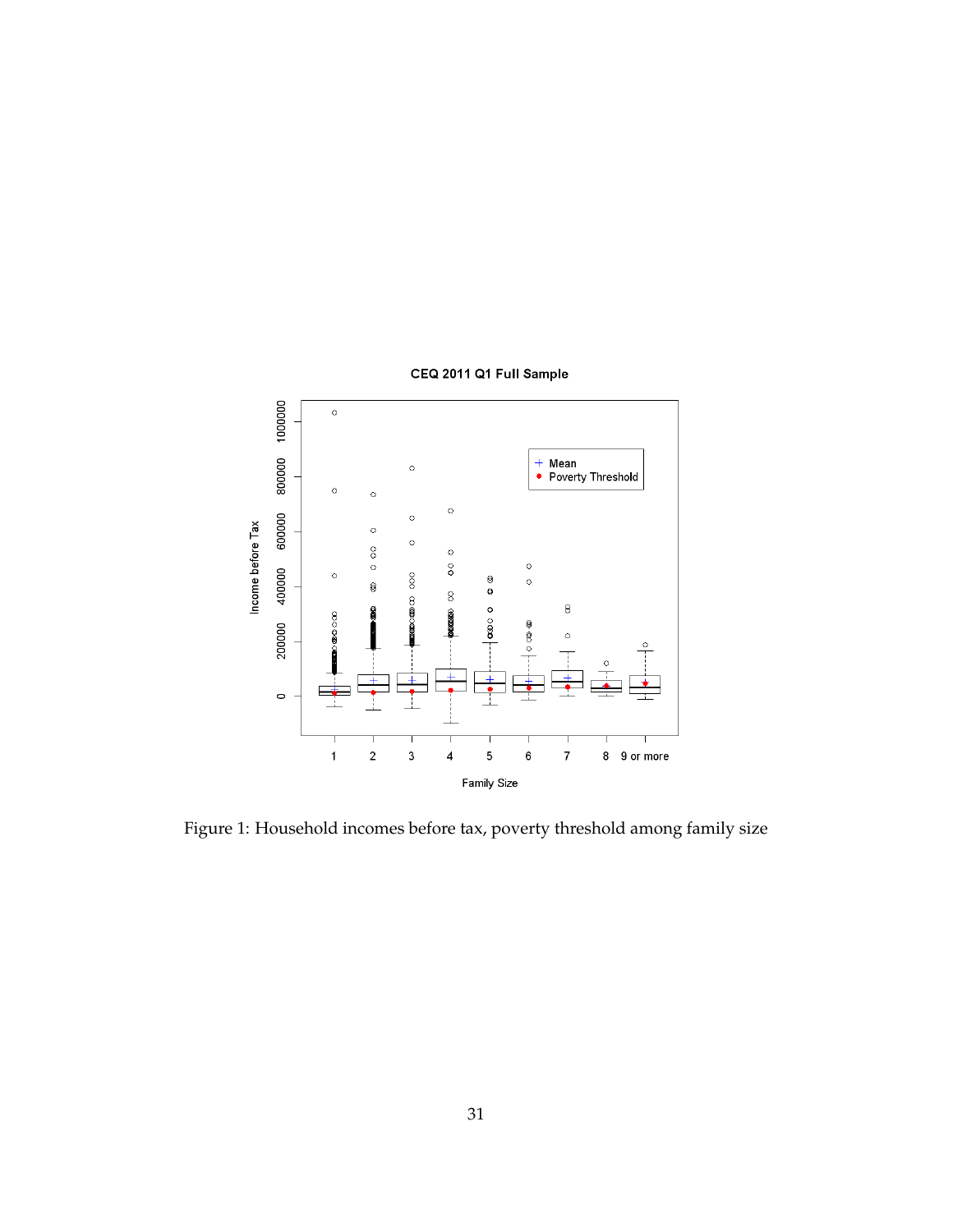

Figure 2: Box Plot of Expenditures on Children: Original Scale vs. Natural Log Scale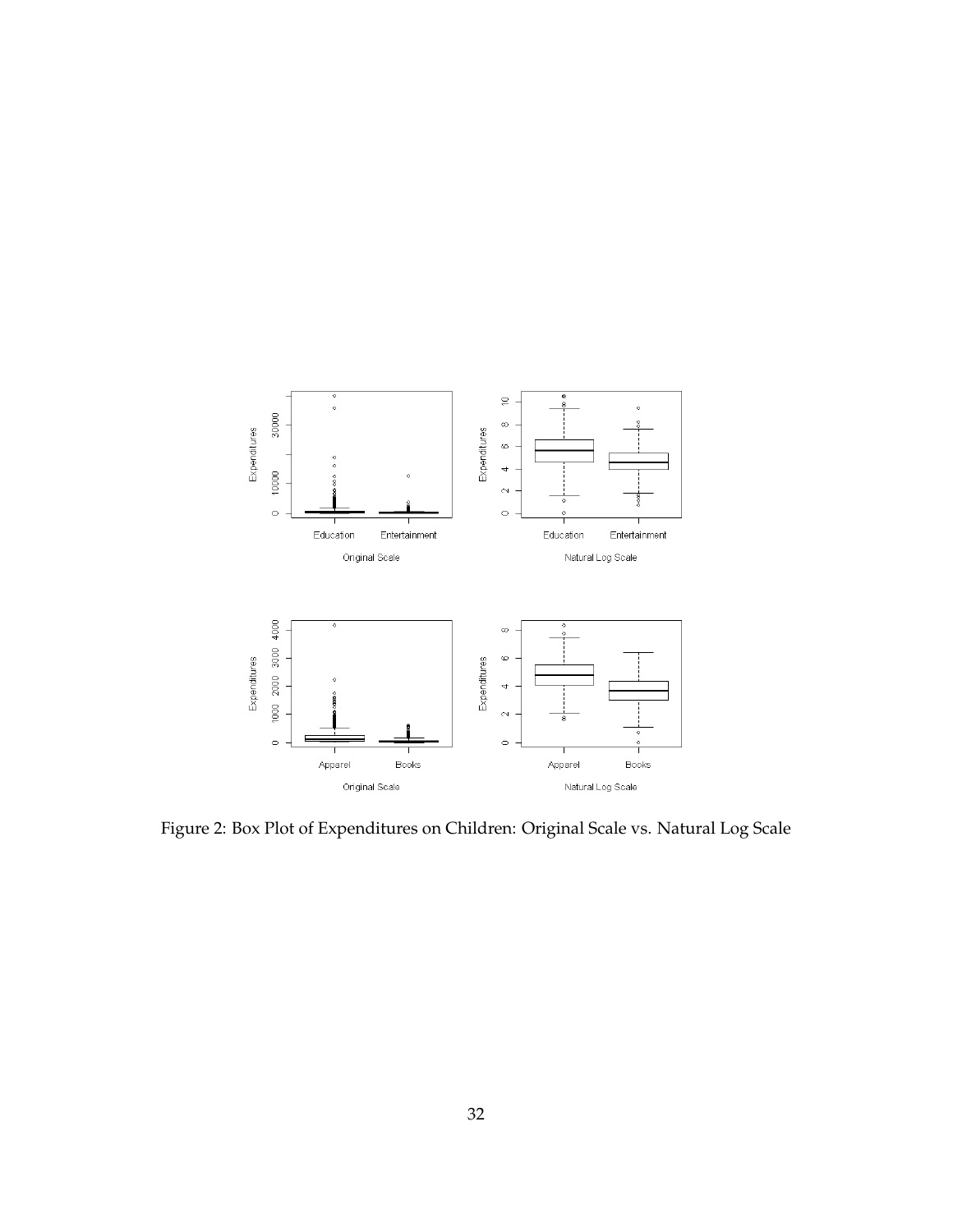| Types of Ex-<br>penditures           | Level<br>of<br>Analyses<br>Sophistica-<br>tion | Methods                                                                                               | Variables                                                                                                                                                                                                                 |
|--------------------------------------|------------------------------------------------|-------------------------------------------------------------------------------------------------------|---------------------------------------------------------------------------------------------------------------------------------------------------------------------------------------------------------------------------|
| Education                            | Basic,<br>Medium                               | linear regres-<br>mean,<br>sion, logistic regression                                                  | education expenditure, proportion<br>of reporting nonzero expenditure,<br>educational attainment, occupation<br>level, race, age, geographic region,<br>household type, mean income per-<br>centile                       |
| Food                                 | Refined                                        | multivariate<br>cluster<br>multinomial<br>analysis,<br>logistic<br>regression,<br>multiple regression | food expenditure, adjust-income<br>(after tax), sex, employment status                                                                                                                                                    |
| Medical<br>and<br><b>Health Care</b> | Basic,<br>Medium                               | mean, proportion, mul-<br>tiple regression                                                            | health care expenditure, health<br>insurance expenditure, medical<br>services expenditure, income-to-<br>poverty-threshold ratio, prescrip-<br>tion drugs expenditure,<br>health<br>insurance coverage status             |
| Demographics                         | Basic,<br>Refined                              | two-stage<br>mean,<br>re-<br>gression                                                                 | tuition expenditure, household<br>tenure, transportation spending,<br>health care, personal insurance and<br>pensions                                                                                                     |
| Assets                               | Medium                                         | multiple regression                                                                                   | principal<br>mortgage<br>payments,<br>home improvements expenditure,<br>home maintenance expenditure,<br>expenditure,<br>vehicles<br>fur-<br>for<br>expenditure,<br>niture<br>appliances<br>expenditure, equity indicator |
| Energy                               | Basic,<br>Medium                               | proportion, mean, time<br>series generalized least<br>square (GLS) model                              | energy expenditure, gasoline ex-<br>penditure, motor oil expenditure                                                                                                                                                      |

| Table 1: Level of analyses, methods and variables for expenditure types |  |  |  |
|-------------------------------------------------------------------------|--|--|--|
|-------------------------------------------------------------------------|--|--|--|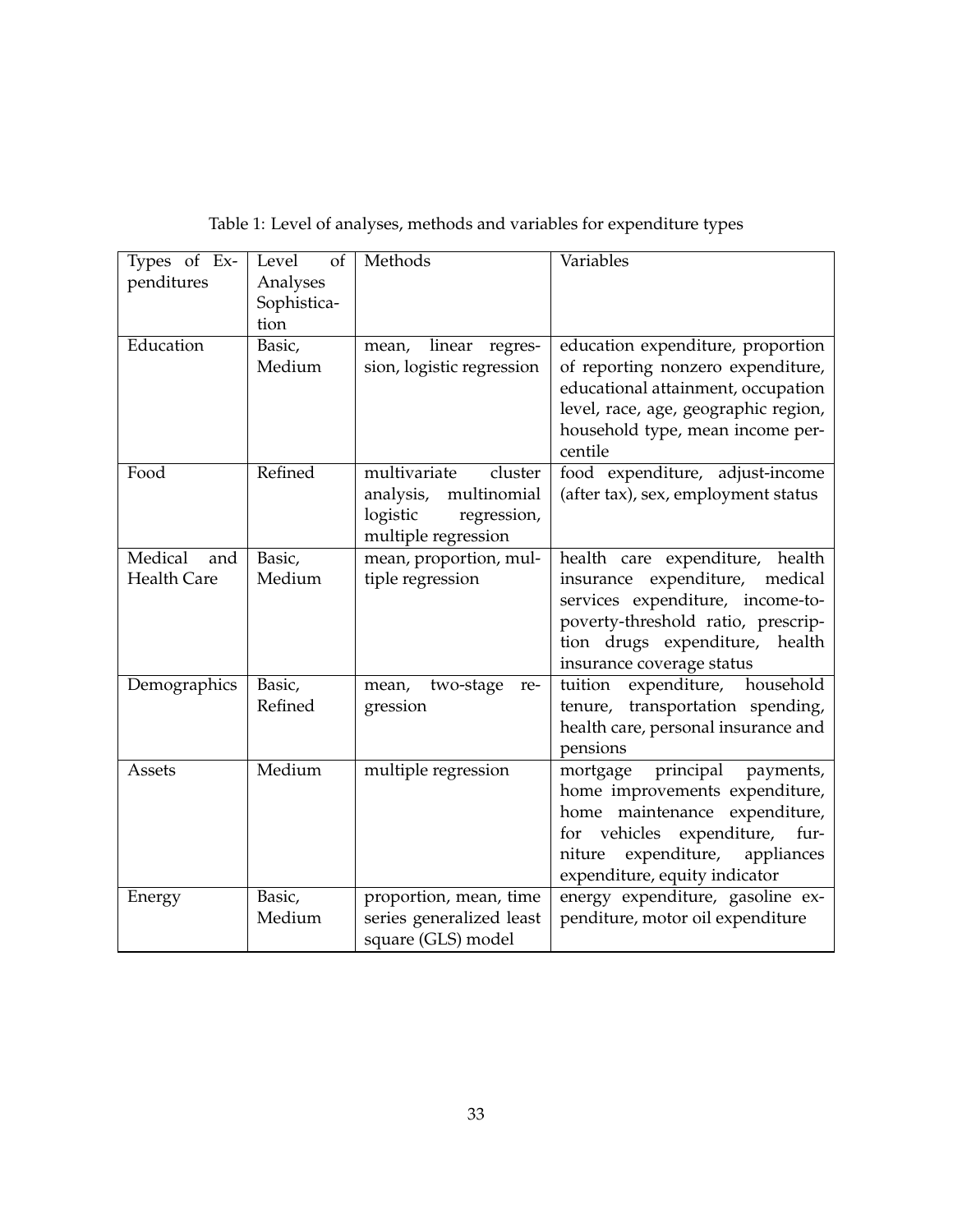| expenditure<br>Primary                                                               | Omori (2010) descrip-         | <b>EAP</b> description                                         | files<br>Data |
|--------------------------------------------------------------------------------------|-------------------------------|----------------------------------------------------------------|---------------|
| categories                                                                           | tion                          |                                                                | (RELN)        |
| Education                                                                            | All related educational       | Condition: for CU members (EDUCGFTC=1); Include:               | <b>EDA</b>    |
|                                                                                      | expenses: "childcare,         | payments for educational expenses minus reimbursements         |               |
|                                                                                      | tuition, food and board       | (JEDUCNET)                                                     |               |
|                                                                                      | at school, schoolbooks        |                                                                |               |
|                                                                                      | and supplies, and the         |                                                                |               |
|                                                                                      | broad category 'other         |                                                                |               |
|                                                                                      | educational expenses."'       |                                                                |               |
| Entertainment                                                                        | "Tickets and admis-           | Include: participating sports fees (QPSF3MCX), spec-           | ENT, SUB      |
|                                                                                      | theaters,<br>sions<br>to      | tator sports fees (QSSF3MCX), admissions paid to               |               |
|                                                                                      | sporting<br>concerts,         | performances including service fees and surcharges             |               |
|                                                                                      | events, health clubs,         | (QEAD3MCX), admissions paid to other entertainment             |               |
|                                                                                      | and swimming pools,           | activities (QENT3MCX), reference period minus current          |               |
|                                                                                      | as well as fees for par-      | month; Condition: for CU members (S17GFTCA=1); Sub-            |               |
|                                                                                      | ticipating in sports."        | scriptions and memberships expenses, reference period          |               |
|                                                                                      |                               | minus current month (QSUB3MCX) for theater, concert,           |               |
|                                                                                      |                               | opera, or other musical series, season tickets; season tickets |               |
|                                                                                      |                               |                                                                |               |
|                                                                                      |                               | to sporting events; health clubs, fitness centers, swimming    |               |
|                                                                                      |                               | pools, weight loss centers or other sports and recreational    |               |
|                                                                                      |                               | organizations (S17CODEA=500, 600 or 830)                       |               |
| <b>Books</b>                                                                         | "Subscriptions to, and        | book expenses including reference books<br>Include:            | ENT, SUB      |
|                                                                                      | purchases of, newspa-         | (QBR3MCX), newspaper, magazine, and periodical                 |               |
|                                                                                      | pers, magazines, peri-        | expenses (QNMG3MCX); reference period minus current            |               |
|                                                                                      | odicals, books, and en-       | month; Condition: for CU members (S17GFTCA=1);                 |               |
|                                                                                      | cyclopedias."                 | Include: subscriptions and memberships expense, ref-           |               |
|                                                                                      |                               | erence period minus current month (QSUB3MCX) for               |               |
|                                                                                      |                               | subscriptions to newspapers, magazines, or periodicals         |               |
|                                                                                      |                               | including online subscriptions; books purchased from a         |               |
|                                                                                      |                               | book club; encyclopedias or other sets of reference books      |               |
|                                                                                      |                               | (S17CODEA=150, 200 or 700)                                     |               |
| Children's apparel                                                                   | "Boys' and girls' cloth-      | Condition: for non-gift (CLOGFTA=2) and child or               | CLA, CLB      |
|                                                                                      | ing" (age $(18)$              | adopted child (CU_CODE=3); Include: purchase price of          |               |
|                                                                                      |                               | clothing (CLOTHXA)                                             |               |
|                                                                                      | "Infants' clothing"           | Condition: for CU members (CLOGFTB=2); Include:                |               |
|                                                                                      |                               | purchase price of infant clothing (CLOTHXB) except             |               |
|                                                                                      |                               | for watches, jewelry and hairpieces, wigs or toupees           |               |
|                                                                                      |                               | (CLOTHYB=360, 370 and 380)                                     |               |
| <sup>1</sup> We select CUs with children age $<$ 18 in MEMB data set.<br>$2^{\circ}$ | and the state of the state of |                                                                |               |

### Table 2: Expenditure variables description

 $2$  Some childcare expenses are collected in Section questionnaire 19.

 $^3$  Some combined expenditures also include infants clothing from CLA. Starting April 2011, all infants clothing is reported in CLA.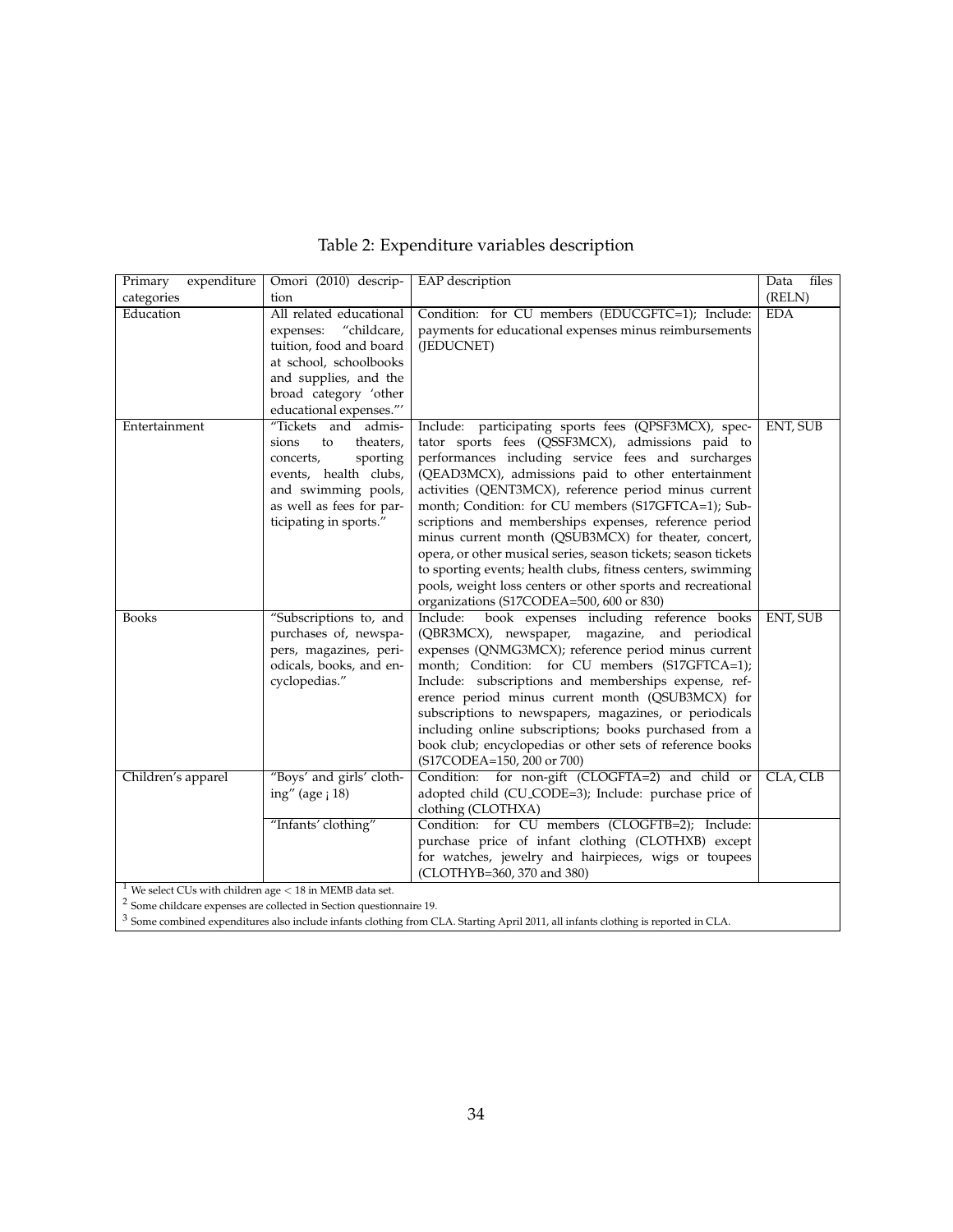Table 3: Household expenditures on children and demographic descriptive statistics for the Consumer Expenditure Interview Survey, CEQ 2011 Q1 and its SRSWORSS. (weighted)

|                                                                                                                                                              |                                   |                  | Married                              |                |                  | Single mother                      |                |                  | Single father                       |                |                  | Cohabiting                         |                |
|--------------------------------------------------------------------------------------------------------------------------------------------------------------|-----------------------------------|------------------|--------------------------------------|----------------|------------------|------------------------------------|----------------|------------------|-------------------------------------|----------------|------------------|------------------------------------|----------------|
| Parameter                                                                                                                                                    | Analysis                          | Mean             | 95% CI                               | SE             | Mean             | 95% CI                             | SE             | Mean             | 95% CI                              | SE             | Mean             | 95% CI                             | SE             |
| Number of households                                                                                                                                         | CEQ 2011 Q1 (wt)                  | 1,574            |                                      |                | 336              |                                    |                | 59               |                                     |                | 293              |                                    |                |
|                                                                                                                                                              | SRSWORSS (wt)                     | 786              |                                      |                | 175              |                                    |                | 24               |                                     |                | 146              |                                    |                |
| Percent reporting non-zero expenditure: <sup>2</sup>                                                                                                         |                                   |                  |                                      |                |                  |                                    |                |                  |                                     |                |                  |                                    |                |
| Education                                                                                                                                                    | CEQ 2011 Q1 (wt)                  | 43.5             |                                      |                | 29.5             |                                    |                | 30.5             |                                     |                | 23.9             |                                    |                |
| Entertainment                                                                                                                                                | SRSWORSS (wt)<br>CEQ 2011 Q1 (wt) | 42.0<br>49.9     |                                      |                | 35.4<br>31.0     |                                    |                | 37.5<br>40.7     |                                     |                | 21.2<br>29.0     |                                    |                |
|                                                                                                                                                              | SRSWORSS (wt)                     | 50.1             |                                      |                | 34.3             |                                    |                | 54.2             |                                     |                | 27.4             |                                    |                |
| Books <sup>2</sup>                                                                                                                                           | CEO 2011 Q1 (wt)                  | 39.3             |                                      |                | 22.6             |                                    |                | 28.8             |                                     |                | 27.0             |                                    |                |
|                                                                                                                                                              | SRSWORSS (wt)                     | 38.0             |                                      |                | 24.6             |                                    |                | 41.7             |                                     |                | 26.7             |                                    |                |
| Children's Apparel                                                                                                                                           | CEQ 2011 Q1 (wt)                  | 42.5             |                                      |                | 40.2             |                                    |                | 39               |                                     |                | 30.7             |                                    |                |
|                                                                                                                                                              | SRSWORSS (wt)                     | 43.8             |                                      |                | 40.6             |                                    |                | 37.5             |                                     |                | 30.8             |                                    |                |
| Quarterly expenditure (dollars):                                                                                                                             |                                   |                  |                                      |                |                  |                                    |                |                  |                                     |                |                  |                                    |                |
| Education                                                                                                                                                    | CEQ 2011 Q1 (wt)                  | 887.38           | (700.28, 1074.49)                    | 95.29          | 453.60           | (271.73, 635.47)                   | 91.65          | 282.56           | (103.39, 461.72)                    | 84.92          | 445.85           | (264.50, 627.19)                   | 90.90          |
|                                                                                                                                                              | SRSWORSS (wt)                     | 931.71           | (658.32, 1205.09)                    | 138.97         | 334.06           | (210.39, 457.74)                   | 61.85          | 295.77           | $(-46.65, 638.19)$                  | 148.49         | 403.91           | (219.70, 588.12)                   | 90.20          |
| Entertainment                                                                                                                                                | CEQ 2011 Q1 (wt)<br>SRSWORSS (wt) | 212.35<br>192.89 | (174.68, 250.02)<br>(167.12, 218.65) | 19.19<br>13.11 | 108.65<br>113.50 | (78.41, 138.88)<br>(64.90, 162.11) | 15.25<br>24.29 | 229.78<br>277.53 | (114.36, 345.21)<br>(87.14, 467.92) | 55.80<br>87.38 | 127.25<br>129.14 | (86.95, 167.55)<br>(79.69, 178.59) | 20.27<br>24.45 |
| Books <sup>2</sup>                                                                                                                                           | CEO 2011 O1 (wt)                  | 70.79            | (64.13, 77.44)                       | 3.39           | 42.05            | (30.68, 53.42)                     | 5.71           | 61.84            | (18.61, 105.07)                     | 20.39          | 51.05            | (36.74, 65.37)                     | 7.19           |
|                                                                                                                                                              | SRSWORSS (wt)                     | 66.54            | (58.07, 75.01)                       | 4.30           | 49.62            | (31.43, 67.80)                     | 9.01           | 49.68            | (4.96, 94.39)                       | 19.77          | 63.81            | (37.78, 89.84)                     | 12.86          |
| Children's apparel                                                                                                                                           | CEQ 2011 Q1 (wt)                  | 211.97           | (189.64, 234.30)                     | 11.37          | 169.21           | (135.25, 203.18)                   | 17.17          | 328.45           | (179.12, 477.77)                    | 72.00          | 179.50           | (143.88, 215.11)                   | 17.92          |
|                                                                                                                                                              | SRSWORSS (wt)                     | 217.95           | (181.99, 253.91)                     | 18.28          | 172.58           | (119.55, 225.61)                   | 26.59          | 303.66           | $(-50.12, 657.45)$                  | 153.42         | 169.96           | (124.64, 215.29)                   | 22.49          |
| Income percentile                                                                                                                                            | CEQ 2011 Q1 (wt)                  | 57.35            | (55.93, 58.76)                       | 0.72           | 24.35            | (22.06, 26.65)                     | 1.17           | 42.14            | (34.93, 49.34)                      | 3.59           | 36.64            | (33.64, 39.63)                     | 1.52           |
|                                                                                                                                                              | SRSWORSS (wt)                     | 57.47            | (55.49, 59.45)                       | 1.01           | 24.29            | (21.03, 27.55)                     | 1.65           | 40.07            | (28.27, 51.87)                      | 5.67           | 35.66            | (31.53, 39.80)                     | 2.09           |
| Education (%):                                                                                                                                               |                                   |                  |                                      |                |                  |                                    |                |                  |                                     |                |                  |                                    |                |
| Less than high school                                                                                                                                        | CEQ 2011 Q1 (wt)                  | 13.0             |                                      |                | 18.1             |                                    |                | 7.7              |                                     |                | 23.5             |                                    |                |
|                                                                                                                                                              | SRSWORSS (wt)                     | 11.8             |                                      |                | 19.6             |                                    |                | 4.1              |                                     |                | 27.4             |                                    |                |
| High school                                                                                                                                                  | CEQ 2011 Q1 (wt)<br>SRSWORSS (wt) | 21.7<br>23.4     |                                      |                | 28.1<br>26.4     |                                    |                | 26.2<br>32.6     |                                     |                | 26.8<br>21.6     |                                    |                |
| Some college                                                                                                                                                 | CEQ 2011 Q1 (wt)                  | 29.6             |                                      |                | 38.4             |                                    |                | 44.7             |                                     |                | 36.2             |                                    |                |
|                                                                                                                                                              | SRSWORSS (wt)                     | 29.9             |                                      |                | 37.5             |                                    |                | 36.4             |                                     |                | 38.7             |                                    |                |
| College and higher                                                                                                                                           | CEQ 2011 Q1 (wt)                  | 35.6             |                                      |                | 15.4             |                                    |                | 21.5             |                                     |                | 13.5             |                                    |                |
|                                                                                                                                                              | SRSWORSS (wt)                     | 34.9             |                                      |                | 16.6             |                                    |                | 26.9             |                                     |                | 12.3             |                                    |                |
| Occupation (%):                                                                                                                                              |                                   |                  |                                      |                |                  |                                    |                |                  |                                     |                |                  |                                    |                |
| Managerial/professional                                                                                                                                      | CEQ 2011 Q1 (wt)                  | 27.2             |                                      |                | 17.9             |                                    |                | 31.2             |                                     |                | 15.9             |                                    |                |
|                                                                                                                                                              | SRSWORSS (wt)                     | 26.7             |                                      |                | 20.2             |                                    |                | 42.3             |                                     |                | 15.6             |                                    |                |
| Administrative                                                                                                                                               | CEQ 2011 Q1 (wt)                  | 5.5              |                                      |                | 12.4             |                                    |                | 3.4              |                                     |                | 6.5              |                                    |                |
|                                                                                                                                                              | SRSWORSS (wt)                     | 6.0<br>67.3      |                                      |                | 12.4<br>69.8     |                                    |                | 0.0              |                                     |                | 7.0<br>77.5      |                                    |                |
| Other occupation                                                                                                                                             | CEQ 2011 Q1 (wt)<br>SRSWORSS (wt) | 67.3             |                                      |                | 67.4             |                                    |                | 65.5<br>57.7     |                                     |                | 77.4             |                                    |                |
| Race/ethnicity (%):                                                                                                                                          |                                   |                  |                                      |                |                  |                                    |                |                  |                                     |                |                  |                                    |                |
| White                                                                                                                                                        | CEQ 2011 Q1 (wt)                  | 64.9             |                                      |                | 41.3             |                                    |                | 71.6             |                                     |                | 48.1             |                                    |                |
|                                                                                                                                                              | SRSWORSS (wt)                     | 63.9             |                                      |                | 41.7             |                                    |                | 71               |                                     |                | 43.8             |                                    |                |
| African American                                                                                                                                             | CEQ 2011 Q1 (wt)                  | 8.7              |                                      |                | 33.4             |                                    |                | 17.6             |                                     |                | 27.1             |                                    |                |
|                                                                                                                                                              | SRSWORSS (wt)                     | 8.7              |                                      |                | 32.4             |                                    |                | 22.1             |                                     |                | 29.8             |                                    |                |
| Hispanic                                                                                                                                                     | CEQ 2011 Q1 (wt)                  | 19.8             |                                      |                | 21.1             |                                    |                | 9.7              |                                     |                | 20.5             |                                    |                |
|                                                                                                                                                              | SRSWORSS (wt)                     | 20.9             |                                      |                | 19.6             |                                    |                | 6.6              |                                     |                | 21.0             |                                    |                |
| Other                                                                                                                                                        | CEQ 2011 Q1 (wt)                  | 6.6<br>6.5       |                                      |                | 4.2<br>6.3       |                                    |                | 1.1<br>0.4       |                                     |                | 4.4<br>5.4       |                                    |                |
| Age, years                                                                                                                                                   | SRSWORSS (wt)<br>CEQ 2011 Q1 (wt) | 40.93            | (40.46, 41.40)                       | 0.24           | 35.83            | (34.83, 36.83)                     | 0.51           | 43.55            | (41.50, 45.60)                      | 1.02           | 41.36            | (39.73, 42.99)                     | 0.83           |
|                                                                                                                                                              | SRSWORSS (wt)                     | 40.70            | (40.04, 41.36)                       | 0.34           | 35.26            | (33.84, 36.68)                     | 0.72           | 44.59            | (41.56, 47.61)                      | 1.46           | 39.80            | (37.60, 42.00)                     | 1.11           |
| Number of children:                                                                                                                                          |                                   |                  |                                      |                |                  |                                    |                |                  |                                     |                |                  |                                    |                |
| Ages $0-5$                                                                                                                                                   | CEQ 2011 Q1 (wt)                  | 0.63             | (0.59, 0.67)                         | 0.02           | 0.59             | (0.50, 0.67)                       | 0.04           | 0.21             | (0.09, 0.33)                        | 0.06           | 0.71             | (0.61, 0.80)                       | 0.05           |
|                                                                                                                                                              | SRSWORSS (wt)                     | 0.65             | (0.60, 0.71)                         | 0.03           | 0.66             | (0.54, 0.78)                       | 0.06           | 0.22             | (0.01, 0.43)                        | 0.10           | 0.77             | (0.63, 0.91)                       | 0.07           |
| Ages 6-12                                                                                                                                                    | CEQ 2011 Q1 (wt)                  | 0.73             | (0.69, 0.77)                         | 0.02           | 0.71             | (0.61, 0.81)                       | 0.05           | 0.54             | (0.36, 0.72)                        | 0.09           | 0.60             | (0.51, 0.69)                       | 0.05           |
|                                                                                                                                                              | SRSWORSS (wt)                     | 0.73             | (0.67, 0.79)                         | 0.03           | 0.66             | (0.52, 0.80)                       | 0.07           | 0.54             | (0.23, 0.85)                        | 0.15           | 0.67             | (0.54, 0.80)                       | 0.07           |
| Ages 13-18                                                                                                                                                   | CEQ 2011 Q1 (wt)                  | 0.65             | (0.60, 0.69)                         | 0.02           | 0.54             | (0.47, 0.61)                       | 0.04           | 0.74             | (0.54, 0.94)                        | 0.10           | 0.56             | (0.47, 0.64)                       | 0.04           |
|                                                                                                                                                              | SRSWORSS (wt)                     | 0.63             | (0.57, 0.69)                         | 0.03           | 0.49             | (0.39, 0.60)                       | 0.05           | 0.80             | (0.45, 1.15)                        | 0.17           | 0.46             | (0.34, 0.58)                       | 0.06           |
| Region (%):<br>Northeast                                                                                                                                     | CEQ 2011 Q1 (wt)                  | 18.3             |                                      |                | 18.1             |                                    |                | 8.3              |                                     |                | 17.2             |                                    |                |
|                                                                                                                                                              | SRSWORSS (wt)                     | 18.9             |                                      |                | 14               |                                    |                | 8.7              |                                     |                | 19.0             |                                    |                |
| South                                                                                                                                                        | CEQ 2011 Q1 (wt)                  | 35.0             |                                      |                | 44.3             |                                    |                | 44.2             |                                     |                | 38.7             |                                    |                |
|                                                                                                                                                              | SRSWORSS (wt)                     | 33.6             |                                      |                | 45.6             |                                    |                | 34.9             |                                     |                | 39.9             |                                    |                |
| Midwest                                                                                                                                                      | CEQ 2011 Q1 (wt)                  | 21.6             |                                      |                | 21.1             |                                    |                | 19.8             |                                     |                | 20.2             |                                    |                |
|                                                                                                                                                              | SRSWORSS (wt)                     | 21.9             |                                      |                | 20.3             |                                    |                | 13.3             |                                     |                | 16.2             |                                    |                |
| West                                                                                                                                                         | CEO 2011 O1 (wt)                  | 25.0             |                                      |                | 16.5             |                                    |                | 27.6             |                                     |                | 24.0             |                                    |                |
|                                                                                                                                                              | SRSWORSS (wt)                     | 25.6             |                                      |                | 20.2             |                                    |                | 43.1             |                                     |                | 25.0             |                                    |                |
| <sup>1</sup> No confidence interval was calculated for percentages                                                                                           |                                   |                  |                                      |                |                  |                                    |                |                  |                                     |                |                  |                                    |                |
| $2$ Including other reading materials, such as magazines and newspapers.<br><sup>3</sup> Only for those who reported a nonzero expenditure in each category. |                                   |                  |                                      |                |                  |                                    |                |                  |                                     |                |                  |                                    |                |
| CEQ 2011 Q1: CE interview survey 2011 1st quarter sample                                                                                                     |                                   |                  |                                      |                |                  |                                    |                |                  |                                     |                |                  |                                    |                |
| SRSWORSS: simple random sampling without replacement subsample (selection probability = 0.5)                                                                 |                                   |                  |                                      |                |                  |                                    |                |                  |                                     |                |                  |                                    |                |
| wt: weighted analysis using the final weight variable "FINLWT21"                                                                                             |                                   |                  |                                      |                |                  |                                    |                |                  |                                     |                |                  |                                    |                |
|                                                                                                                                                              |                                   |                  |                                      |                |                  |                                    |                |                  |                                     |                |                  |                                    |                |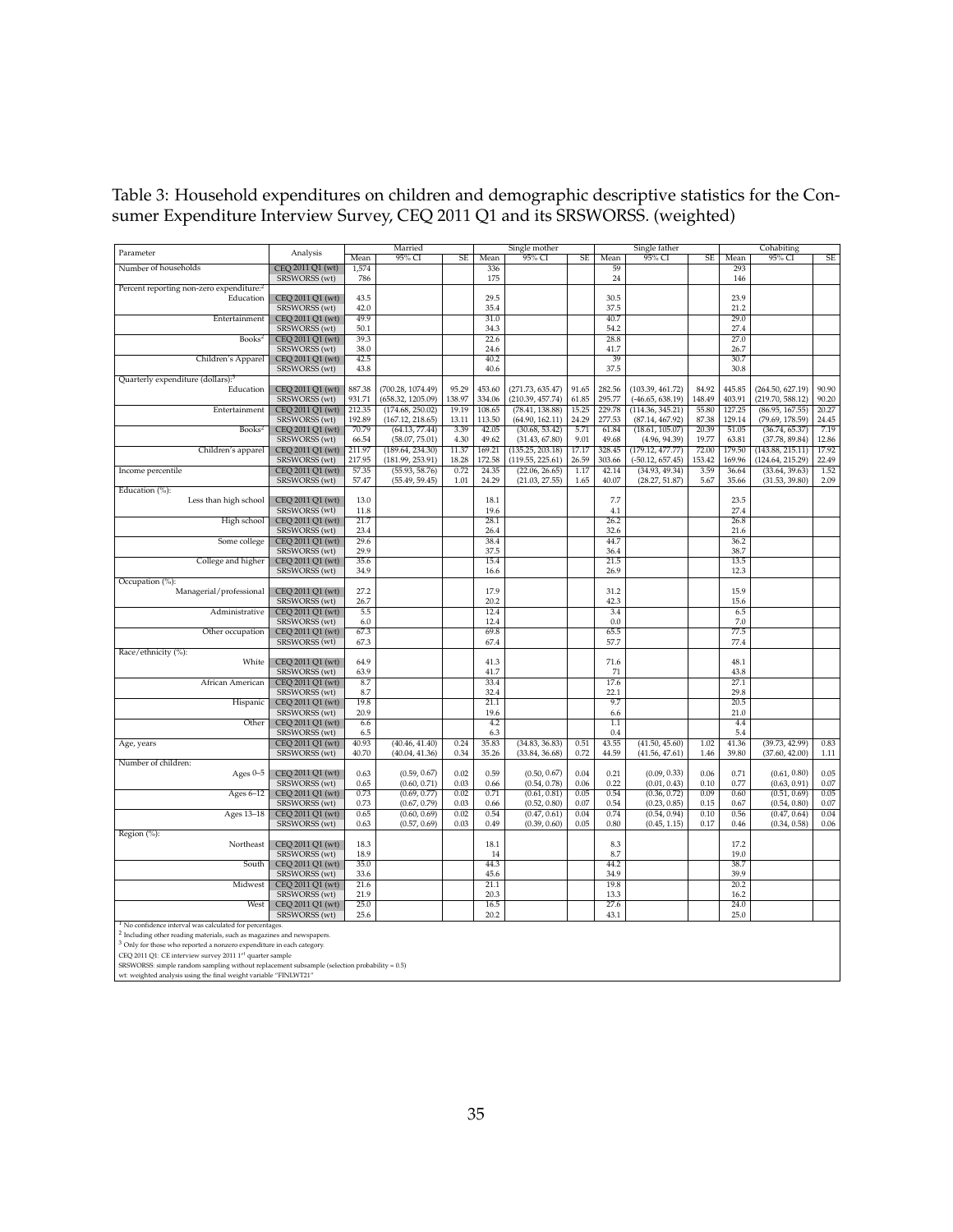Table 4: Selected original and logarithmic statistics for expenditures discussed in the text, CEQ 2011 Q1 and its SRSWORSS

| Expenditure category   | Analysis        | N   |           | Original value |          | Natural logarithm of original value |          |          |  |  |
|------------------------|-----------------|-----|-----------|----------------|----------|-------------------------------------|----------|----------|--|--|
|                        |                 |     | <b>SD</b> | Skewness       | Kurtosis | SD                                  | Skewness | Kurtosis |  |  |
| Education              | CEO 2011 O1     | 871 | 2281.238  | 11.377         | 168.436  | 1.533                               | $-0.181$ | 0.131    |  |  |
|                        | <b>SRSWORSS</b> | 432 | 2340.502  | 11.975         | 184.435  | 1.479                               | $-0.203$ | 0.297    |  |  |
| Entertainment          | CEO 2011 O1     | 999 | 479.475   | 18.150         | 448.323  | 1.158                               | 0.029    | 0.080    |  |  |
|                        | <b>SRSWORSS</b> | 507 | 264.734   | 3.363          | 14.353   | 1.168                               | $-0.078$ | $-0.150$ |  |  |
| <b>Books</b>           | CEO 2011 O1     | 791 | 79.717    | 3.073          | 12.613   | 1.085                               | $-0.260$ | 0.123    |  |  |
|                        | <b>SRSWORSS</b> | 391 | 73.887    | 2.769          | 10.936   | 1.083                               | $-0.243$ | $-0.025$ |  |  |
| Apparel                | CEO 2011 O1     | 917 | 276.346   | 5.227          | 52.159   | 1.089                               | $-0.122$ | $-0.216$ |  |  |
|                        | <b>SRSWORSS</b> | 469 | 310.571   | 6.097          | 60.694   | 1.109                               | $-0.103$ | $-0.098$ |  |  |
| SD: Standard Deviation |                 |     |           |                |          |                                     |          |          |  |  |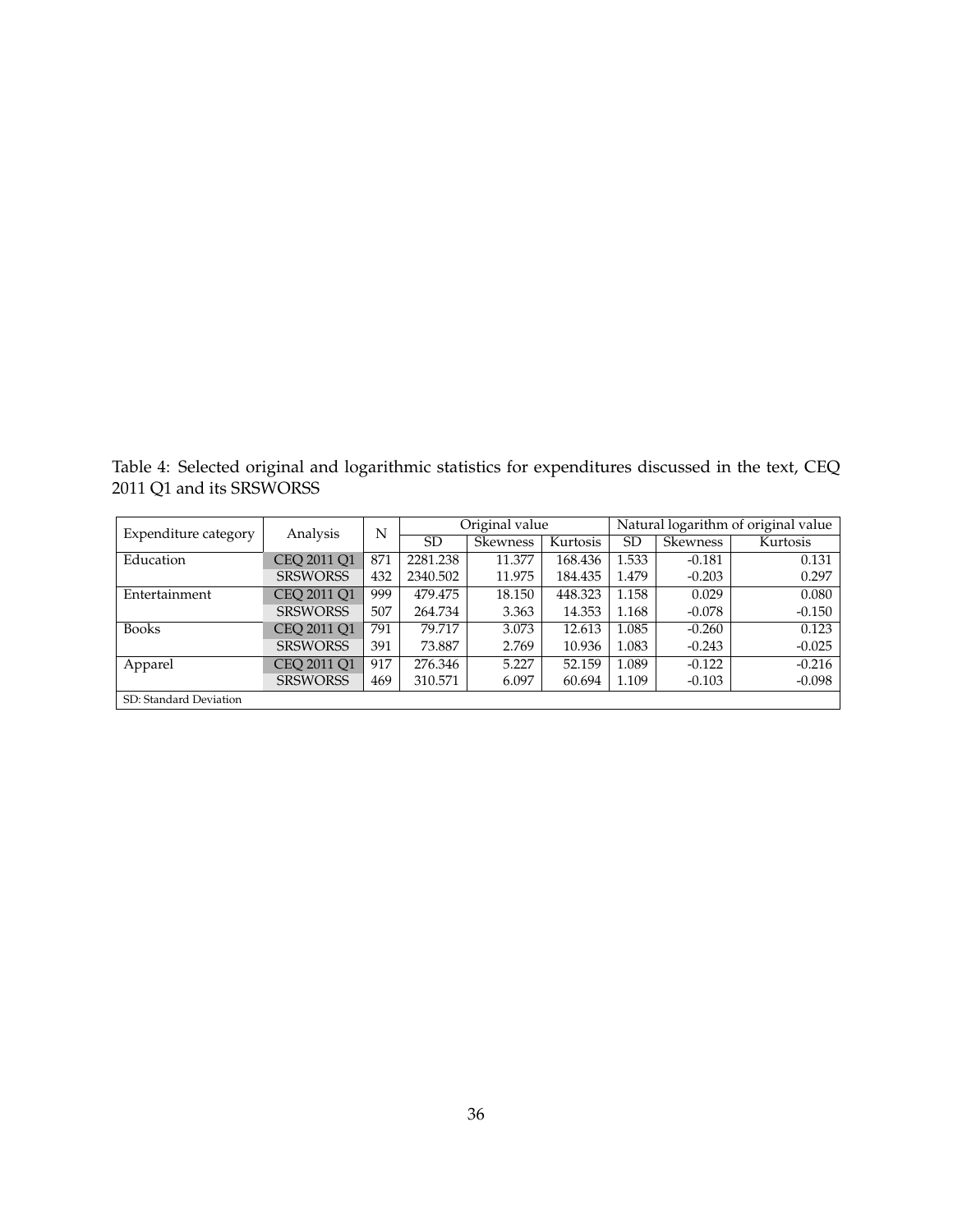|  |                                         | Table 5: Logistic regression results: likelihood of expenditures on items in selected categories, |  |  |  |  |
|--|-----------------------------------------|---------------------------------------------------------------------------------------------------|--|--|--|--|
|  | CEQ 2011 Q1 and its SRSWORSS (weighted) |                                                                                                   |  |  |  |  |

|                                                                          |                                                                                                  |          | Education      | Entertainment |                                                  | Books <sup>1</sup> |                | Apparel  |                |
|--------------------------------------------------------------------------|--------------------------------------------------------------------------------------------------|----------|----------------|---------------|--------------------------------------------------|--------------------|----------------|----------|----------------|
| Parameter                                                                | Analysis                                                                                         | Estimate | 95% CI         | Estimate      | 95% CI                                           | Estimate           | 95% CI         | Estimate | 95% CI         |
| Household type: <sup>2</sup>                                             |                                                                                                  |          |                |               |                                                  |                    |                |          |                |
| Single mother                                                            | CEQ 2011 Q1 (wt)                                                                                 | 1.023    | (1.021, 1.026) | 0.987         | (0.985, 0.989)                                   | 0.935              | (0.933, 0.938) | 1.090    | (1.088, 1.092) |
|                                                                          | SRSWORSS (wt)                                                                                    | 1.438    | (1.433, 1.442) | 1.081         | (1.078, 1.085)                                   | 0.971              | (0.967, 0.974) | 1.144    | (1.141, 1.148) |
| Single father                                                            | CEQ 2011 Q1 (wt)                                                                                 | 0.756    | (0.753, 0.760) | 0.582         | (0.580, 0.585)                                   | 0.613              | (0.610, 0.616) | 0.943    | (0.939, 0.947) |
|                                                                          | SRSWORSS (wt)                                                                                    | 1.138    | (1.130, 1.145) | 1.040         | (1.033, 1.047)                                   | 1.083              | (1.076, 1.090) | 0.750    | (0.745, 0.755) |
| Cohabiting                                                               | CEQ 2011 Q1 (wt)                                                                                 | 0.640    | (0.638, 0.641) | 0.697         | (0.695, 0.699)                                   | 0.907              | (0.905, 0.909) | 0.690    | (0.689, 0.692) |
|                                                                          | SRSWORSS (wt)                                                                                    | 0.607    | (0.605, 0.609) | 0.686         | (0.683, 0.688)                                   | 1.069              | (1.066, 1.073) | 0.699    | (0.697, 0.701) |
| Income percentile                                                        | CEQ 2011 Q1 (wt)                                                                                 | 1.012    | (1.012, 1.012) | 1.020         | (1.020, 1.020)                                   | 1.016              | (1.016, 1.017) | 1.008    | (1.008, 1.008) |
|                                                                          | SRSWORSS (wt)                                                                                    | 1.011    | (1.011, 1.011) | 1.016         | (1.016, 1.016)                                   | 1.012              | (1.012, 1.012) | 1.009    | (1.009, 1.009) |
| Education: <sup>3</sup>                                                  |                                                                                                  |          |                |               |                                                  |                    |                |          |                |
| High school                                                              | CEQ 2011 Q1 (wt)                                                                                 | 1.391    | (1.387, 1.395) | 1.509         | (1.505, 1.513)                                   | 1.232              | (1.229, 1.235) | 1.202    | (1.200, 1.205) |
|                                                                          | SRSWORSS (wt)                                                                                    | 1.840    | (1.832, 1.847) | 1.306         | (1.301, 1.310)                                   | 1.327              | (1.322, 1.332) | 1.120    | (1.117, 1.124) |
| College and higher                                                       | CEQ 2011 Q1 (wt)                                                                                 | 2.443    | (2.437, 2.449) | 2.412         | (2.406, 2.418)                                   | 1.750              | (1.746, 1.755) | 1.084    | (1.082, 1.086) |
|                                                                          | SRSWORSS (wt)                                                                                    | 3.574    | (3.561, 3.588) | 2.623         | (2.613, 2.632)                                   | 1.538              | (1.533, 1.544) | 1.106    | (1.103, 1.110) |
| Occupation: <sup>4</sup>                                                 |                                                                                                  |          |                |               |                                                  |                    |                |          |                |
| Managerial/professional                                                  | CEQ 2011 Q1 (wt)                                                                                 | 1.285    | (1.283, 1.287) | 1.546         | (1.544, 1.549)                                   | 1.411              | (1.409, 1.413) | 0.933    | (0.931, 0.934) |
|                                                                          | SRSWORSS (wt)                                                                                    | 1.466    | (1.463, 1.470) | 1.562         | (1.559, 1.566)                                   | 1.442              | (1.438, 1.445) | 0.992    | (0.990, 0.994) |
| Administrative                                                           | CEQ 2011 Q1 (wt)                                                                                 | 0.916    | (0.914, 0.919) | 1.088         | (1.085, 1.091)                                   | 0.928              | (0.925, 0.931) | 1.156    | (1.153, 1.159) |
|                                                                          | SRSWORSS (wt)                                                                                    | 0.971    | (0.967, 0.974) | 1.259         | (1.254, 1.264)                                   | 0.956              | (0.952, 0.960) | 0.892    | (0.888, 0.895) |
| Race/ethnicity: <sup>5</sup>                                             |                                                                                                  |          |                |               |                                                  |                    |                |          |                |
| African American                                                         | CEQ 2011 Q1 (wt)                                                                                 | 0.630    | (0.629, 0.631) | 0.449         | (0.448, 0.450)                                   | 0.608              | (0.606, 0.609) | 0.864    | (0.862, 0.866) |
|                                                                          | SRSWORSS (wt)                                                                                    | 0.718    | (0.716, 0.721) | 0.470         | (0.468, 0.471)                                   | 0.543              | (0.541, 0.545) | 0.803    | (0.801, 0.805) |
| Hispanic                                                                 | CEQ 2011 Q1 (wt)                                                                                 | 0.567    | (0.566, 0.569) | 0.646         | (0.644, 0.647)                                   | 0.514              | (0.512, 0.515) | 1.052    | (1.050, 1.054) |
|                                                                          | SRSWORSS (wt)                                                                                    | 0.689    | (0.687, 0.691) | 0.830         | (0.828, 0.833)                                   | 0.567              | (0.565, 0.569) | 0.910    | (0.908, 0.912) |
| Other                                                                    | CEQ 2011 Q1 (wt)                                                                                 | 1.290    | (1.286, 1.294) | 0.306         | (0.305, 0.307)                                   | 0.766              | (0.764, 0.768) | 1.064    | (1.061, 1.067) |
|                                                                          | SRSWORSS (wt)                                                                                    | 1.968    | (1.960, 1.976) | 0.323         | (0.322, 0.325)                                   | 1.320              | (1.315, 1.326) | 0.793    | (0.790, 0.796) |
| Age                                                                      | CEQ 2011 Q1 (wt)                                                                                 | 1.007    | (1.007, 1.007) | 1.004         | (1.004, 1.004)                                   | 1.013              | (1.013, 1.013) | 0.989    | (0.989, 0.989) |
|                                                                          | SRSWORSS (wt)                                                                                    | 1.015    | (1.015, 1.016) | 1.009         | (1.009, 1.009)                                   | 1.005              | (1.005, 1.005) | 0.990    | (0.990, 0.990) |
| Number of children:                                                      |                                                                                                  |          |                |               |                                                  |                    |                |          |                |
| Ages $0-5$                                                               | CEO 2011 O1 (wt)                                                                                 | 1.251    | (1.249, 1.252) | 0.772         | (0.771, 0.773)                                   | 0.924              | (0.922, 0.925) | 0.842    | (0.841, 0.842) |
|                                                                          | SRSWORSS (wt)                                                                                    | 1.205    | (1.203, 1.207) | 0.740         | (0.739, 0.741)                                   | 0.889              | (0.887, 0.890) | 0.773    | (0.772, 0.774) |
| Ages 6-12                                                                | CEQ 2011 Q1 (wt)                                                                                 | 1.116    | (1.115, 1.117) | 1.017         | (1.016, 1.018)                                   | 1.024              | (1.023, 1.025) | 1.002    | (1.001, 1.003) |
|                                                                          | SRSWORSS (wt)                                                                                    | 1.062    | (1.060, 1.063) | 0.949         | (0.948, 0.950)                                   | 0.921              | (0.920, 0.922) | 1.077    | (1.076, 1.078) |
| Ages 13-18                                                               | CEQ 2011 Q1 (wt)                                                                                 | 0.965    | (0.964, 0.966) | 1.037         | (1.036, 1.038)                                   | 0.986              | (0.985, 0.987) | 1.108    | (1.107, 1.109) |
|                                                                          | SRSWORSS (wt)                                                                                    | 0.892    | (0.890, 0.893) | 1.059         | (1.057, 1.060)                                   | 1.048              | (1.046, 1.049) | 1.105    | (1.103, 1.106) |
| Region: <sup>6</sup>                                                     |                                                                                                  |          |                |               |                                                  |                    |                |          |                |
| South                                                                    | CEQ 2011 Q1 (wt)                                                                                 | 0.822    | (0.820, 0.823) | 0.877         | (0.875, 0.879)                                   | 0.901              | (0.899, 0.903) | 0.745    | (0.743, 0.746) |
|                                                                          | SRSWORSS (wt)                                                                                    | 0.811    | (0.809, 0.813) | 0.762         | (0.760, 0.764)                                   | 1.111              | (1.108, 1.114) | 0.679    | (0.677, 0.681) |
| Midwest                                                                  | CEQ 2011 Q1 (wt)                                                                                 | 0.898    | (0.896, 0.900) | 1.074         | (1.071, 1.076)                                   | 1.018              | (1.015, 1.020) | 0.833    | (0.831, 0.835) |
|                                                                          | SRSWORSS (wt)                                                                                    | 0.724    | (0.722, 0.726) | 0.994         | (0.990, 0.997)                                   | 1.481              | (1.476, 1.485) | 0.761    | (0.759, 0.763) |
| West                                                                     | CEQ 2011 Q1 (wt)                                                                                 | 0.948    | (0.946, 0.950) | 1.333         | (1.330, 1.336)                                   | 1.013              | (1.011, 1.016) | 0.708    | (0.706, 0.709) |
|                                                                          | SRSWORSS (wt)                                                                                    | 0.870    | (0.867, 0.872) | 1.048         | (1.045, 1.052)                                   | 1.067              | (1.064, 1.071) | 0.666    | (0.664, 0.668) |
| N                                                                        | CEQ 2011 Q1                                                                                      | 2,262    |                | 2,262         |                                                  | 2,262              |                | 2,262    |                |
|                                                                          | <b>SRSWORSS</b>                                                                                  | 1,131    |                | 1,131         |                                                  | 1,131              |                | 1,131    |                |
| $1$ Including other reading materials, such as magazines and newspapers. |                                                                                                  |          |                |               | <sup>4</sup> Reference class: other occupations. |                    |                |          |                |
| $^2$ Reference class: married-couple households.                         |                                                                                                  |          |                |               | <sup>5</sup> Reference class: White.             |                    |                |          |                |
|                                                                          | <sup>3</sup> Reference class: less than high school.<br><sup>6</sup> Reference class: Northeast. |          |                |               |                                                  |                    |                |          |                |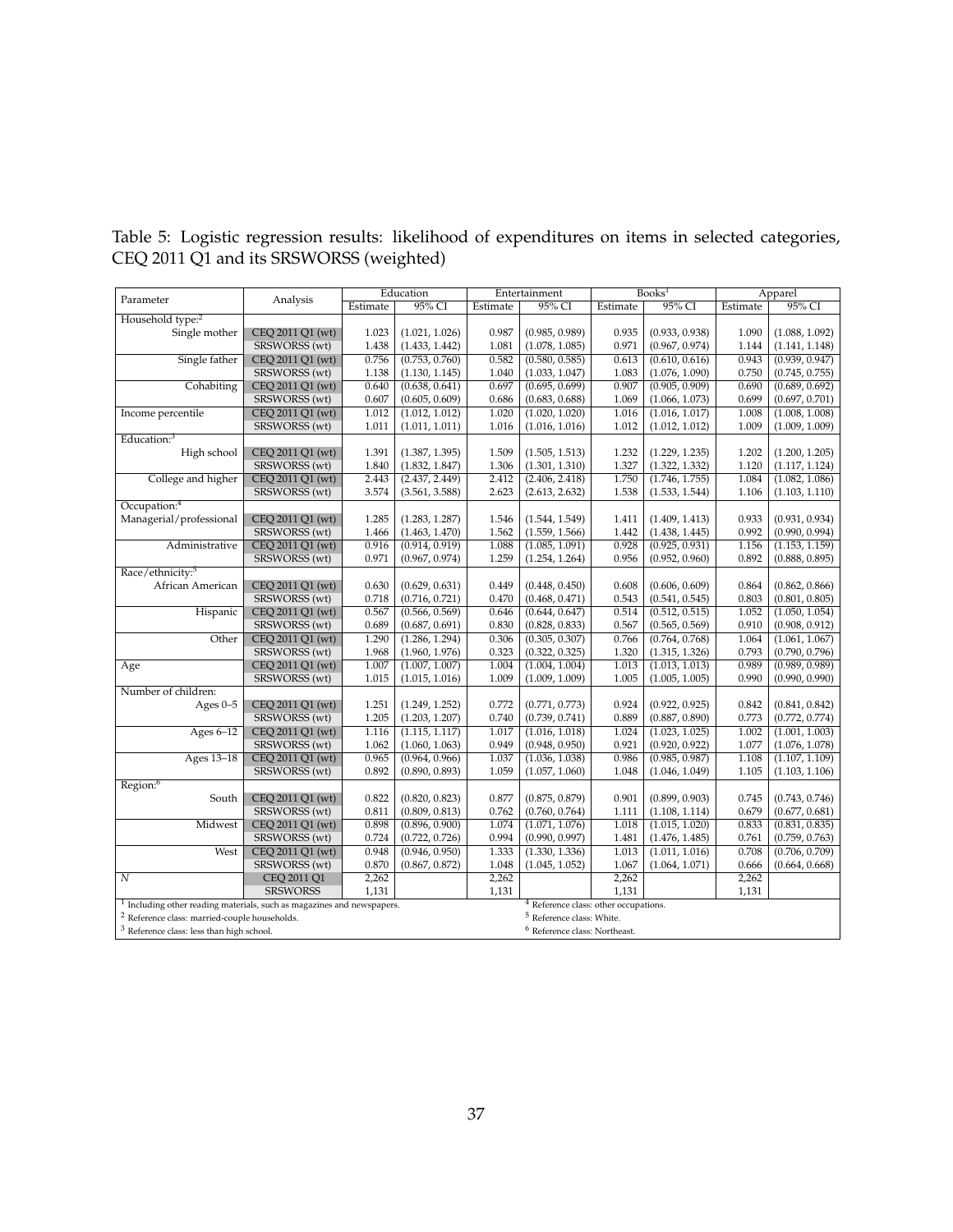|                                                                                                                                               |                  | Education |                       | Entertainment                                               |                    | Books <sup>1</sup>                        |                       | Apparel  |             |
|-----------------------------------------------------------------------------------------------------------------------------------------------|------------------|-----------|-----------------------|-------------------------------------------------------------|--------------------|-------------------------------------------|-----------------------|----------|-------------|
| Parameter                                                                                                                                     | Analysis         | Estimate  | SE                    | Estimate                                                    | SE                 | Estimate                                  | SE                    | Estimate | SE          |
| Intercept                                                                                                                                     | CEQ 2011 Q1 (wt) | 4.456     | 70.378                | 3.145                                                       | 70.268             | 2.558                                     | 70.291                | 4.106    | 70.265      |
|                                                                                                                                               | SRSWORSS (wt)    | 4.950     | 70.502                | 3.164                                                       | 70.367             | 3.035                                     | 70.395                | 4.365    | 70.375      |
| Household type: <sup>2</sup>                                                                                                                  |                  |           |                       |                                                             |                    |                                           |                       |          |             |
| Single mother                                                                                                                                 | CEQ 2011 Q1 (wt) | $-0.337$  | 90.165                | $-0.228$                                                    | 0.119              | $-0.164$                                  | 0.135                 | 0.056    | 0.111       |
|                                                                                                                                               | SRSWORSS (wt)    | $-0.634$  | 80.210                | $-0.200$                                                    | 0.161              | $-0.047$                                  | 0.182                 | 0.115    | 0.162       |
| Single father                                                                                                                                 | CEQ 2011 Q1 (wt) | $-0.659$  | 0.340                 | 0.210                                                       | 0.235              | $-0.146$                                  | 0.269                 | 0.608    | 80.229      |
|                                                                                                                                               | SRSWORSS (wt)    | $-0.938$  | 90.442                | 0.321                                                       | 0.312              | $-0.488$                                  | 0.353                 | 0.491    | 0.384       |
| Cohabiting                                                                                                                                    | CEQ 2011 Q1 (wt) | $-0.229$  | 0.181                 | $-0.237$                                                    | 0.124              | $-0.069$                                  | 0.130                 | 0.083    | 0.126       |
|                                                                                                                                               | SRSWORSS (wt)    | $-0.171$  | 0.250                 | $-0.175$                                                    | 0.176              | 0.079                                     | 0.179                 | 0.081    | 0.183       |
| Income percentile                                                                                                                             | CEQ 2011 Q1 (wt) | 0.006     | <sup>8</sup> 0.002    | 0.006                                                       | 70.001             | 0.009                                     | 70.002                | 0.004    | 80.001      |
|                                                                                                                                               | SRSWORSS (wt)    | 0.007     | $80.002$ <sup>+</sup> | 0.006                                                       | 70.002             | 0.008                                     | $70.002$ <sup>+</sup> | 0.003    | 0.002       |
| Education: <sup>3</sup>                                                                                                                       |                  |           |                       |                                                             |                    |                                           |                       |          |             |
| High school                                                                                                                                   | CEQ 2011 Q1 (wt) | 0.494     | 90.218                | 0.118                                                       | 0.156              | 0.169                                     | 0.167                 | 0.085    | 0.127       |
|                                                                                                                                               | SRSWORSS (wt)    | 0.154     | 0.318                 | 0.285                                                       | 0.220              | 0.040                                     | 0.225                 | 0.091    | 0.188       |
| College and higher                                                                                                                            | CEQ 2011 Q1 (wt) | 0.971     | 70.200                | 0.378                                                       | 90.146             | 0.240                                     | 0.153                 | 0.076    | 0.121       |
|                                                                                                                                               | SRSWORSS (wt)    | 0.736     | 80.293                | 0.443                                                       | 90.207             | 0.157                                     | 0.210                 | 0.024    | 0.176       |
| Occupation: <sup>4</sup>                                                                                                                      |                  |           |                       |                                                             |                    |                                           |                       |          |             |
| Managerial/professional                                                                                                                       | CEQ 2011 Q1 (wt) | 0.317     | <sup>8</sup> 0.110    | 0.287                                                       | 70.077             | 0.096                                     | 0.084                 | 0.105    | 0.088       |
|                                                                                                                                               | SRSWORSS (wt)    | 0.183     | 0.146                 | 0.401                                                       | 70.110             | 0.204                                     | 0.122                 | 0.242    | 0.125       |
| Administrative                                                                                                                                | CEQ 2011 Q1 (wt) | $-0.053$  | 0.205                 | 0.052                                                       | 0.138              | $-0.014$                                  | 0.158                 | $-0.037$ | 0.137       |
|                                                                                                                                               | SRSWORSS (wt)    | $-0.194$  | 0.269                 | $-0.099$                                                    | 0.187              | $-0.042$                                  | 0.218                 | 0.045    | 0.202       |
| Race/ethnicity: <sup>5</sup>                                                                                                                  |                  |           |                       |                                                             |                    |                                           |                       |          |             |
| African American                                                                                                                              | CEQ 2011 Q1 (wt) | $-0.153$  | 0.166                 | $-0.241$                                                    | 0.127              | $-0.202$                                  | 0.136                 | 0.070    | 0.114       |
|                                                                                                                                               | SRSWORSS (wt)    | $-0.398$  | 0.216                 | $-0.328$                                                    | 0.176              | $-0.161$                                  | 0.195                 | 0.025    | 0.163       |
| Hispanic                                                                                                                                      | CEQ 2011 Q1 (wt) | $-0.517$  | 80.157                | $-0.014$                                                    | 0.107              | $-0.163$                                  | 0.124                 | 0.075    | 0.101       |
|                                                                                                                                               | SRSWORSS (wt)    | $-0.565$  | 80.199                | 0.037                                                       | 0.143              | $-0.131$                                  | 0.169                 | $-0.032$ | 0.142       |
| Other                                                                                                                                         | CEQ 2011 Q1 (wt) | 0.196     | 0.185                 | 0.035                                                       | 0.172              | 0.155                                     | 0.157                 | $-0.100$ | 0.150       |
|                                                                                                                                               | SRSWORSS (wt)    | 0.125     | 0.231                 | 0.380                                                       | 0.239              | 0.137                                     | 0.198                 | $-0.128$ | 0.220       |
| Age                                                                                                                                           | CEQ 2011 Q1 (wt) | 0.005     | 0.006                 | 0.012                                                       | 80.004             | 0.011                                     | 90.004                | 0.005    | 0.005       |
|                                                                                                                                               | SRSWORSS (wt)    | 0.001     | 0.008                 | 0.008                                                       | 0.006              | 0.004                                     | 0.006                 | 0.002    | 0.006       |
| Number of children:                                                                                                                           |                  |           |                       |                                                             |                    |                                           |                       |          |             |
| Ages $0-5$                                                                                                                                    | CEQ 2011 Q1 (wt) | 0.174     | 90.076                | 0.119                                                       | 0.062              | 0.022                                     | 0.063                 | 0.093    | 0.059       |
|                                                                                                                                               | SRSWORSS (wt)    | 0.233     | <sup>8</sup> 0.101    | 0.097                                                       | 0.086              | $-0.030$                                  | 0.087                 | 0.061    | 0.089       |
| Ages 6-12                                                                                                                                     | CEQ 2011 Q1 (wt) | $-0.120$  | 90.060                | 0.182                                                       | 70.044             | 0.006                                     | 0.048                 | 0.114    | 90.046      |
|                                                                                                                                               | SRSWORSS (wt)    | $-0.126$  | 0.083                 | 0.185                                                       | 80.062             | $-0.082$                                  | 0.067                 | 0.108    | 0.063       |
| Ages 13-18                                                                                                                                    | CEQ 2011 Q1 (wt) | $-0.034$  | 0.069                 | 0.207                                                       | 70.050             | 0.095                                     | 0.056                 | 0.227    | 70.051      |
|                                                                                                                                               | SRSWORSS (wt)    | $-0.073$  | 0.097                 | 0.198                                                       | <sup>8</sup> 0.069 | 0.136                                     | 0.076                 | 0.284    | 70.072      |
| Region: <sup>6</sup>                                                                                                                          |                  |           |                       |                                                             |                    |                                           |                       |          |             |
| South                                                                                                                                         | CEQ 2011 Q1 (wt) | $-0.338$  | 90.138                | $-0.130$                                                    | 0.099              | $-0.300$                                  | 80.108                | $-0.198$ | $^90.098\,$ |
|                                                                                                                                               | SRSWORSS (wt)    | $-0.162$  | 0.186                 | $-0.150$                                                    | 0.140              | $-0.376$                                  | 90.163                | $-0.213$ | 0.142       |
| Midwest                                                                                                                                       | CEQ 2011 Q1 (wt) | $-0.346$  | 90.150                | $-0.087$                                                    | 0.106              | $-0.292$                                  | 90.115                | $-0.275$ | 90.108      |
|                                                                                                                                               | SRSWORSS (wt)    | $-0.417$  | 90.207                | $-0.087$                                                    | 0.149              | $-0.380$                                  | 90.166                | $-0.511$ | 80.155      |
| West                                                                                                                                          | CEQ 2011 Q1 (wt) | $-0.385$  | 80.148                | 0.008                                                       | 0.103              | $-0.087$                                  | 0.114                 | $-0.342$ | 80.109      |
|                                                                                                                                               | SRSWORSS (wt)    | $-0.251$  | 0.196                 | $-0.018$                                                    | 0.143              | $-0.044$                                  | 0.168                 | $-0.455$ | 80.152      |
| $\overline{N}$                                                                                                                                | CEQ 2011 Q1      | 871       |                       | 999                                                         |                    | 791                                       |                       | 917      |             |
|                                                                                                                                               | <b>SRSWORSS</b>  | 432       |                       | 507                                                         |                    | 391                                       |                       | 469      |             |
| $\overline{R^2}$                                                                                                                              | CEQ 2011 Q1 (wt) | 0.159     |                       | 0.135                                                       |                    | 0.132                                     |                       | 0.064    |             |
|                                                                                                                                               | SRSWORSS (wt)    | 0.191     |                       | 0.162                                                       |                    | 0.144                                     |                       | 0.090    |             |
|                                                                                                                                               |                  |           |                       |                                                             |                    |                                           |                       |          |             |
| <sup>1</sup> Including other reading materials, such as magazines and newspapers.<br><sup>2</sup> Reference class: married-couple households. |                  |           |                       | <sup>6</sup> Reference class: Northeast.<br>$7 p < 0.001$ . |                    |                                           |                       |          |             |
| <sup>3</sup> Reference class: less than high school.                                                                                          |                  |           |                       | $8 p < 0.01$ .                                              |                    |                                           |                       |          |             |
| <sup>4</sup> Reference class: other occupations.                                                                                              |                  |           |                       | $p < 0.05$ .                                                |                    |                                           |                       |          |             |
| $5$ Reference class: White.                                                                                                                   |                  |           |                       |                                                             |                    |                                           |                       |          |             |
|                                                                                                                                               |                  |           |                       |                                                             |                    | $\dagger$ SE(SRSWORSS) < SE(CEQ 2011 Q1). |                       |          |             |

Table 6: Ordinary least squares regression results: estimates of (the natural logarithm of) quarterly expenditures on items in selected categories, CEQ 2011 Q1 and its SRSWORSS (weighted)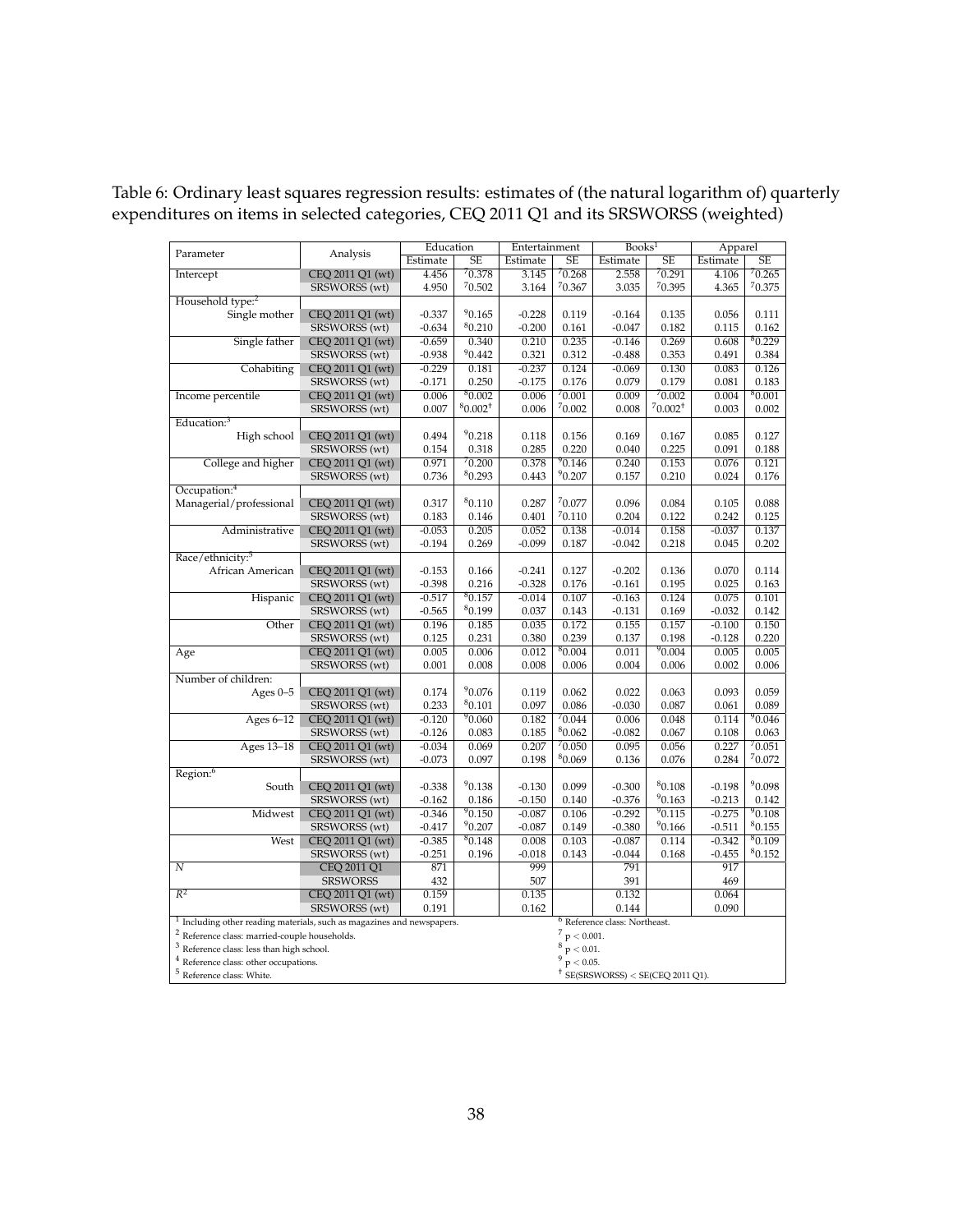Expenditure | Analysis | Married couple | Single mother | Single father | Cohabiting Overall CEQ 2011 Q1 1367 304 52 254 SRSWORSS 682 155 22 22 Education  $CEQ 2011 Q1$  612 91 15 59 SRSWORSS 287 58 8 26 Entertainment CEQ 2011 Q1 703 703 100 21 77 SRSWORSS 342 57 11 37 Books  $CEQ 2011 Q1$  566 73 14 72 SRSWORSS 270 41 8 35 Apparel CEQ 2011 Q1 610 131 20 76<br>SRSWORSS 311 68 7 38 SRSWORSS 311

Table 7: Number of observations and number of reporting expenditures by household types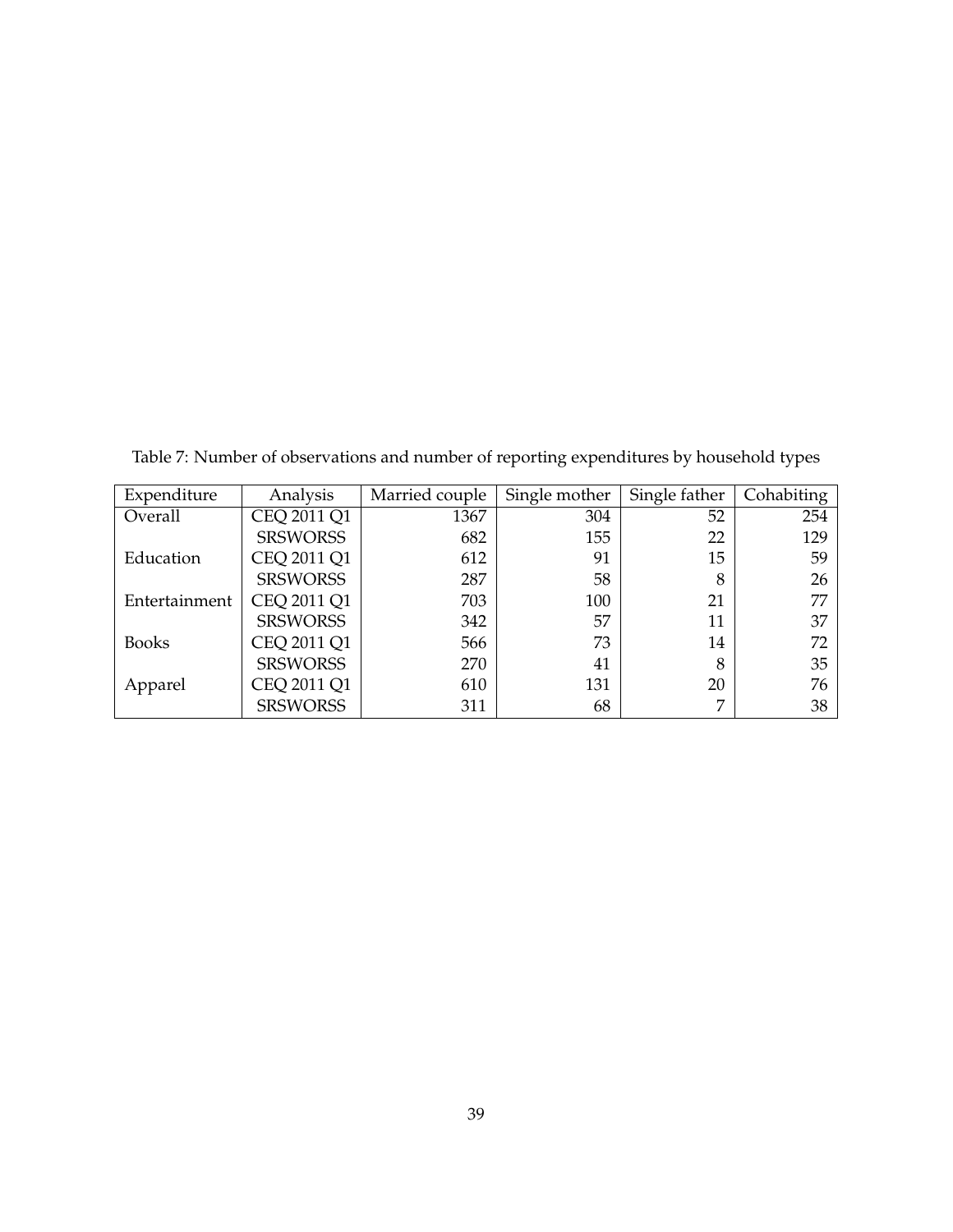Table 8: Cragg's model probability of purchase, predicted expenditure (buyers only), marginal propensity to consume and elasticity, and so forth under "ceteris paribus"

| Expenditure, Ceteris paribus criteria | Analysis        | Married couple | Single mother | Single father | Cohabiting       |  |  |
|---------------------------------------|-----------------|----------------|---------------|---------------|------------------|--|--|
| Education                             |                 |                |               |               |                  |  |  |
| Probability of purchase               | CEQ 2011 Q1     | 0.45           | 0.30          | 0.29          | 0.23             |  |  |
|                                       | <b>SRSWORSS</b> | 0.42           | 0.37          | 0.36          | 0.20             |  |  |
| Predicted expenditure (buyers only)   | CEQ 2011 Q1     | 336.91         | 203.54        | 329.97        | 220.81           |  |  |
|                                       | <b>SRSWORSS</b> | 394.8          | 190.57        | 319.75        | 350.61           |  |  |
| Marginal propensity to consume        | CEQ 2011 Q1     | 0.06           | 0.01          | 0.05          | $0^*$            |  |  |
|                                       | <b>SRSWORSS</b> | 0.01           | 0.01          | 0.01          | $\boldsymbol{0}$ |  |  |
| Elasticity                            | CEQ 2011 Q1     | 0.15           | 0.11          | 0.64          | 0.1              |  |  |
|                                       | <b>SRSWORSS</b> | 0.22           | 0.24          | 0.66          | $-0.03$          |  |  |
| Entertainment                         |                 |                |               |               |                  |  |  |
| Probability of purchase               | CEQ 2011 Q1     | 0.51           | 0.33          | 0.40          | 0.30             |  |  |
|                                       | <b>SRSWORSS</b> | 0.50           | 0.37          | 0.50          | 0.29             |  |  |
| Predicted expenditure (buyers only)   | CEQ 2011 Q1     | 120.81         | 73.9          | 153.1         | 80.86            |  |  |
|                                       | <b>SRSWORSS</b> | 125.7          | 79.8          | 231.82        | 93.85            |  |  |
| Marginal propensity to consume        | CEQ 2011 Q1     | 0.05           | 0             | $\Omega$      | $\boldsymbol{0}$ |  |  |
|                                       | <b>SRSWORSS</b> | 0.01           | $\Omega$      | $-0.03$       | $\theta$         |  |  |
| Elasticity                            | CEQ 2011 Q1     | 0.30           | 0.06          | 0.09          | 0.13             |  |  |
|                                       | <b>SRSWORSS</b> | 0.30           | 0.14          | $-2.56$       | 0.31             |  |  |
| <b>Books</b>                          |                 |                |               |               |                  |  |  |
| Probability of purchase               | CEQ 2011 Q1     | 0.41           | 0.24          | 0.27          | 0.28             |  |  |
|                                       | <b>SRSWORSS</b> | 0.40           | 0.26          | 0.36          | 0.27             |  |  |
| Predicted expenditure (buyers only)   | CEQ 2011 Q1     | 47.61          | 28.4          | 50.28         | 33.66            |  |  |
|                                       | <b>SRSWORSS</b> | 47.38          | 30.14         | 54.13         | 47.49            |  |  |
| Marginal propensity to consume        | CEQ 2011 Q1     | 0.01           | 0             | $\mathbf{0}$  | $\boldsymbol{0}$ |  |  |
|                                       | <b>SRSWORSS</b> | 0              | $\theta$      | $-0.01$       | $\theta$         |  |  |
| Elasticity                            | CEQ 2011 Q1     | 0.21           | 0.13          | $-0.07$       | 0.09             |  |  |
|                                       | <b>SRSWORSS</b> | 0.16           | 0.27          | $-3.18$       | 0.18             |  |  |
| Apparel                               |                 |                |               |               |                  |  |  |
| Probability of purchase               | CEQ 2011 Q1     | 0.45           | 0.43          | 0.38          | 0.30             |  |  |
|                                       | <b>SRSWORSS</b> | 0.46           | 0.44          | 0.32          | 0.29             |  |  |
| Predicted expenditure (buyers only)   | CEQ 2011 Q1     | 128.15         | 111           | 303.01        | 126.76           |  |  |
|                                       | <b>SRSWORSS</b> | 127.06         | 116.4         | 382.57        | 136.83           |  |  |
| Marginal propensity to consume        | CEQ 2011 Q1     | 0.01           | 0             | 0.01          | $\boldsymbol{0}$ |  |  |
|                                       | <b>SRSWORSS</b> | 0              | $\mathbf{0}$  | $-0.14$       | $\theta$         |  |  |
| Elasticity                            | CEQ 2011 Q1     | 0.09           | 0.01          | 0.14          | $-0.03$          |  |  |
|                                       | <b>SRSWORSS</b> | 0.10           | 0.04          | $-8.75$       | $-0.02$          |  |  |
| * Rounded at two decimal places.      |                 |                |               |               |                  |  |  |